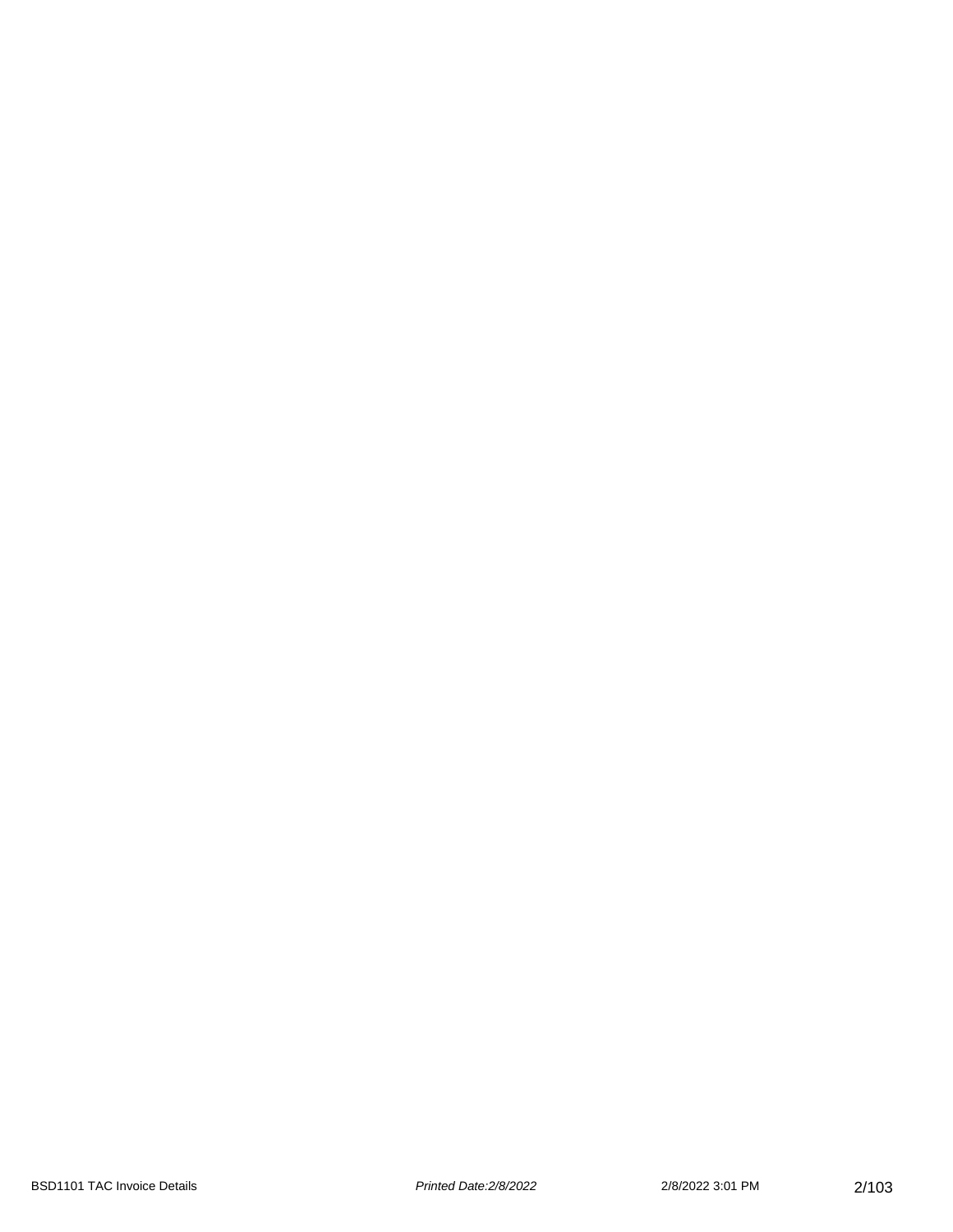

**County Bell - 14**

| License<br>Primary<br>Type<br>(AIMS) | <b>Primary</b><br><b>Number</b><br>(AIMS) | License   License  <br>Type<br>(AIMS) | License<br><b>Numberl</b><br>(AIMS) | License<br><b>Number</b><br>(Legacy) | <b>Validation</b><br>Number/<br>Local Ref Id/<br><b>Registry Number</b> | \$ State Feel | Charge | \$ Sur-1 \$ Late | \$5%<br><b>Feel County</b><br>Refund | \$ Total<br>Amount |
|--------------------------------------|-------------------------------------------|---------------------------------------|-------------------------------------|--------------------------------------|-------------------------------------------------------------------------|---------------|--------|------------------|--------------------------------------|--------------------|
|                                      |                                           | <b>BE</b>                             | 103799980                           | BE860871                             | 458AISXZTIXtlxI                                                         | 1.045.00      |        |                  | 55.00                                | 1,100.00           |
|                                      |                                           |                                       | Total                               |                                      |                                                                         | 1.045.00      |        |                  | 55.00                                | 1,100.00           |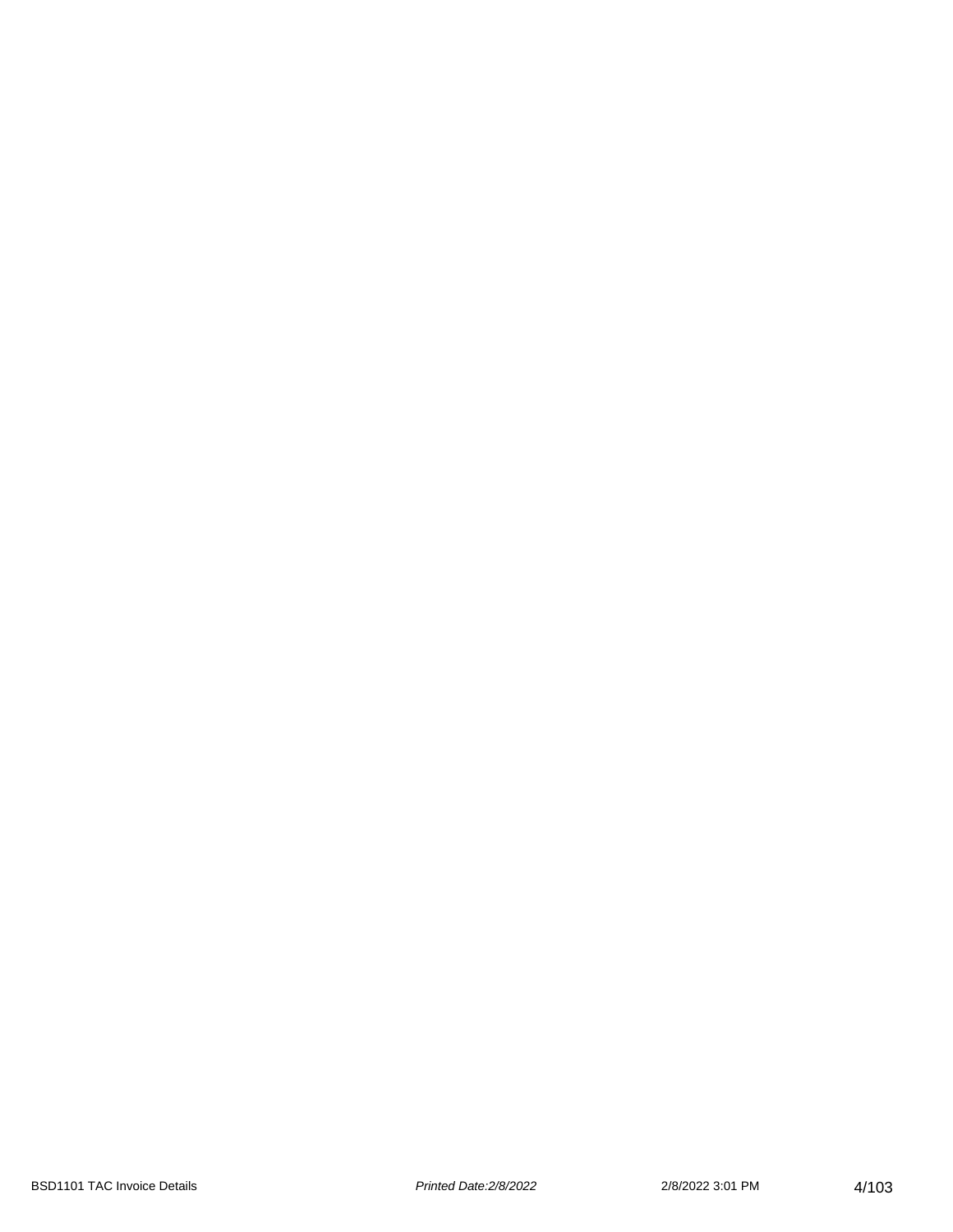

**County Bexar - 15**

| License<br>Primary<br>Type<br>(AIMS) | Primary<br>Number <br>(AIMS) | License   License  <br>Type<br>(AIMS) | Licensel<br><b>Number</b><br>(AIMS) | License<br><b>Number</b><br>(Legacy) | <b>Validation</b><br>Number/<br>Local Ref Id/<br><b>Registry Number</b> | \$ State Fee | Charge | \$ Sur-1 \$ Late<br>Feel | \$5%<br>County<br>Refund | \$Total<br><b>Amount</b> |
|--------------------------------------|------------------------------|---------------------------------------|-------------------------------------|--------------------------------------|-------------------------------------------------------------------------|--------------|--------|--------------------------|--------------------------|--------------------------|
|                                      |                              | <b>BE</b>                             | 101162563                           | BE620298                             | 458AlbayfWz4L8R                                                         | 1.045.00     |        |                          | 55.00                    | 1,100.00                 |
|                                      |                              | <b>BB</b>                             | 103692806                           | BB852104                             | 501131                                                                  | 3.325.00     |        |                          | 175.00                   | 3,500.00                 |
|                                      |                              |                                       | Total                               |                                      |                                                                         | 4,370.00     |        |                          | 230.00                   | 4,600.00                 |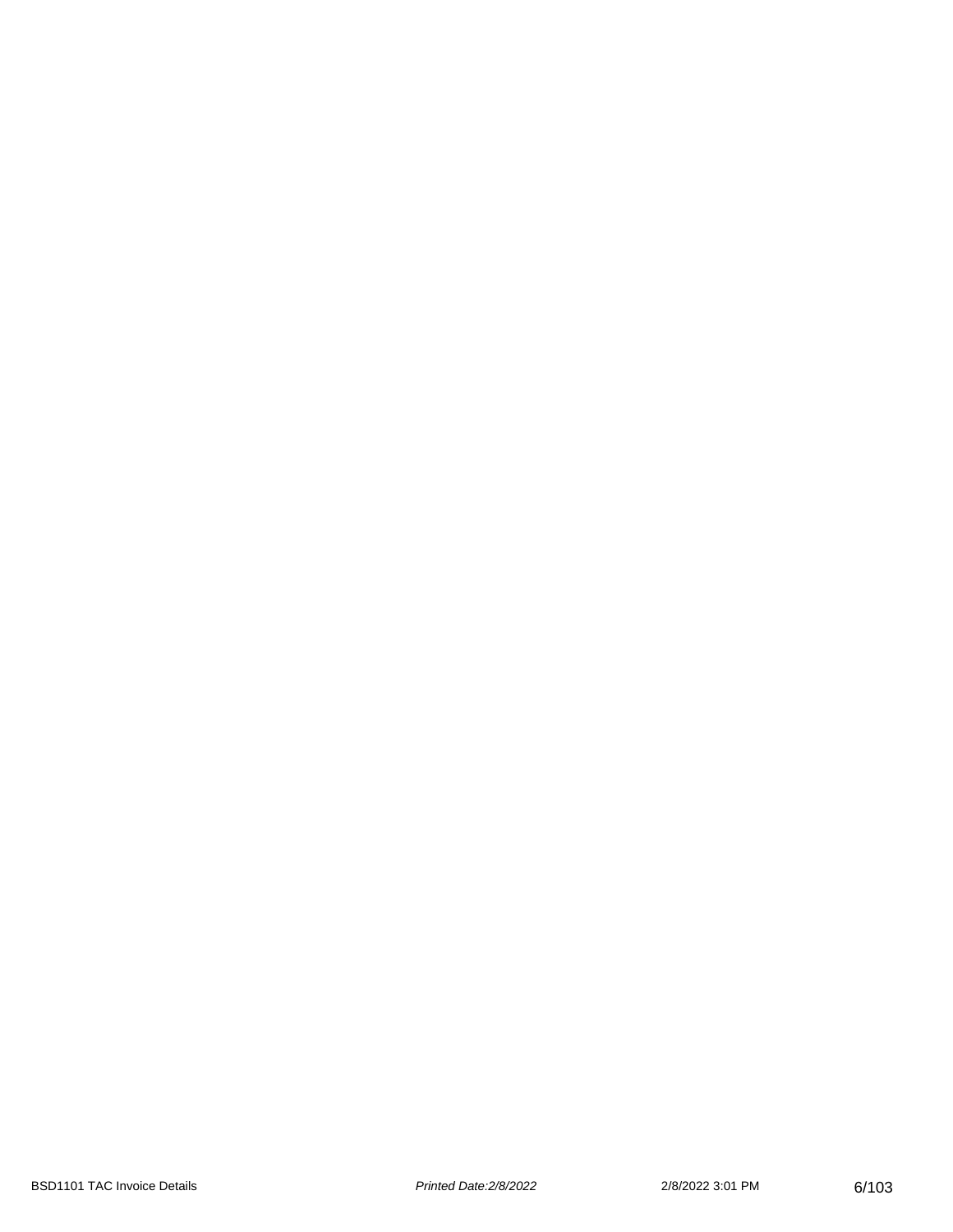

#### **TAC To Be Invoiced Details Applications Approved during January 2022 County Brazoria - 20**

| License<br>Primary<br>Type<br>(AIMS) | <b>Primary</b><br><b>Number</b><br>(AIMS) | Licensel License I<br>Type<br>(AIMS) | Licensel<br><b>Number</b><br>(AIMS) | License<br><b>Number</b><br>(Legacy) | <b>Validation</b><br>Number/<br>Local Ref Id/<br><b>Registry Number</b> | \$ State Feel | <b>Charge</b> | \$ Sur-1 \$ Late<br>Feel | \$5%<br>⊦Countv<br>Refund | \$ Total<br><b>Amount</b> |
|--------------------------------------|-------------------------------------------|--------------------------------------|-------------------------------------|--------------------------------------|-------------------------------------------------------------------------|---------------|---------------|--------------------------|---------------------------|---------------------------|
|                                      |                                           | <b>BE</b>                            | 100012699                           | BE528523                             | 458AlreyFa2yDmK                                                         | 1.045.00      |               |                          | 55.00                     | 1.100.00                  |
|                                      |                                           | <b>BE</b>                            | 101919506                           | BE711705                             | 458AlswLQ8HWUB8                                                         | 1.045.00      |               |                          | 55.00                     | 1,100.00                  |
|                                      |                                           |                                      | Total                               |                                      |                                                                         | 2,090.00      |               |                          | 110.00                    | 2,200.00                  |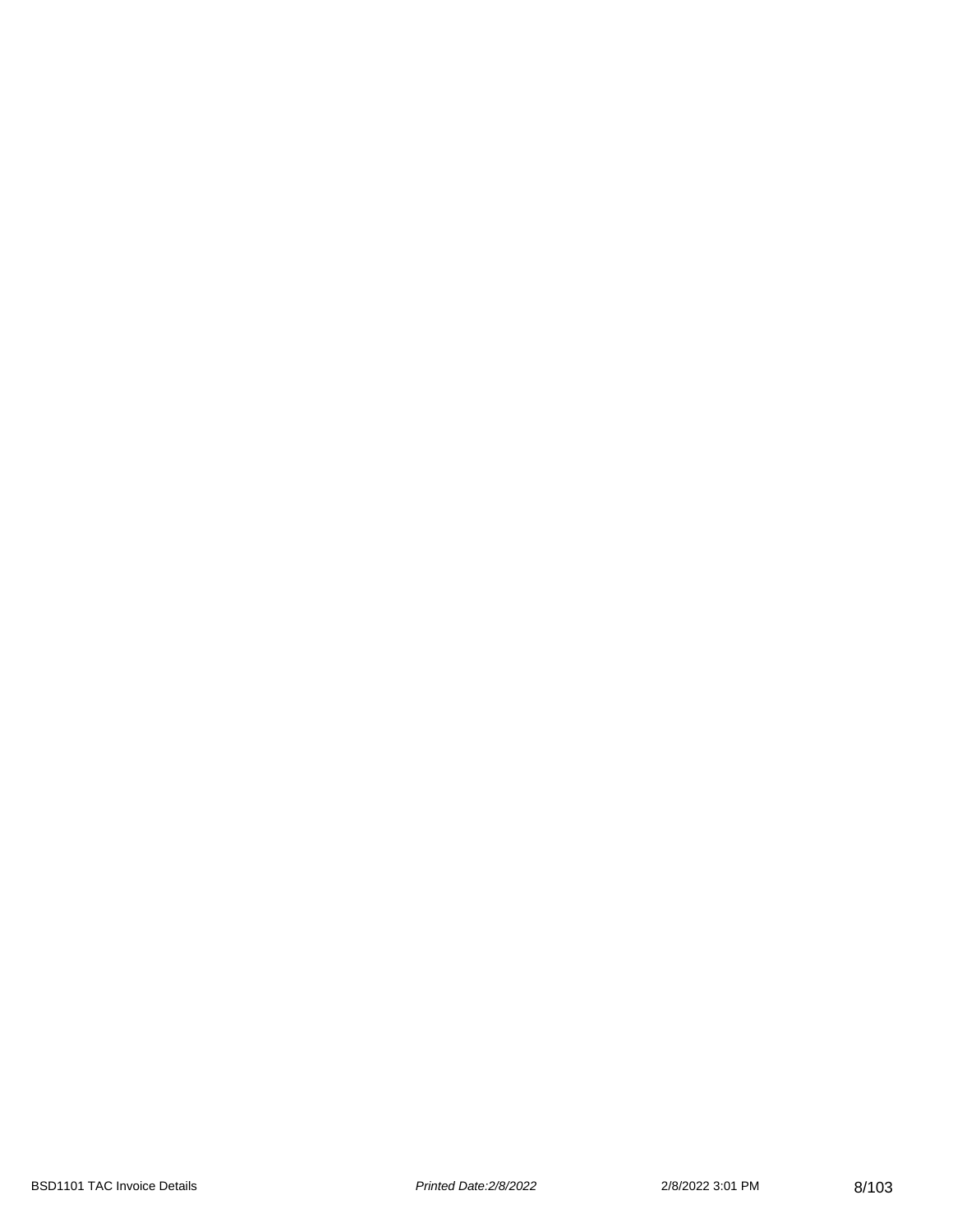

**County Burleson - 26**

| License<br>Primary<br>Type<br>(AIMS) | <b>Primary</b><br><b>Number</b><br>(AIMS) | <b>License   License</b><br>Type<br>(AIMS) | License<br><b>Number</b><br>(AIMS) | License<br><b>Number</b><br>(Legacy) | <b>Validation</b><br>Number/<br>Local Ref Id/<br><b>Registry Number</b> | \$ State Feel | Charge | \$ Sur-1 \$ Late | \$5%<br><b>Feel County</b><br>Refund | \$ Total<br><b>Amount</b> |
|--------------------------------------|-------------------------------------------|--------------------------------------------|------------------------------------|--------------------------------------|-------------------------------------------------------------------------|---------------|--------|------------------|--------------------------------------|---------------------------|
|                                      |                                           | <b>BE</b>                                  | 100100093                          | BE405980                             | 458Alujr98LlvYB                                                         | 1.045.00      |        |                  | 55.00                                | 1,100.00                  |
|                                      |                                           |                                            | Total                              |                                      |                                                                         | 1.045.00      |        |                  | 55.00                                | 1,100.00                  |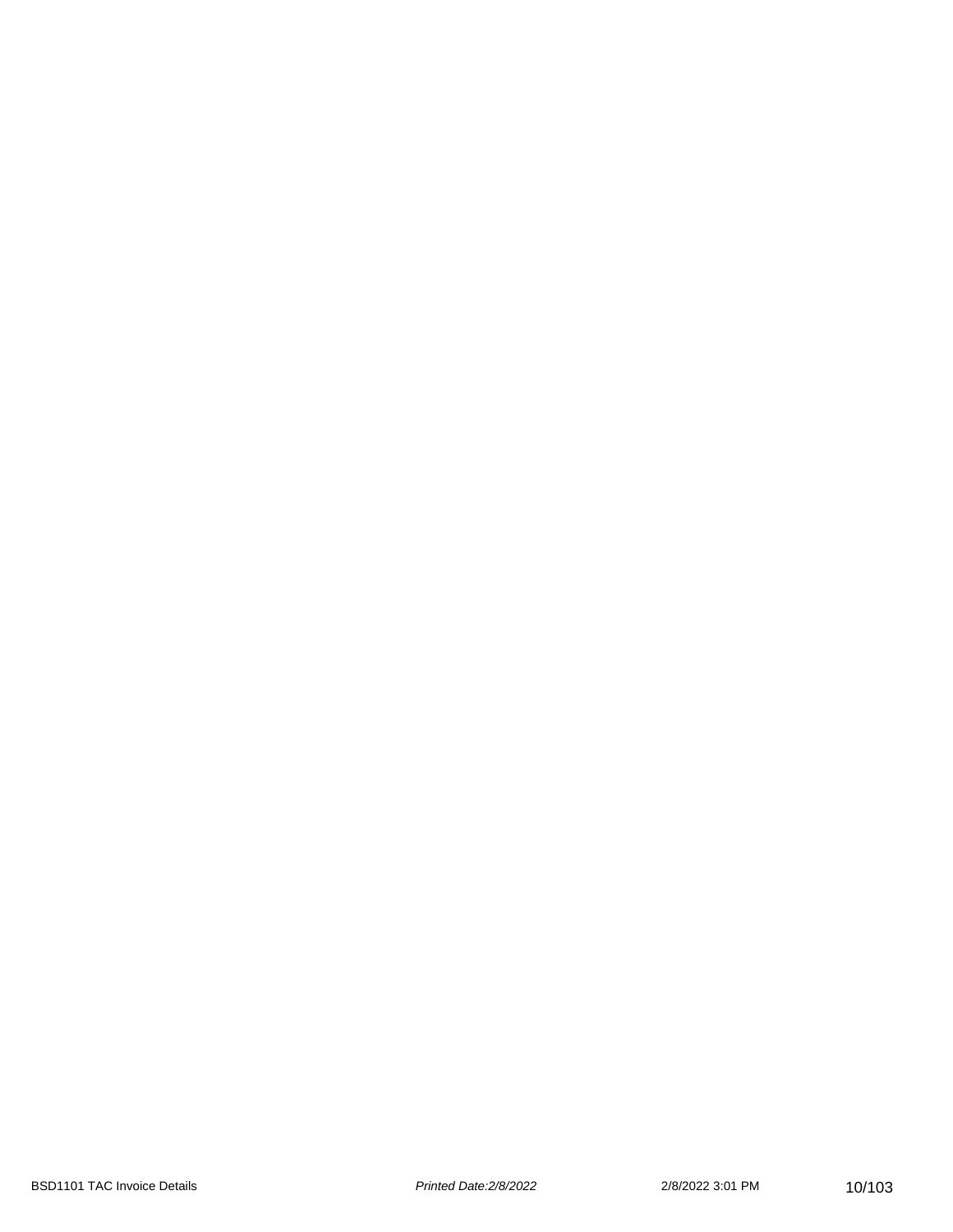

**County Caldwell - 28**

| License<br>Primary<br>Type<br>(AIMS) | <b>Primary</b><br><b>Number</b><br>(AIMS) | License   License  <br>Type<br>(AIMS) | License<br><b>Number</b><br>(AIMS) | License<br><b>Number</b><br>(Legacy) | <b>Validation</b><br>Number/<br>Local Ref Id/<br><b>Registry Number</b> | \$ State Feel | Charge | \$ Sur-1 \$ Late | \$5%<br><b>Feel County</b><br>Refund | \$ Total<br><b>Amount</b> |
|--------------------------------------|-------------------------------------------|---------------------------------------|------------------------------------|--------------------------------------|-------------------------------------------------------------------------|---------------|--------|------------------|--------------------------------------|---------------------------|
|                                      |                                           | <b>BE</b>                             | 200044970                          |                                      | 458AIKMNYsrixxi                                                         | 1.045.00      |        |                  | 55.00                                | 1,100.00                  |
|                                      |                                           |                                       | Total                              |                                      |                                                                         | 1.045.00      |        |                  | 55.00                                | 1,100.00                  |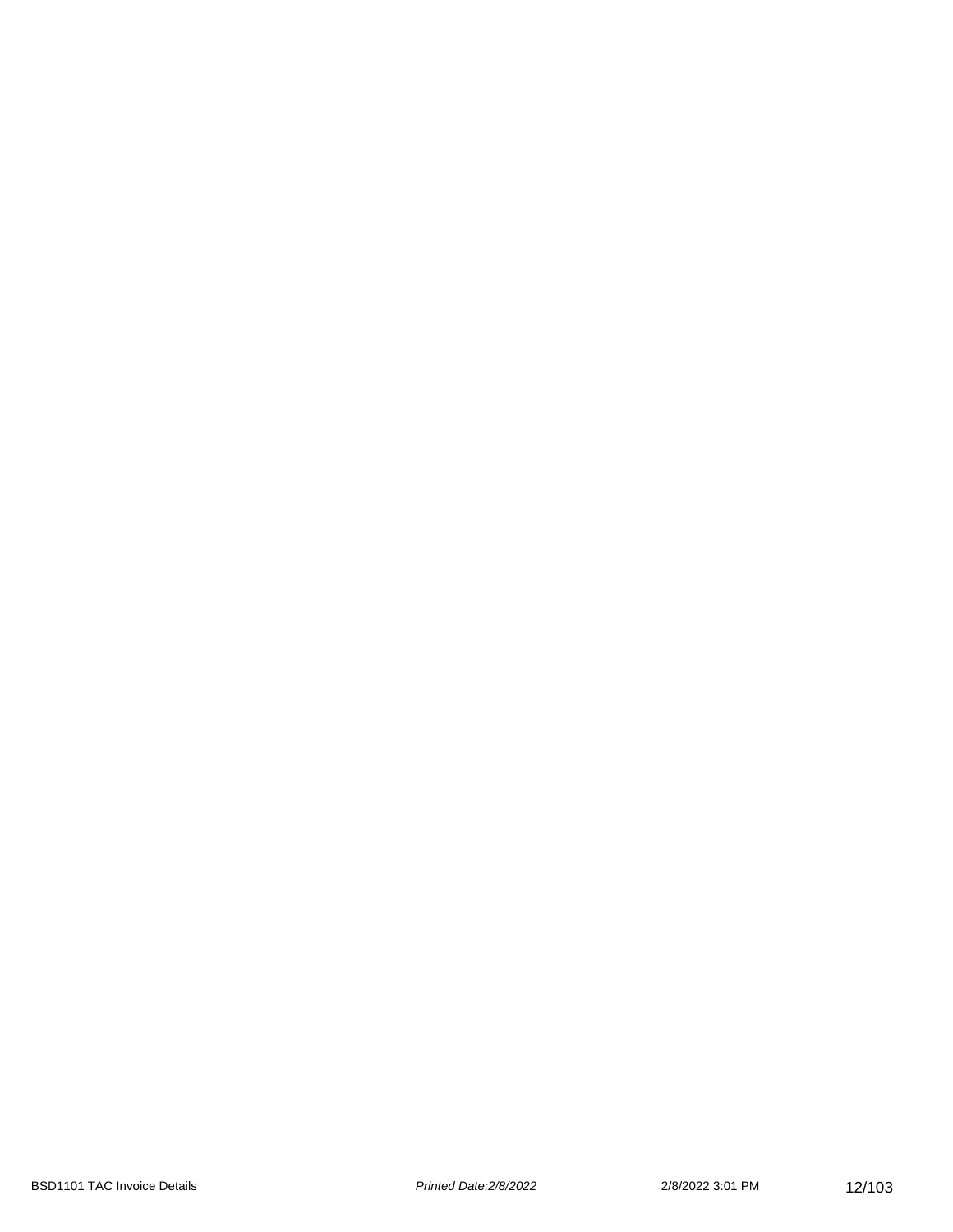

**County Calhoun - 29**

| License<br>Primary<br>Type<br>(AIMS) | <b>Primary</b><br>Number<br>(AIMS) | Licensel License<br>Type<br>(AIMS) | License<br><b>Number</b><br>(AIMS) | License<br><b>Number</b><br>(Legacy) | <b>Validation</b><br>Number/<br>Local Ref Id/<br><b>Registry Number</b> | \$ State Fee | Charge | \$ Sur-1 \$ Late | \$5%<br><b>Feel County</b><br>Refund | \$ Total<br><b>Amount</b> |
|--------------------------------------|------------------------------------|------------------------------------|------------------------------------|--------------------------------------|-------------------------------------------------------------------------|--------------|--------|------------------|--------------------------------------|---------------------------|
|                                      |                                    | <b>BF</b>                          | 100091292                          | BF147916                             | 458AlvrzSaip1Az                                                         | 1.045.00     |        |                  | 55.00                                | 1,100.00                  |
|                                      |                                    |                                    | Total                              |                                      |                                                                         | 1.045.00     |        |                  | 55.00                                | 1,100.00                  |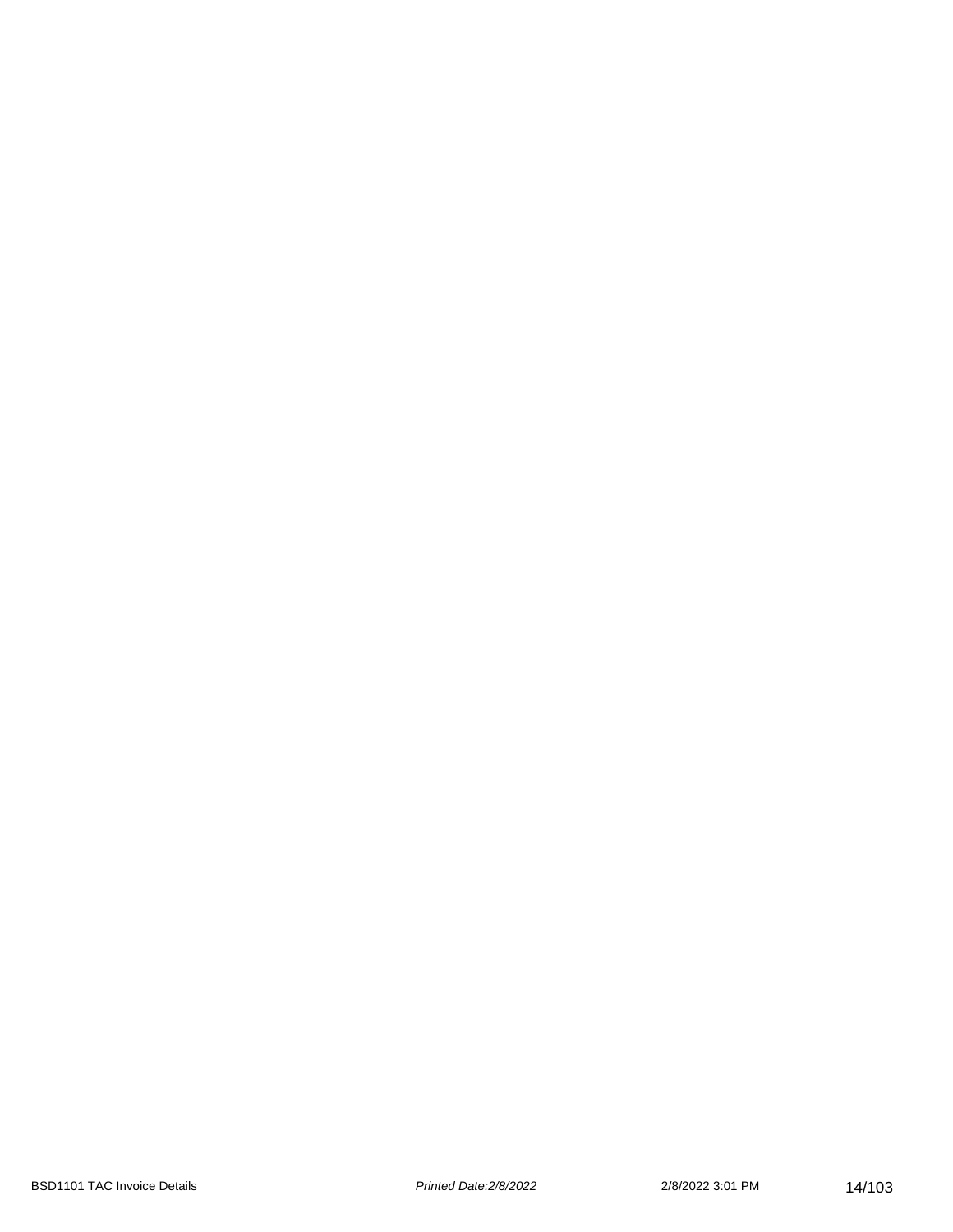

**County Cameron - 31**

| License<br>Primary<br>Type<br>(AIMS) | <b>Primary</b><br><b>Number</b><br>(AIMS) | Licensel License<br>Type<br>(AIMS) | License<br><b>Number</b><br>(AIMS) | License<br><b>Number</b><br>(Legacy) | <b>Validation</b><br>Number/<br>Local Ref Id/<br><b>Registry Number</b> | \$ State Feel | Charge | \$ Sur-1 \$ Late | \$5%<br><b>Feel County</b><br>Refund | \$ Total<br><b>Amount</b> |
|--------------------------------------|-------------------------------------------|------------------------------------|------------------------------------|--------------------------------------|-------------------------------------------------------------------------|---------------|--------|------------------|--------------------------------------|---------------------------|
|                                      |                                           | <b>BE</b>                          | 100058732                          | BE166718                             | 458AlvgNblWasbH                                                         | 1.045.00      |        |                  | 55.00                                | 1,100.00                  |
|                                      |                                           |                                    | Total                              |                                      |                                                                         | 1.045.00      |        |                  | 55.00                                | 1,100.00                  |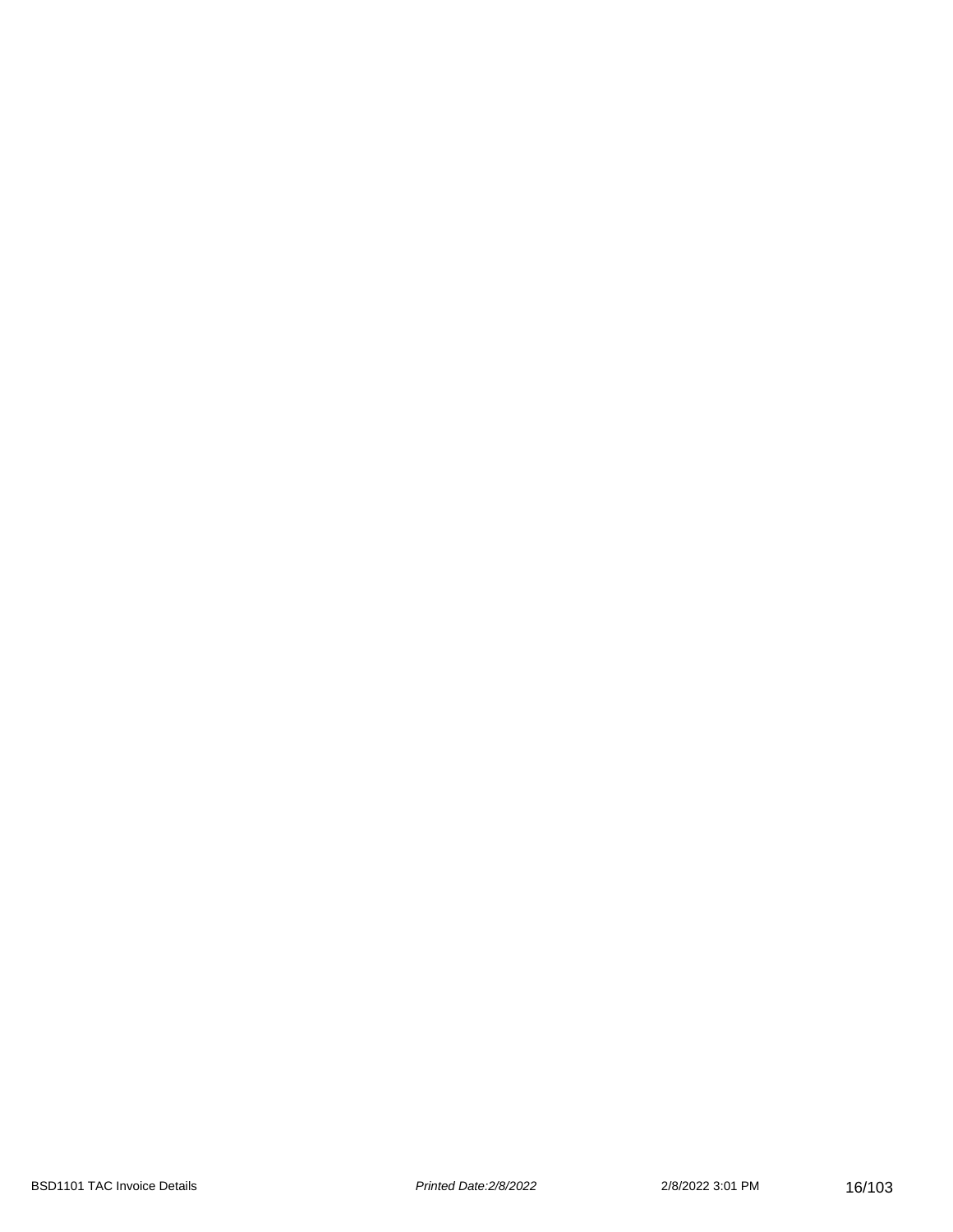

**County Chambers - 36**

| License<br>Primary<br>Type<br>(AIMS) | <b>Primary</b><br><b>Number</b><br>(AIMS)I | <b>License   License</b><br>Type<br>(AIMS) | License<br><b>Number</b><br>(AIMS) | License<br><b>Number</b><br>(Legacy) | <b>Validation</b><br>Number/<br>Local Ref Id/<br><b>Registry Number</b> | \$ State Feel | Charge | \$ Sur-1 \$ Late | \$5%<br><b>Feel County</b><br>Refund | \$ Total<br><b>Amount</b> |
|--------------------------------------|--------------------------------------------|--------------------------------------------|------------------------------------|--------------------------------------|-------------------------------------------------------------------------|---------------|--------|------------------|--------------------------------------|---------------------------|
|                                      |                                            | <b>BB</b>                                  | 105545251                          | BB1008119                            | 458Alai9JuYZwsX                                                         | 3.325.00      |        |                  | 175.00                               | 3,500.00                  |
|                                      |                                            |                                            | Total                              |                                      |                                                                         | 3,325.00      |        |                  | 175.00                               | 3,500.00                  |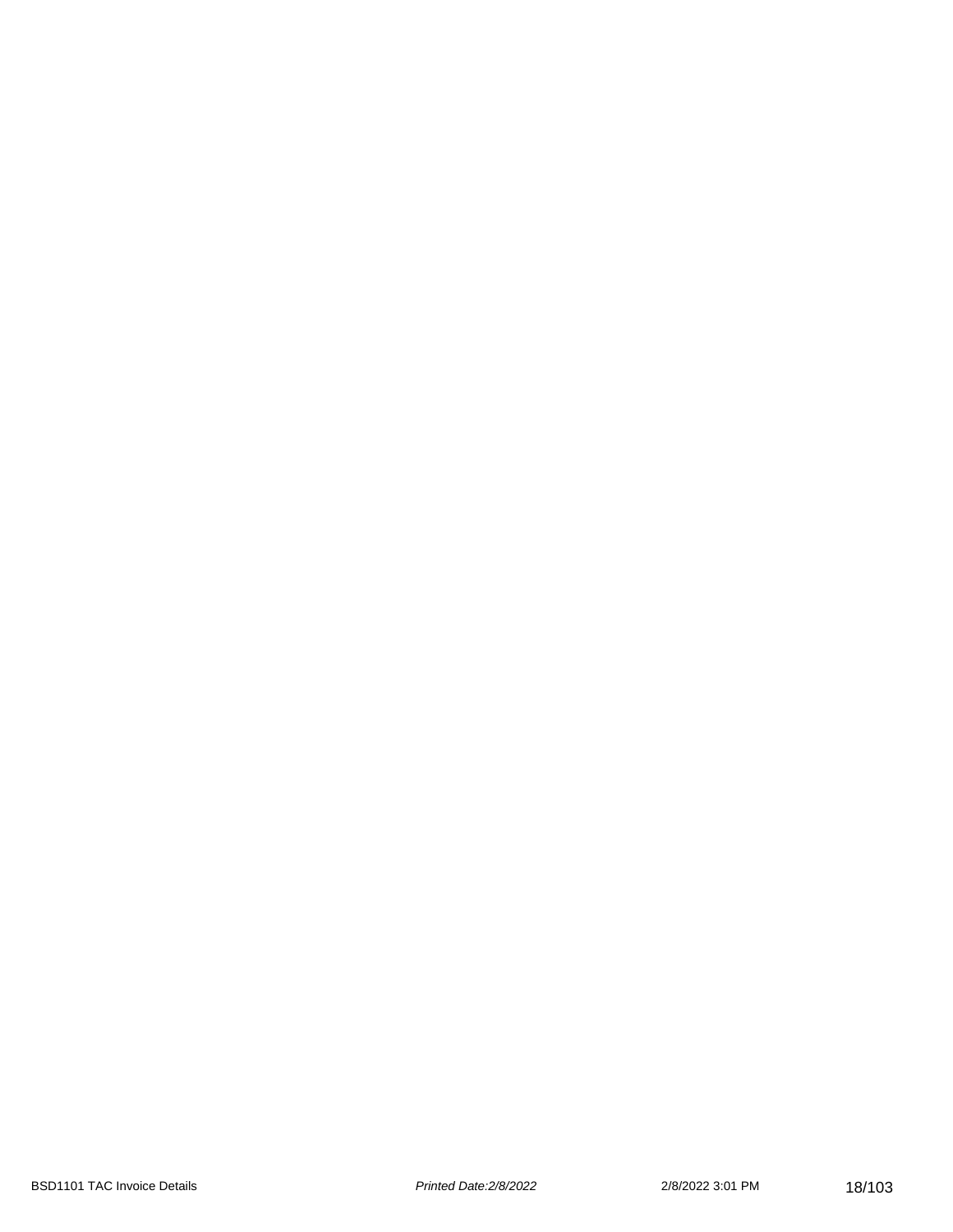

**County Comal - 46**

| License<br>Primary<br>Type<br>(AIMS) | <b>Primary</b><br><b>Number</b><br>(AIMS) | Licensel License I<br>Type<br>(AIMS) | License<br><b>Number</b><br>(AIMS) | License<br><b>Number</b><br>(Legacy) | <b>Validation</b><br>Number/<br>Local Ref Id/<br><b>Registry Number</b> | \$ State Fee | Charge | \$ Sur-1 \$ Late | \$5%<br><b>Feel County</b><br>Refund | \$ Total<br><b>Amount</b> |
|--------------------------------------|-------------------------------------------|--------------------------------------|------------------------------------|--------------------------------------|-------------------------------------------------------------------------|--------------|--------|------------------|--------------------------------------|---------------------------|
|                                      |                                           | <b>BE</b>                            | 100063092                          | BE270185                             | 458AIMER68zL2FN                                                         | 1.045.00     |        |                  | 55.00                                | 1,100.00                  |
|                                      |                                           |                                      | Total                              |                                      |                                                                         | 1.045.00     |        |                  | 55.00                                | 1,100.00                  |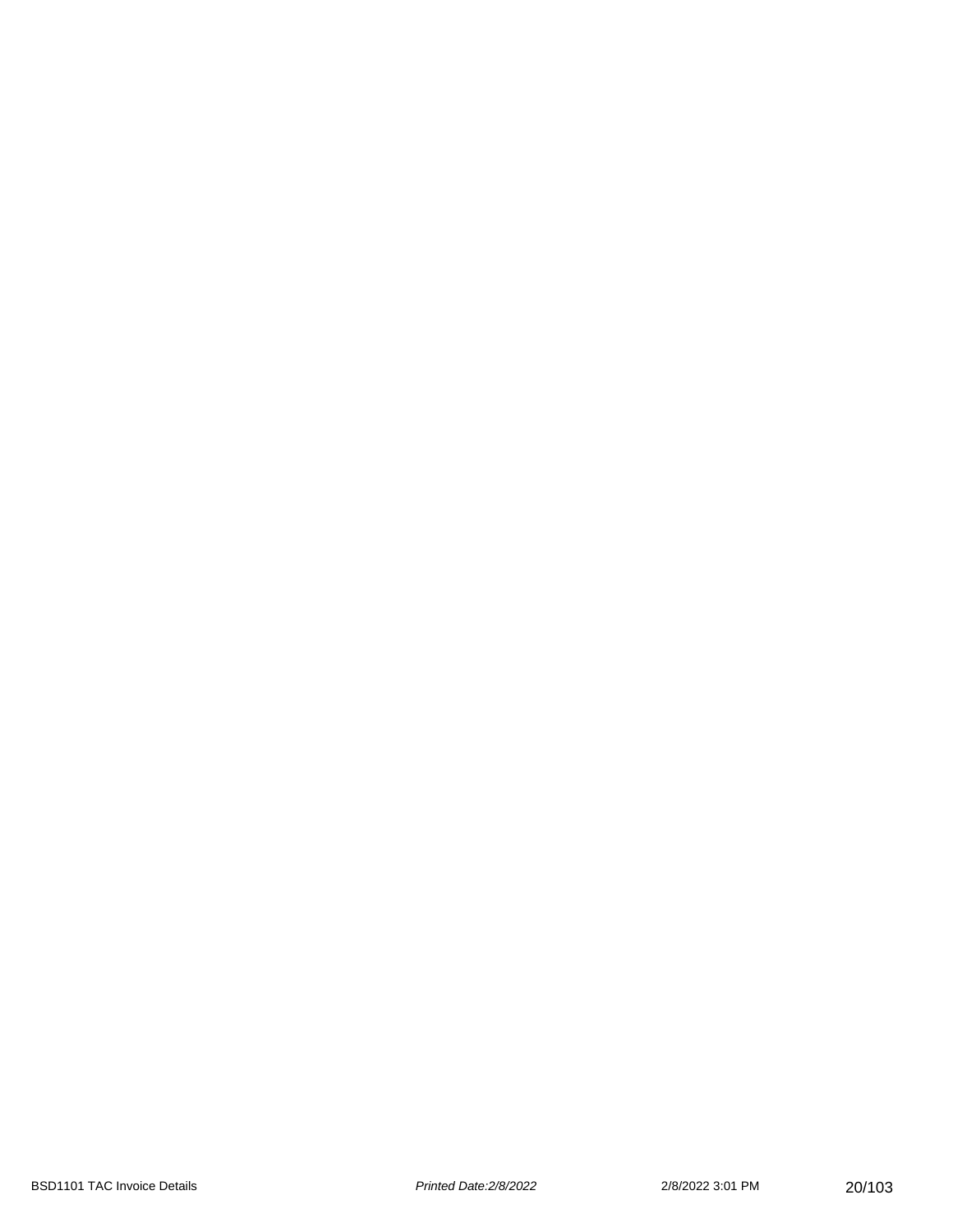

**County Dallas - 57**

| License<br>Primary<br>Type<br>(AIMS) | <b>Primary</b><br><b>Number</b><br>(AIMS) | Licensel License I<br>Type<br>(AIMS) | License<br><b>Number</b><br>(AIMS) | License<br><b>Number</b><br>(Legacy) | <b>Validation</b><br>Number/<br>Local Ref Id/<br><b>Registry Number</b> | \$ State Feel | Charge | \$ Sur-1 \$ Late<br>Feel | \$5%<br>County<br>Refund | \$ Total<br>Amount |
|--------------------------------------|-------------------------------------------|--------------------------------------|------------------------------------|--------------------------------------|-------------------------------------------------------------------------|---------------|--------|--------------------------|--------------------------|--------------------|
|                                      |                                           | <b>BB</b>                            | 100140153                          | BB466228                             | 458AISaBF0cW7C5                                                         | 3,325.00      |        |                          | 175.00                   | 3,500.00           |
|                                      |                                           | <b>BC</b>                            | 100376473                          | BB466228                             | 458AISaBF0cW7C5                                                         | 1.425.00      |        |                          | 75.00                    | 1,500.00           |
|                                      |                                           |                                      | Total                              |                                      |                                                                         | 4,750.00      |        |                          | 250.00                   | 5,000.00           |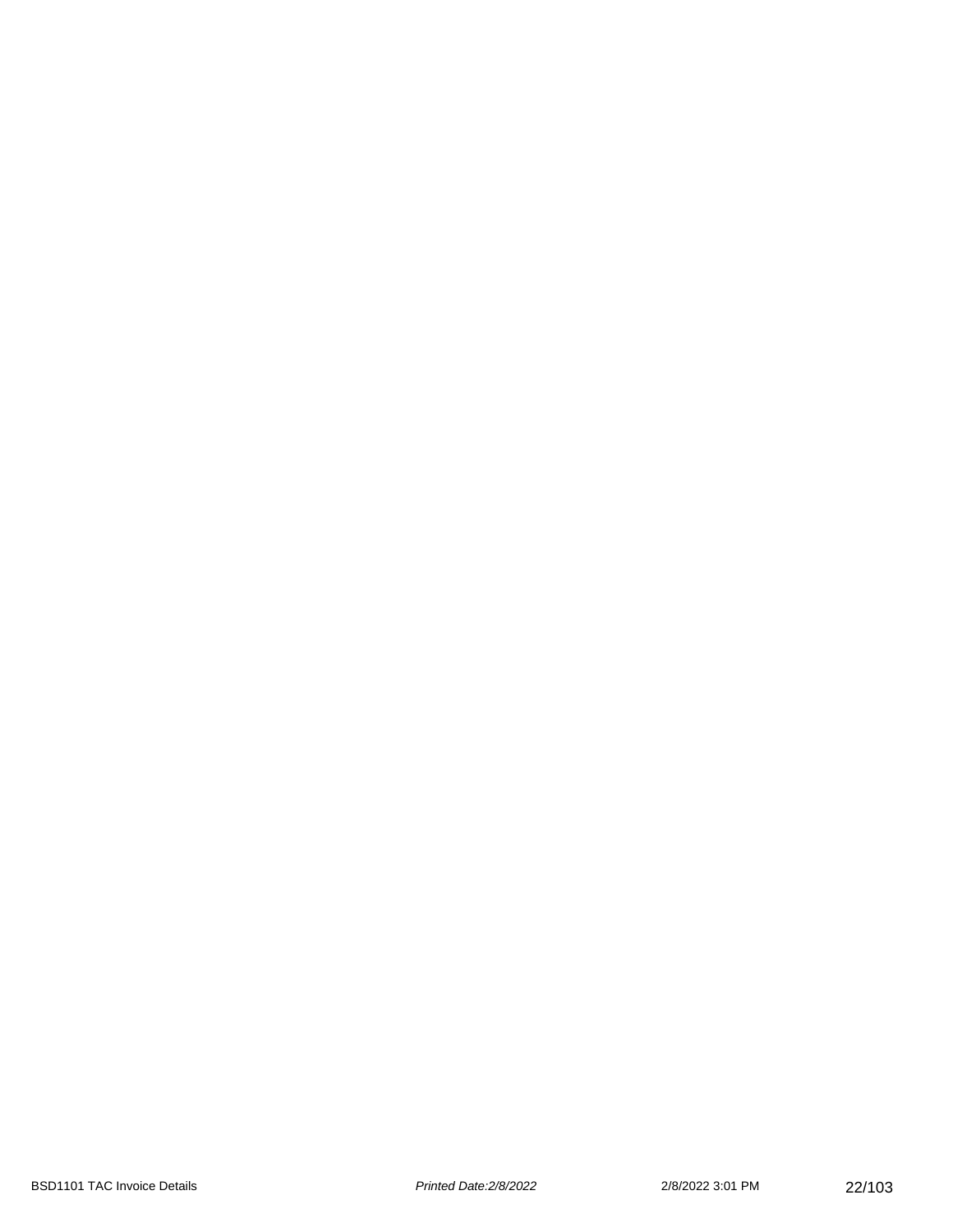

**County Denton - 61**

| License<br>Primary<br>Type<br>(AIMS) | <b>Primary</b><br><b>Number</b><br>(AIMS) | Licensel License<br>Type<br>(AIMS) | License<br><b>Number</b><br>(AIMS) | License<br><b>Number</b><br>(Legacy) | <b>Validation</b><br>Number/<br>Local Ref Id/<br><b>Registry Number</b> | \$ State Fee | Charge | \$ Sur-1 \$ Late | \$5%<br><b>Feel County</b><br>Refund | \$ Total<br><b>Amount</b> |
|--------------------------------------|-------------------------------------------|------------------------------------|------------------------------------|--------------------------------------|-------------------------------------------------------------------------|--------------|--------|------------------|--------------------------------------|---------------------------|
|                                      |                                           | <b>BW</b>                          | 200040273                          |                                      | 458AltMCdxOOAjO                                                         | 2.850.00     |        |                  | 150.00                               | 3,000.00                  |
|                                      |                                           |                                    | Total                              |                                      |                                                                         | 2,850.00     |        |                  | 150.00                               | 3,000.00                  |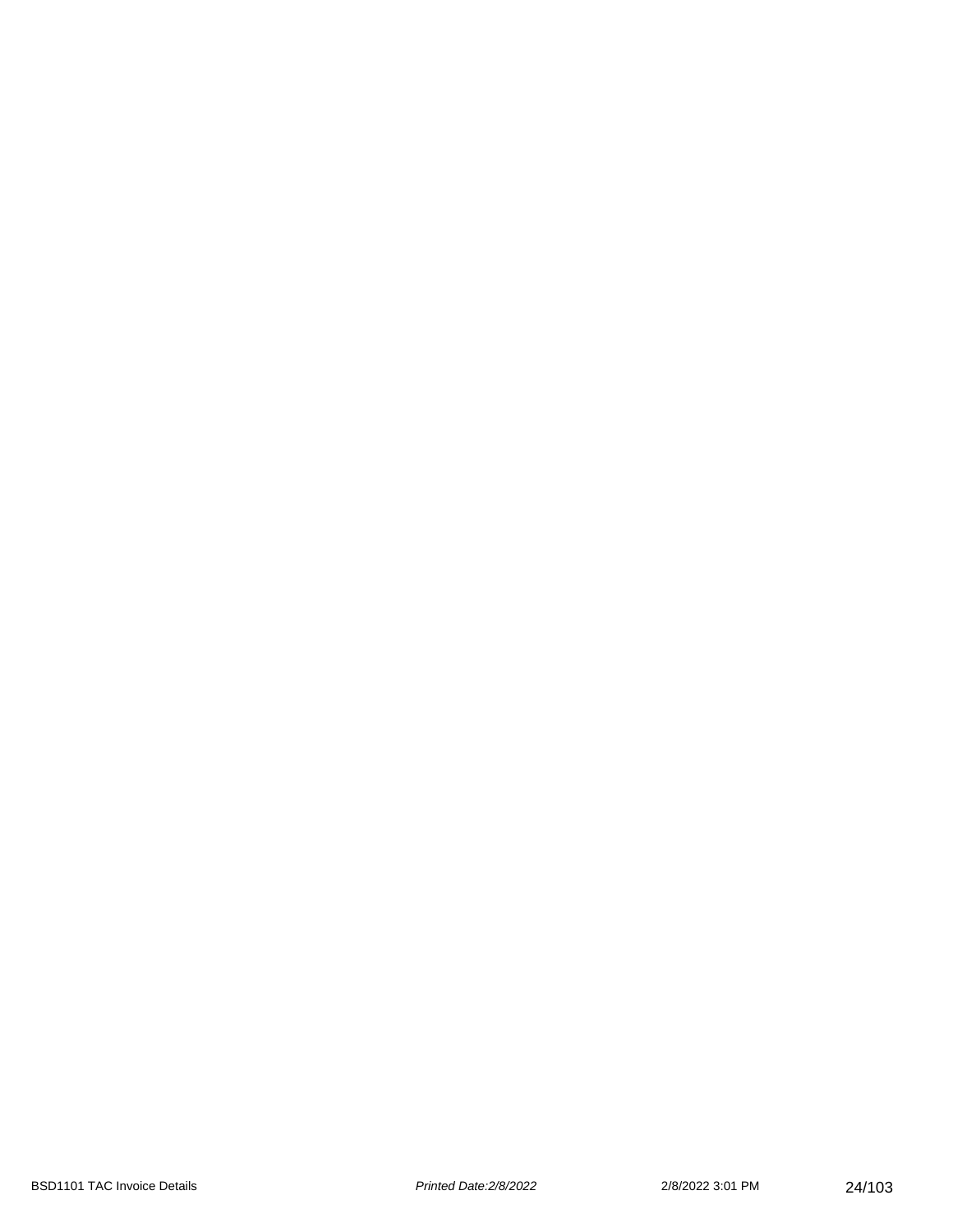

#### **TAC To Be Invoiced Details Applications Approved during January 2022 County DeWitt - 62**

**License Primary Type (AIMS) License License Primary Number (AIMS) Type (AIMS) License Number (AIMS) License Number (Legacy) Validation Number/ Local Ref Id/ Registry Number \$ State Fee \$ Sur-Charge \$ Late Fee County \$ 5% Refund \$ Total Amount** BE 100067540 BE175145 458AI2t9VhfsDnq 1,045.00 55.00 1,100.00 BE | 100050737 BE262341 | 458AIUMuudydmnT | 1,045.00 | | | | | | | 55.00 | 1,100.00 **Total 2,090.00 110.00 2,200.00**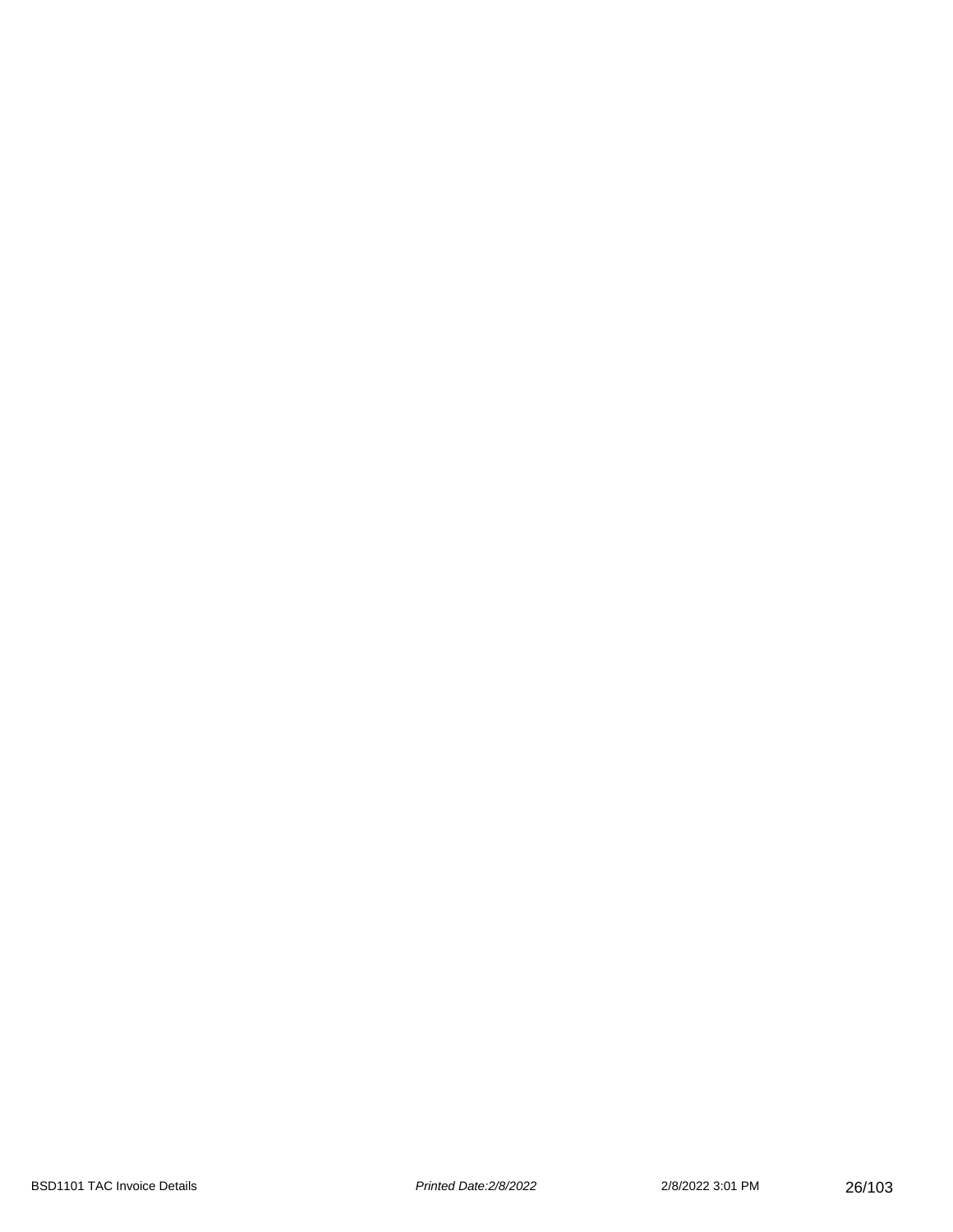

TEXAS ALCOHOLIC<br>BEVERAGE COMMISSION

#### **TAC To Be Invoiced Details Applications Approved during January 2022 County Ector - 68**

| License<br>Primary<br>Type<br>(AIMS) | <b>Primary</b><br><b>Number</b><br>(AIMS) | Licensel License I<br>Type<br>(AIMS) | License <sup>!</sup><br><b>Number</b><br>(AIMS) | License<br><b>Number</b><br>(Legacy) | Validation<br>Number/<br>Local Ref Id/<br><b>Registry Number</b> | \$ State Fee | Charge | \$ Sur-   \$ Late<br>Feel | \$5%<br>County<br>Refund | \$ Total<br>Amount |
|--------------------------------------|-------------------------------------------|--------------------------------------|-------------------------------------------------|--------------------------------------|------------------------------------------------------------------|--------------|--------|---------------------------|--------------------------|--------------------|
|                                      |                                           | <b>BB</b>                            | 100176315                                       | BB140686                             | 458AI7ML0xf2TTW                                                  | 3,325.00     |        |                           | 175.00                   | 3,500.00           |
|                                      |                                           | BC.                                  | 100376838                                       | BB140686                             | 458AI7ML0xf2TTW                                                  | 1,425.00     |        |                           | 75.00                    | 1,500.00           |
|                                      |                                           | <b>BE</b>                            | 101991452                                       | BE708594                             | 458AlgaC4YkYe2J                                                  | 1.045.00     |        |                           | 55.00                    | 1,100.00           |
|                                      |                                           | <b>BF</b>                            | 101544174                                       | BF682205                             | 458AIKrknYAAfLu                                                  | 1.045.00     |        |                           | 55.00                    | 1,100.00           |
|                                      |                                           | <b>BE</b>                            | 104662857                                       | BE932939                             | 458AllovguhrJYA                                                  | 1.045.00     |        |                           | 55.00                    | 1,100.00           |
|                                      |                                           |                                      | <b>Total</b>                                    |                                      |                                                                  | 7,885.00     |        |                           | 415.00                   | 8,300.00           |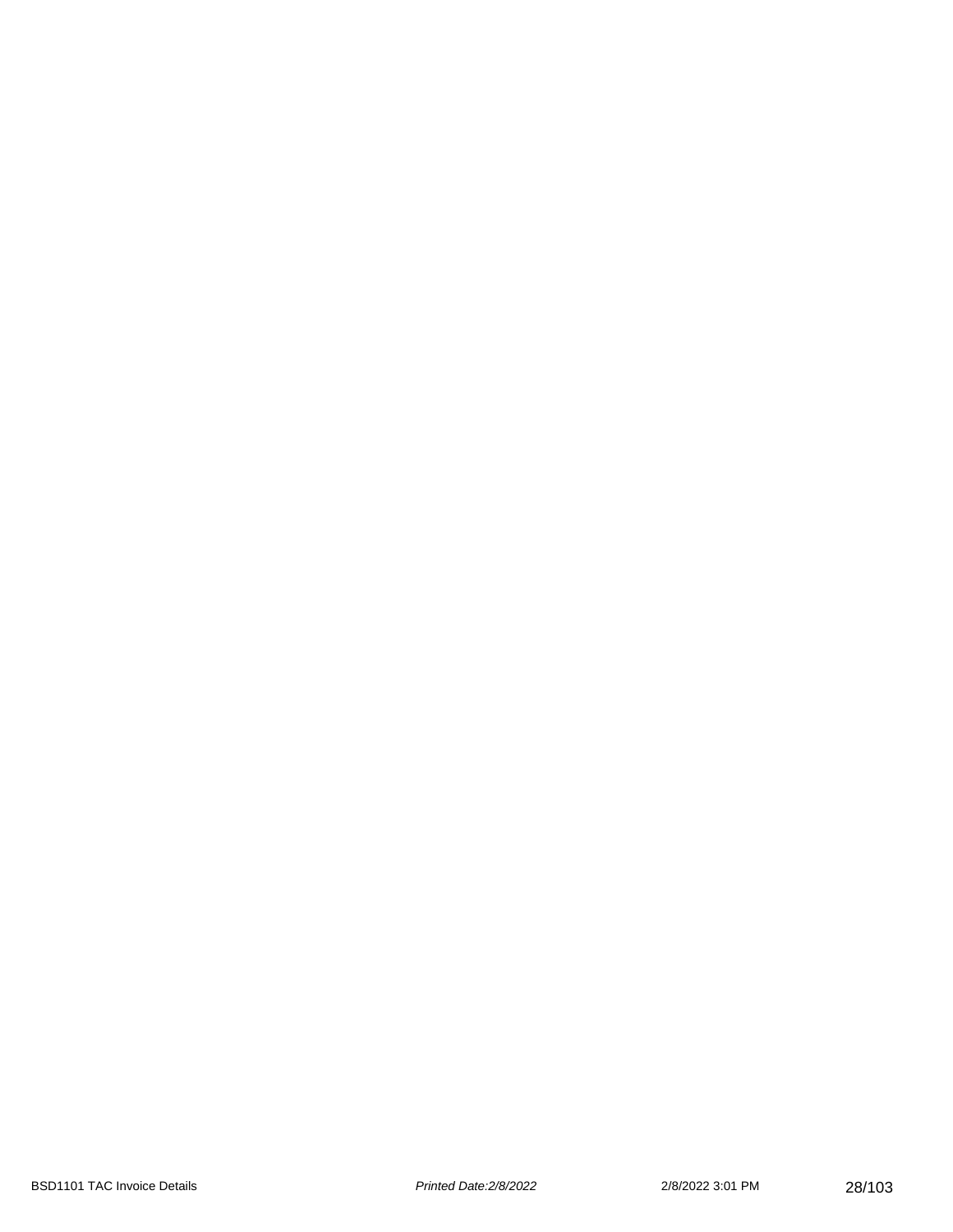

**County El Paso - 71**

| License<br>Primary<br><b>Type</b><br>(AIMS) | <b>Primary</b><br><b>Number</b><br>(AIMS) | Licensel License<br><b>Type</b><br>(AIMS) | License<br><b>Number</b><br>(AIMS) | License<br><b>Number</b><br>(Legacy) | Validation<br>Number/<br>Local Ref Id/<br><b>Registry Number</b> | \$ State Fee | Charge | \$ Sur-   \$ Late<br>Feel | \$5%<br>County<br>Refund | \$Total<br><b>Amount</b> |
|---------------------------------------------|-------------------------------------------|-------------------------------------------|------------------------------------|--------------------------------------|------------------------------------------------------------------|--------------|--------|---------------------------|--------------------------|--------------------------|
|                                             |                                           | <b>BF</b>                                 | 200034404                          |                                      | 458Alb1eJuzryKE                                                  | 1,045.00     |        |                           | 55.00                    | 1,100.00                 |
|                                             |                                           | <b>BF</b>                                 | 200040728                          |                                      | 458AIBLzWNJL6FY                                                  | 1,045.00     |        |                           | 55.00                    | 1,100.00                 |
|                                             |                                           | <b>BE</b>                                 | 200037228                          |                                      | 458AID9va3olv8u                                                  | 1,045.00     |        |                           | 55.00                    | 1,100.00                 |
|                                             |                                           | <b>BE</b>                                 | 100009125                          | BE505694                             | 458AIOTDXIHU9H2                                                  | 1,045.00     |        |                           | 55.00                    | 1.100.00                 |
|                                             |                                           | <b>BE</b>                                 | 104692867                          | BE935820                             | 458AlsuinCnznfP                                                  | 1.045.00     |        |                           | 55.00                    | 1.100.00                 |
| <b>Total</b>                                |                                           |                                           |                                    |                                      |                                                                  | 5,225.00     |        |                           | 275.00                   | 5,500.00                 |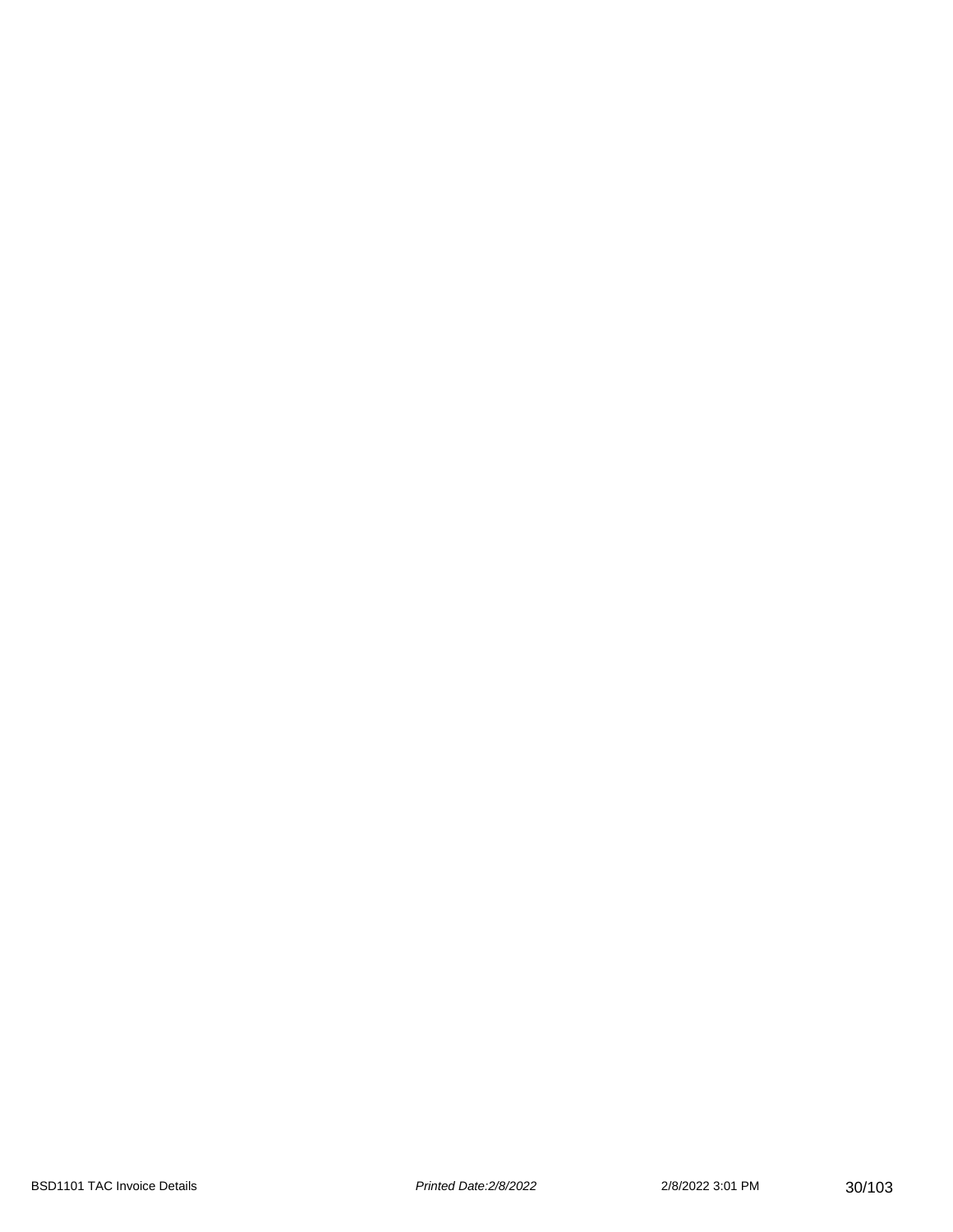

**County Falls - 73**

| License<br>Primary<br>Type<br>(AIMS) | <b>Primary</b><br><b>Number</b><br>(AIMS) | License   License  <br>Type<br>(AIMS) | License<br><b>Numberl</b><br>(AIMS) | License<br><b>Number</b><br>(Legacy) | <b>Validation</b><br>Number/<br>Local Ref Id/<br><b>Registry Number</b> | \$ State Feel | Charge | \$ Sur-1 \$ Late | \$5%<br><b>Feel County</b><br>Refund | \$ Total<br>Amount |
|--------------------------------------|-------------------------------------------|---------------------------------------|-------------------------------------|--------------------------------------|-------------------------------------------------------------------------|---------------|--------|------------------|--------------------------------------|--------------------|
|                                      |                                           | <b>BE</b>                             | 104686995                           | BE936367                             | 458AILKt3dJcX2z                                                         | 1.045.00      |        |                  | 55.00                                | 1,100.00           |
| Total                                |                                           |                                       |                                     |                                      |                                                                         | 1.045.00      |        |                  | 55.00                                | 1,100.00           |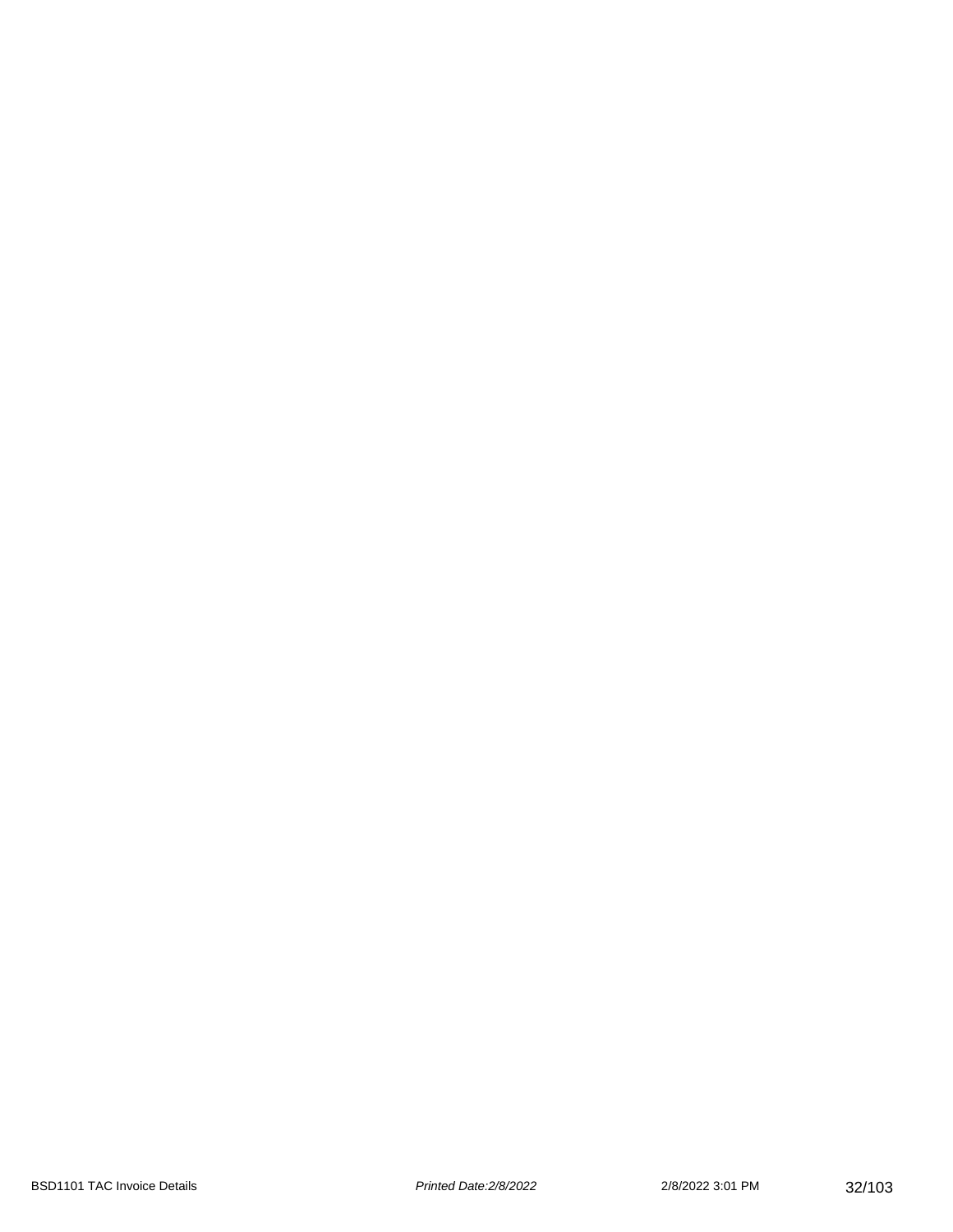

**County Fayette - 75**

| License<br>Primary<br>Type<br>(AIMS) | <b>Primary</b><br><b>Number</b><br>(AIMS) | <b>License   License</b><br>Type<br>(AIMS) | License<br><b>Number</b><br>(AIMS) | License<br><b>Number</b><br>(Legacy) | <b>Validation</b><br>Number/<br>Local Ref Id/<br><b>Registry Number</b> | \$ State Feel | Charge   | \$ Sur-1 \$ Late | \$5%<br><b>Feel County</b><br>Refund | \$ Total<br><b>Amount</b> |
|--------------------------------------|-------------------------------------------|--------------------------------------------|------------------------------------|--------------------------------------|-------------------------------------------------------------------------|---------------|----------|------------------|--------------------------------------|---------------------------|
|                                      |                                           | <b>BE</b>                                  | 100073894                          | BE460392                             | 502386                                                                  | 1.045.00      |          |                  | 55.00                                | 1,100.00                  |
| Total                                |                                           |                                            |                                    |                                      |                                                                         |               | 1.045.00 |                  | 55.00                                | 1,100.00                  |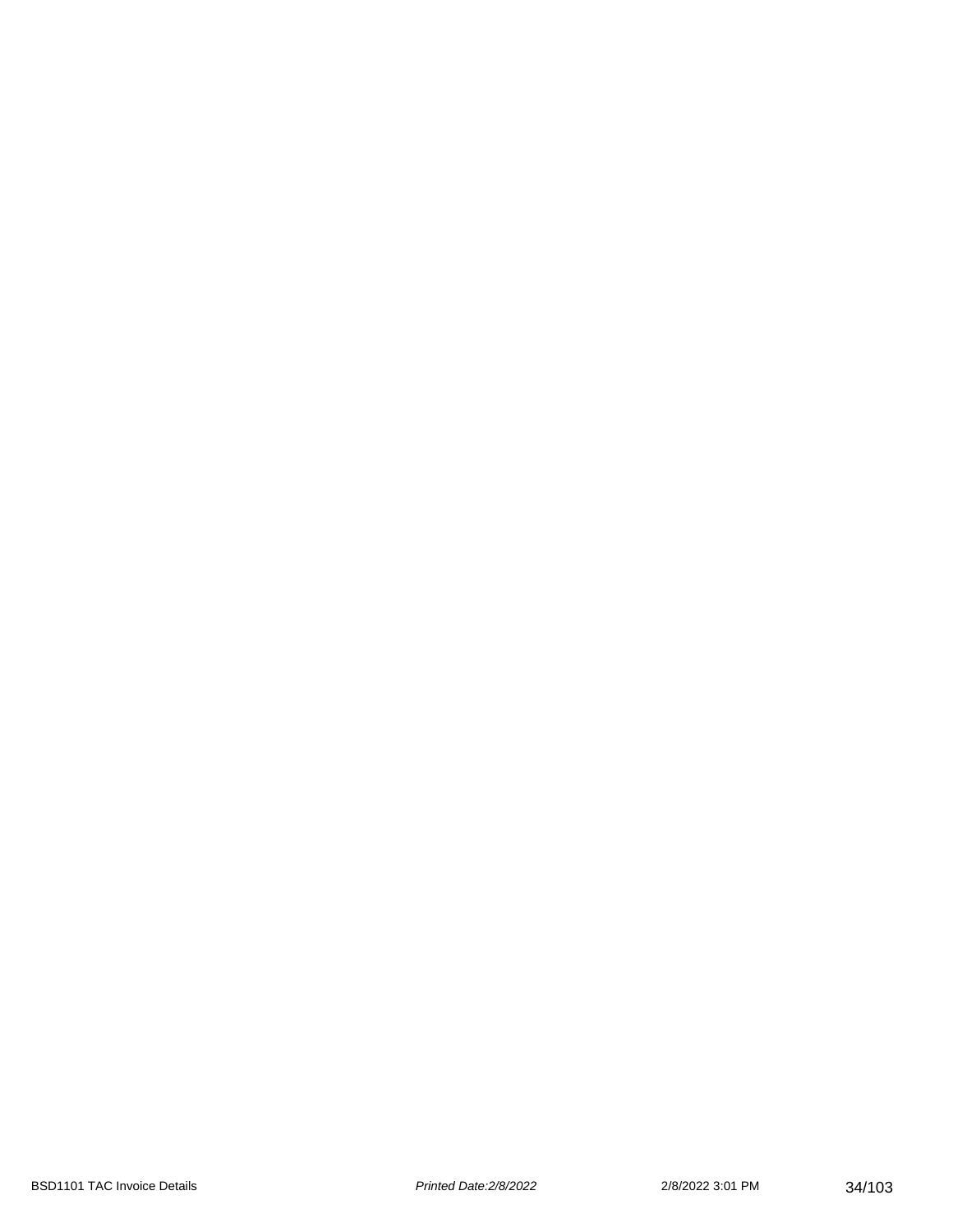

**County Frio - 82**

| License<br><b>Primary</b><br>Type<br>(AIMS) | <b>Primary</b><br><b>Number</b><br>(AIMS) | License   License  <br>Type<br>(AIMS) | Licensel<br><b>Number</b><br>(AIMS) | License<br><b>Number</b><br>(Legacy) | <b>Validation</b><br>Number/<br>Local Ref Id/<br><b>Registry Number</b> | \$ State Feel | Chargel  | \$ Sur-1 \$ Late<br>Feel | \$5%<br>County<br>Refund | \$Total<br><b>Amount</b> |
|---------------------------------------------|-------------------------------------------|---------------------------------------|-------------------------------------|--------------------------------------|-------------------------------------------------------------------------|---------------|----------|--------------------------|--------------------------|--------------------------|
|                                             |                                           | <b>BE</b>                             | 102341779                           | BE741180                             | 458AI7hvoY7stfi                                                         | 1.045.00      |          |                          | 55.00                    | 1,100.00                 |
|                                             |                                           | BE                                    | 100034508                           | BE424124                             | 458AIJ72Is7wVP4                                                         | 1.045.00      |          |                          | 55.00                    | 1,100.00                 |
| Total                                       |                                           |                                       |                                     |                                      |                                                                         |               | 2,090.00 |                          | 110.00                   | 2,200.00                 |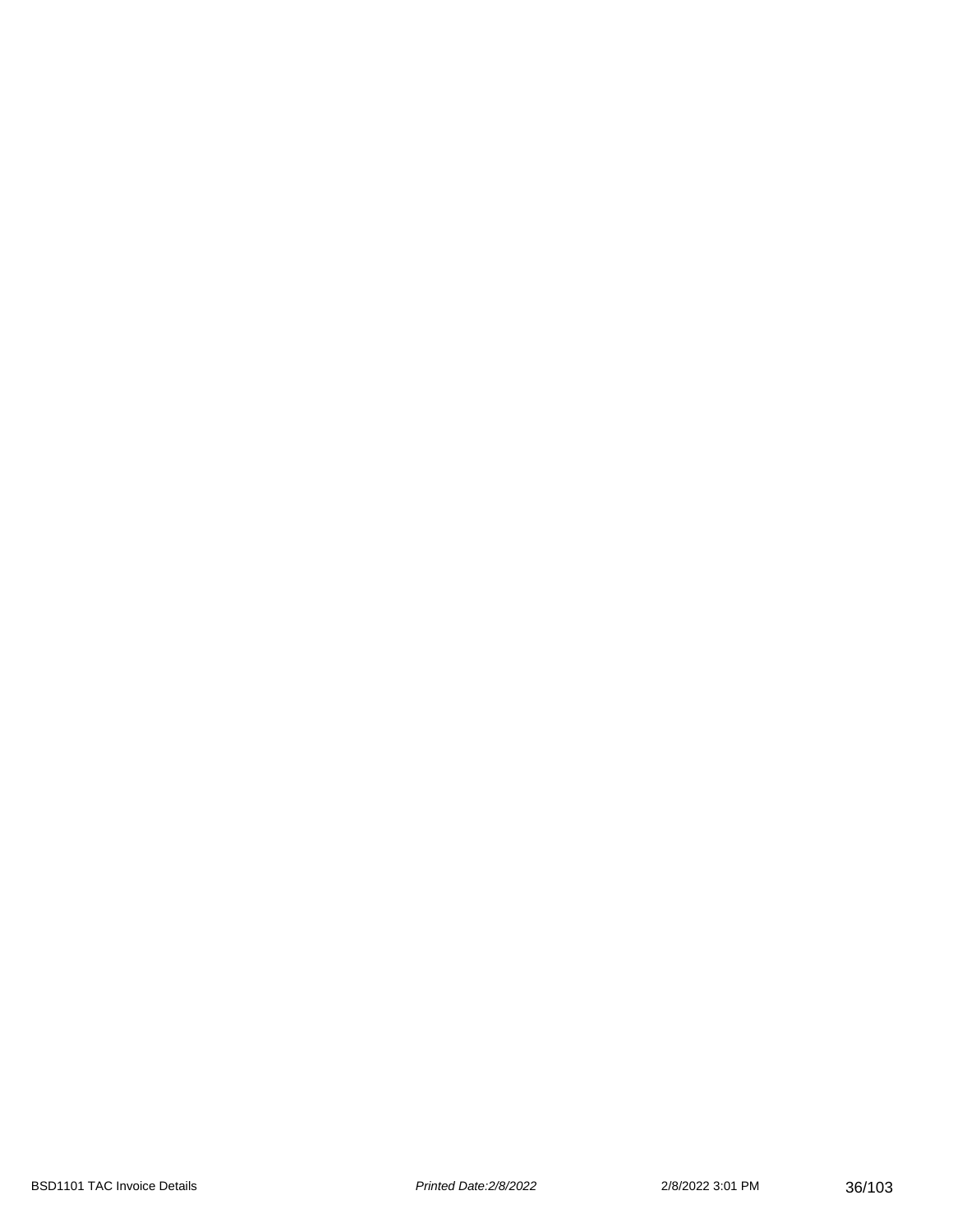

**County Harris - 101**

| License<br>Primary<br><b>Type</b><br>(AIMS) | Primary<br><b>Number</b><br>(AIMS) | License License<br><b>Type</b><br>(AIMS) | License<br><b>Number</b><br>(AIMS) | License<br><b>Number</b><br>(Legacy) | Validation<br>Number/<br>Local Ref Id/<br><b>Registry Number</b> | \$ State Fee | \$ Sur-<br>Charge | \$ Late<br>Feel | \$5%<br>County<br>Refund | \$Total<br><b>Amount</b> |
|---------------------------------------------|------------------------------------|------------------------------------------|------------------------------------|--------------------------------------|------------------------------------------------------------------|--------------|-------------------|-----------------|--------------------------|--------------------------|
|                                             |                                    | <b>BE</b>                                | 100085137                          | BE572946                             | 458Al8c751ey9Zt                                                  | 1,045.00     |                   |                 | 55.00                    | 1,100.00                 |
|                                             |                                    | <b>BW</b>                                | 200047665                          |                                      | 458AlaTNQoorZOb                                                  | 2,850.00     |                   |                 | 150.00                   | 3,000.00                 |
|                                             |                                    | <b>BE</b>                                | 100044563                          | BE444148                             | 458AID2Y1P79xTK                                                  | 1,045.00     |                   |                 | 55.00                    | 1,100.00                 |
|                                             |                                    | <b>BE</b>                                | 200045218                          |                                      | 458AldxzTugiVO6                                                  | 1,045.00     |                   |                 | 55.00                    | 1,100.00                 |
|                                             |                                    | BE                                       | 200042091                          |                                      | 458AIEZZWrif6Pe                                                  | 1,045.00     |                   |                 | 55.00                    | 1,100.00                 |
|                                             |                                    | <b>BE</b>                                | 100050414                          | BE550966                             | 458AIJr4HCQM6XY                                                  | 1,045.00     |                   |                 | 55.00                    | 1,100.00                 |
|                                             |                                    | BB                                       | 105559636                          | BB1007253                            | 458AIJWNvu7CmW<br>2                                              | 3,325.00     |                   |                 | 175.00                   | 3,500.00                 |
|                                             |                                    | <b>BF</b>                                | 100082080                          | BF228414                             | 458AIKr8a07E54C                                                  | 1,045.00     |                   |                 | 55.00                    | 1,100.00                 |
|                                             |                                    | <b>BE</b>                                | 100049636                          | BE315000                             | 458AIn97WFUU9tt                                                  | 1,045.00     |                   |                 | 55.00                    | 1,100.00                 |
|                                             |                                    | <b>BE</b>                                | 100100525                          | BE487014                             | 458AIPCStb9cCHu                                                  | 1,045.00     |                   |                 | 55.00                    | 1,100.00                 |
|                                             |                                    | <b>BE</b>                                | 102893142                          | BE794918                             | 458AIQaIWlgSkqB                                                  | 1,045.00     |                   |                 | 55.00                    | 1,100.00                 |
|                                             |                                    | <b>BF</b>                                | 103802285                          | BF860905                             | 458AlqWpL6IBQT4                                                  | 1,045.00     |                   |                 | 55.00                    | 1,100.00                 |
|                                             |                                    | <b>BF</b>                                | 200040932                          |                                      | 458AlstmpZjXYYg                                                  | 1,045.00     |                   |                 | 55.00                    | 1,100.00                 |
|                                             |                                    | <b>BE</b>                                | 102290278                          | BE735923                             | 458AIUsnF72hKmy                                                  | 1,045.00     |                   |                 | 55.00                    | 1,100.00                 |
|                                             |                                    | <b>BF</b>                                | 100085136                          | BF177349                             | 458Alzw4XsKNLA5                                                  | 1,045.00     |                   |                 | 55.00                    | 1,100.00                 |
|                                             |                                    | <b>BB</b>                                | 100154927                          | BB561984                             | 501128                                                           | 3,325.00     |                   |                 | 175.00                   | 3,500.00                 |
|                                             |                                    | <b>BB</b>                                | 106392023                          | BB1068325                            | 501822                                                           | 3,325.00     |                   |                 | 175.00                   | 3,500.00                 |
|                                             |                                    | <b>BF</b>                                | 105505339                          | BF999417                             | 503765                                                           | 1,045.00     |                   |                 | 55.00                    | 1,100.00                 |
|                                             |                                    |                                          | <b>Total</b>                       |                                      |                                                                  | 27,455.00    |                   |                 | 1,445.00                 | 28,900.00                |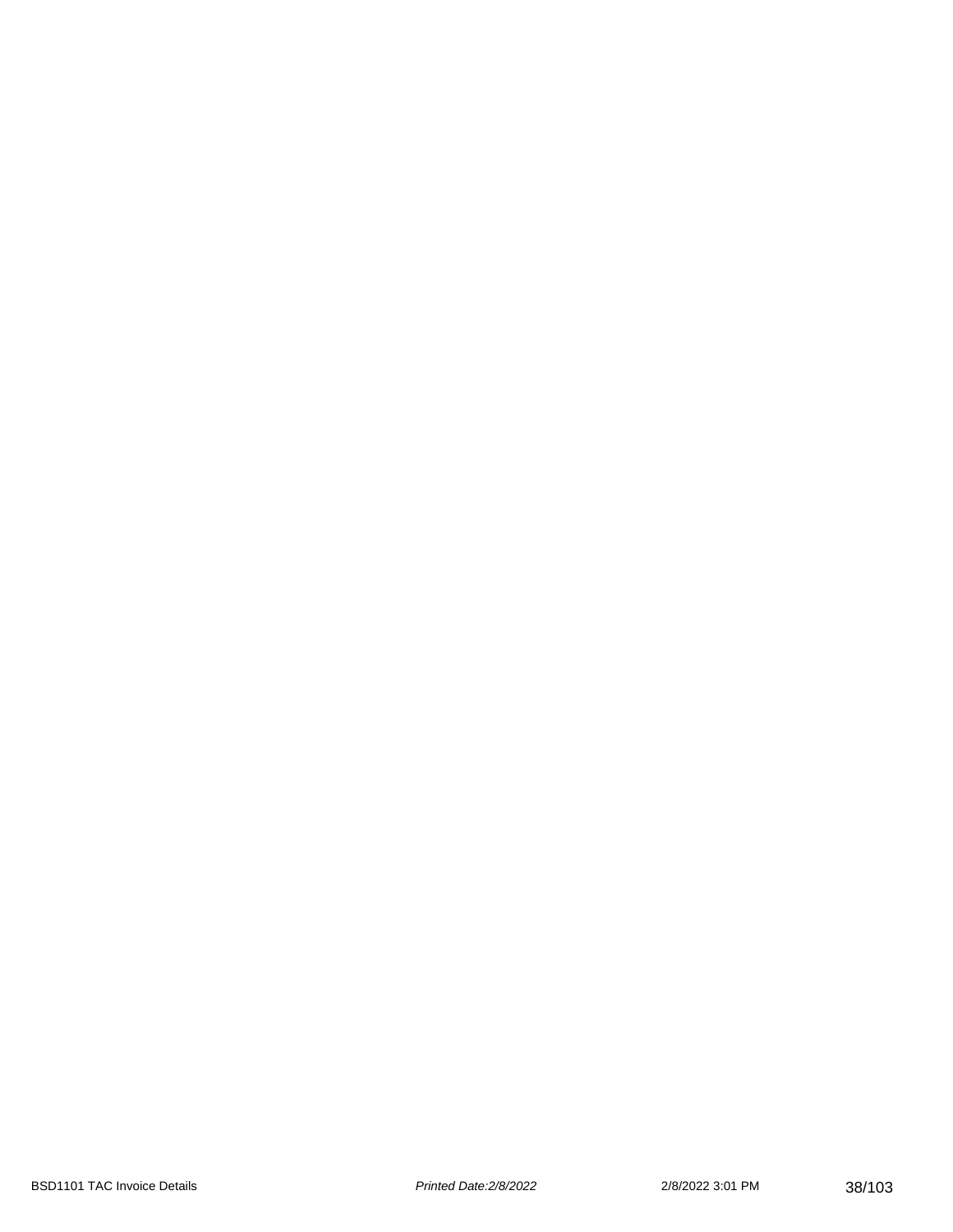

**County Hays - 105**

| License<br>Primary<br>Type<br>(AIMS) | <b>Primary</b><br><b>Number</b><br>(AIMS) | Licensel License I<br><b>Type</b><br>(AIMS) | Licensel<br><b>Number</b><br>(AIMS) | License<br><b>Number</b><br>(Legacy) | <b>Validation</b><br>Number/<br>Local Ref Id/<br><b>Registry Number</b> | \$ State Feel | Charge | \$ Sur-1 \$ Late | \$5%<br><b>Feel County</b><br>Refund | \$ Total<br><b>Amount</b> |
|--------------------------------------|-------------------------------------------|---------------------------------------------|-------------------------------------|--------------------------------------|-------------------------------------------------------------------------|---------------|--------|------------------|--------------------------------------|---------------------------|
| <b>BG</b>                            | 105501167                                 | <b>BP</b>                                   |                                     |                                      | 150000047   BG1003493   458AICUPKxXmJVy                                 | 1.045.00      |        |                  | 55.00                                | 1,100.00                  |
|                                      |                                           |                                             | Total                               |                                      |                                                                         | 1.045.00      |        |                  | 55.00                                | 1,100.00                  |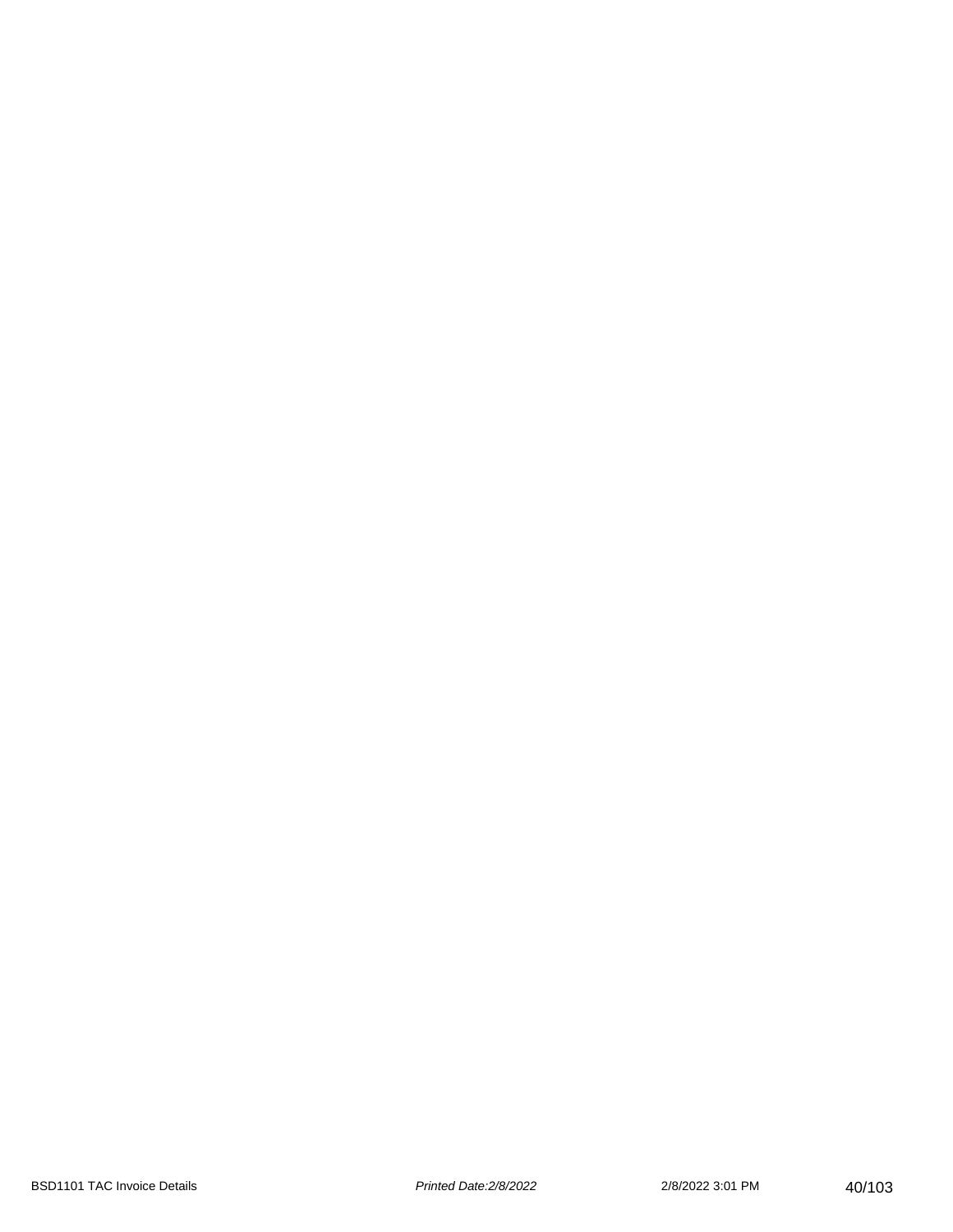

**County Hidalgo - 108**

| License<br>Primary<br>Type<br>(AIMS) | <b>Primary</b><br><b>Number</b><br>(AIMS) | Licensel License I<br>Type<br>(AIMS) | License<br><b>Number</b><br>(AIMS) | License<br><b>Number</b><br>(Legacy) | <b>Validation</b><br>Number/<br>Local Ref Id/<br><b>Registry Number</b> | \$ State Fee | Charge | \$ Sur-1 \$ Late | \$5%<br><b>Feel County</b><br>Refund | \$ Total<br><b>Amount</b> |
|--------------------------------------|-------------------------------------------|--------------------------------------|------------------------------------|--------------------------------------|-------------------------------------------------------------------------|--------------|--------|------------------|--------------------------------------|---------------------------|
|                                      |                                           | <b>BE</b>                            | 100025590                          | BE549243                             | 458AIEIZUFZhneC                                                         | 1.045.00     |        |                  | 55.00                                | 1,100.00                  |
|                                      |                                           |                                      | Total                              |                                      |                                                                         | 1.045.00     |        |                  | 55.00                                | 1,100.00                  |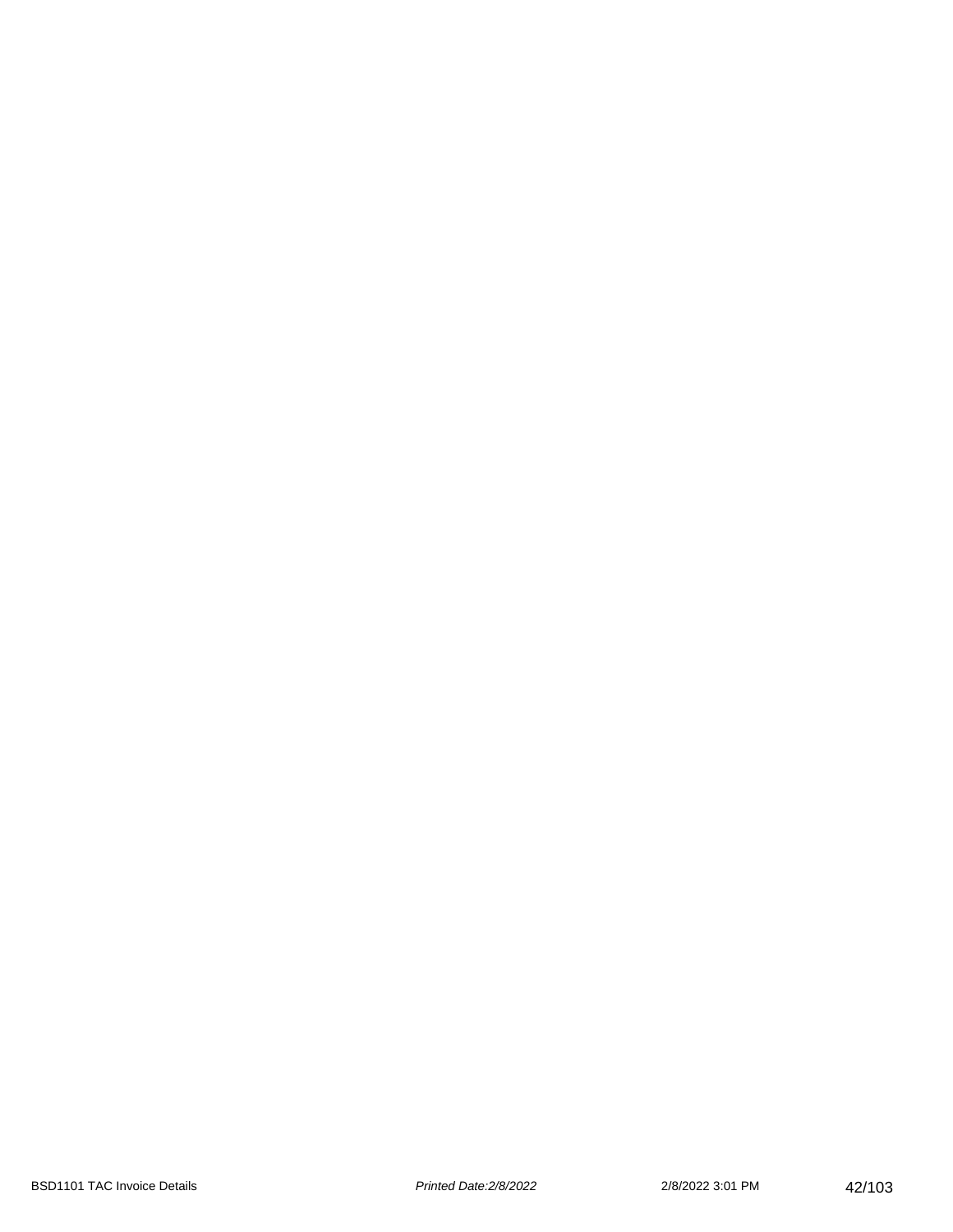

**County Houston - 113**

| License<br><b>Primary</b><br>Type<br>(AIMS) | <b>Primary</b><br><b>Number</b><br>(AIMS) | <b>License   License</b><br>Type<br>(AIMS) | License<br><b>Number</b><br>(AIMS) | License<br><b>Number</b><br>(Legacy) | <b>Validation</b><br>Number/<br>Local Ref Id/<br><b>Registry Number</b> | \$ State Feel | Charge | \$ Sur-1 \$ Late | \$5%<br><b>Feel County</b><br>Refund | \$ Total<br><b>Amount</b> |
|---------------------------------------------|-------------------------------------------|--------------------------------------------|------------------------------------|--------------------------------------|-------------------------------------------------------------------------|---------------|--------|------------------|--------------------------------------|---------------------------|
|                                             |                                           | <b>BF</b>                                  |                                    | 105555533 BF1008662                  | 458AlcA3YInu1OI                                                         | 1.045.00      |        |                  | 55.00                                | 1,100.00                  |
|                                             |                                           |                                            | Total                              |                                      |                                                                         | 1.045.00      |        |                  | 55.00                                | 1,100.00                  |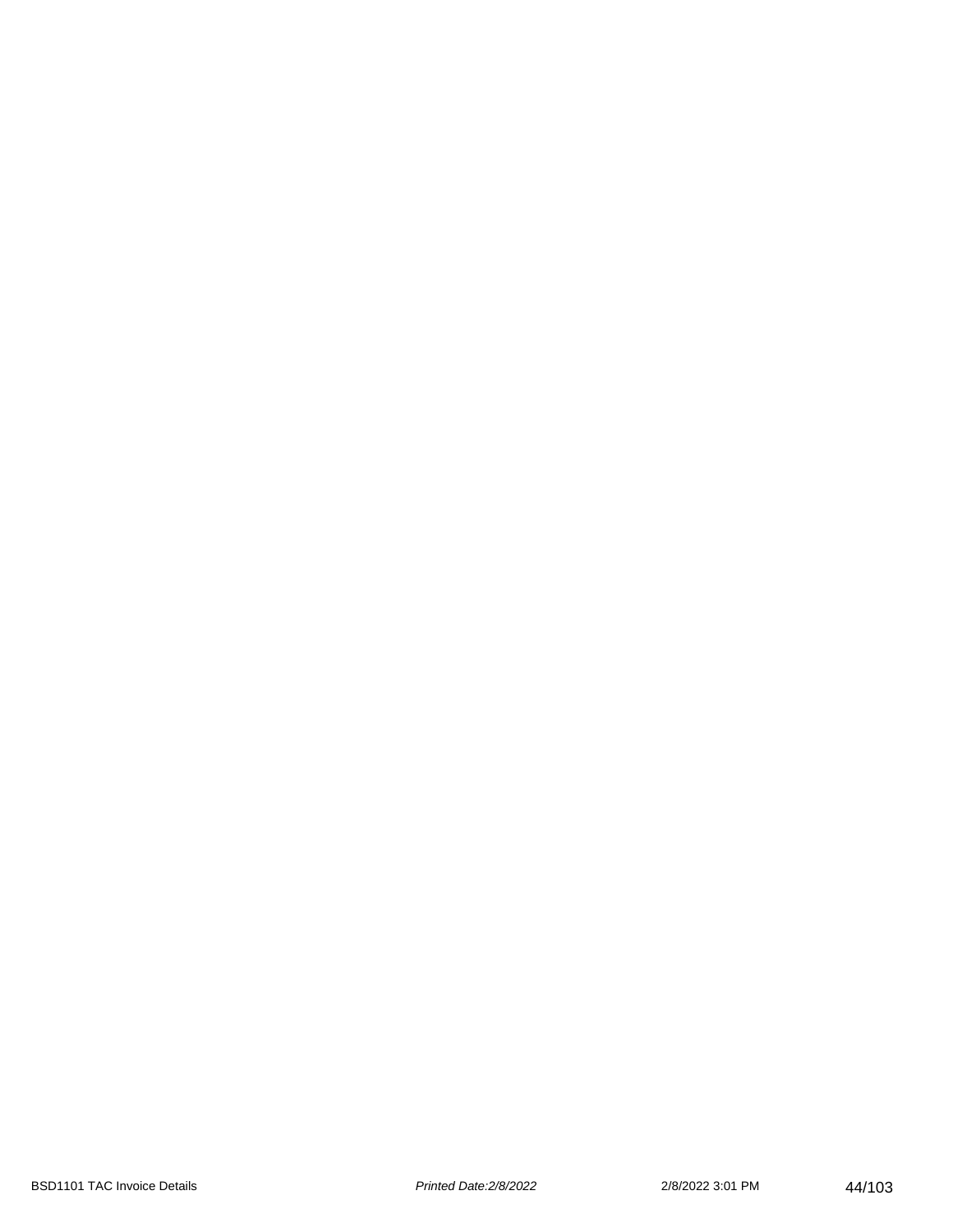

**County Howard - 114**

| License<br>Primary<br><b>Type</b><br>(AIMS) | <b>Primary</b><br><b>Number</b><br>(AIMS) | <b>Licensel License I</b><br>Type<br>(AIMS) | Licensel<br><b>Number</b><br>(AIMS) | ∟icense<br><b>Number</b><br>(Legacy) | Validation<br>Number/<br>Local Ref Id/<br><b>Registry Number</b> | \$ State Fee | Charge | \$ Sur-1 \$ Late<br>Feel | \$5%<br>County<br>Refund | \$ Total<br><b>Amount</b> |
|---------------------------------------------|-------------------------------------------|---------------------------------------------|-------------------------------------|--------------------------------------|------------------------------------------------------------------|--------------|--------|--------------------------|--------------------------|---------------------------|
|                                             |                                           | <b>BF</b>                                   | 103809160                           | BF861372                             | 458AloQSSkb81zo                                                  | 1.045.00     |        |                          | 55.00                    | 1,100.00                  |
|                                             |                                           |                                             | Total                               |                                      |                                                                  | 1.045.00     |        |                          | 55.00                    | 1,100.00                  |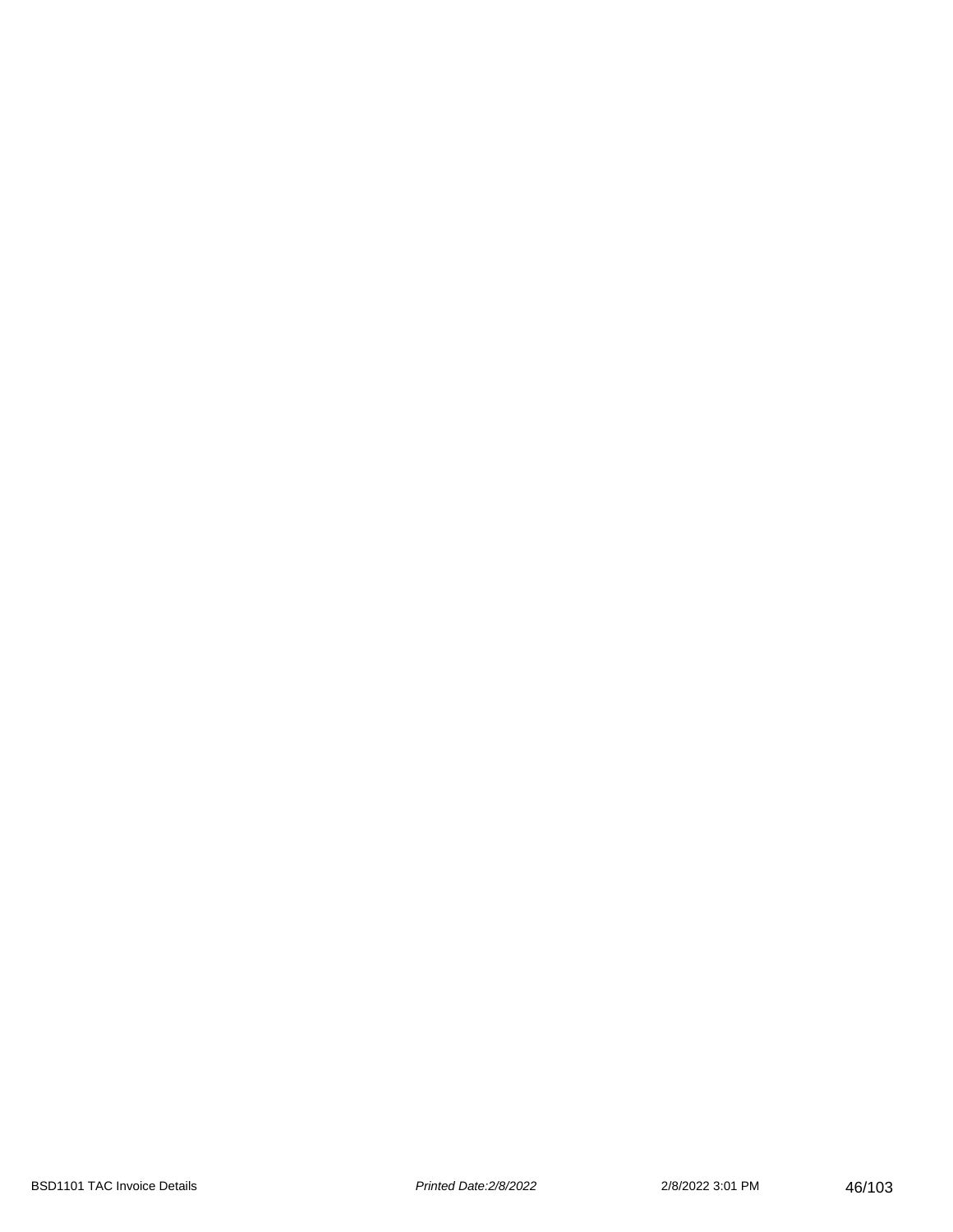

**County Kinney - 136**

| License<br><b>Primary</b><br>Type<br>(AIMS) | <b>Primary</b><br><b>Number</b><br>(AIMS) | <b>License   License</b><br>Type<br>(AIMS) | License<br><b>Number</b><br>(AIMS) | License<br><b>Number</b><br>(Legacy) | <b>Validation</b><br>Number/<br>Local Ref Id/<br><b>Registry Number</b> | \$ State Feel | Charge | \$ Sur-1 \$ Late | \$5%<br><b>Feel County</b><br>Refund | \$ Total<br><b>Amount</b> |
|---------------------------------------------|-------------------------------------------|--------------------------------------------|------------------------------------|--------------------------------------|-------------------------------------------------------------------------|---------------|--------|------------------|--------------------------------------|---------------------------|
|                                             |                                           | <b>BF</b>                                  | 100045878                          | BF229411                             | 458AlcbA1jLH7GJ                                                         | 1.045.00      |        |                  | 55.00                                | 1,100.00                  |
|                                             |                                           |                                            | Total                              |                                      |                                                                         | 1.045.00      |        |                  | 55.00                                | 1,100.00                  |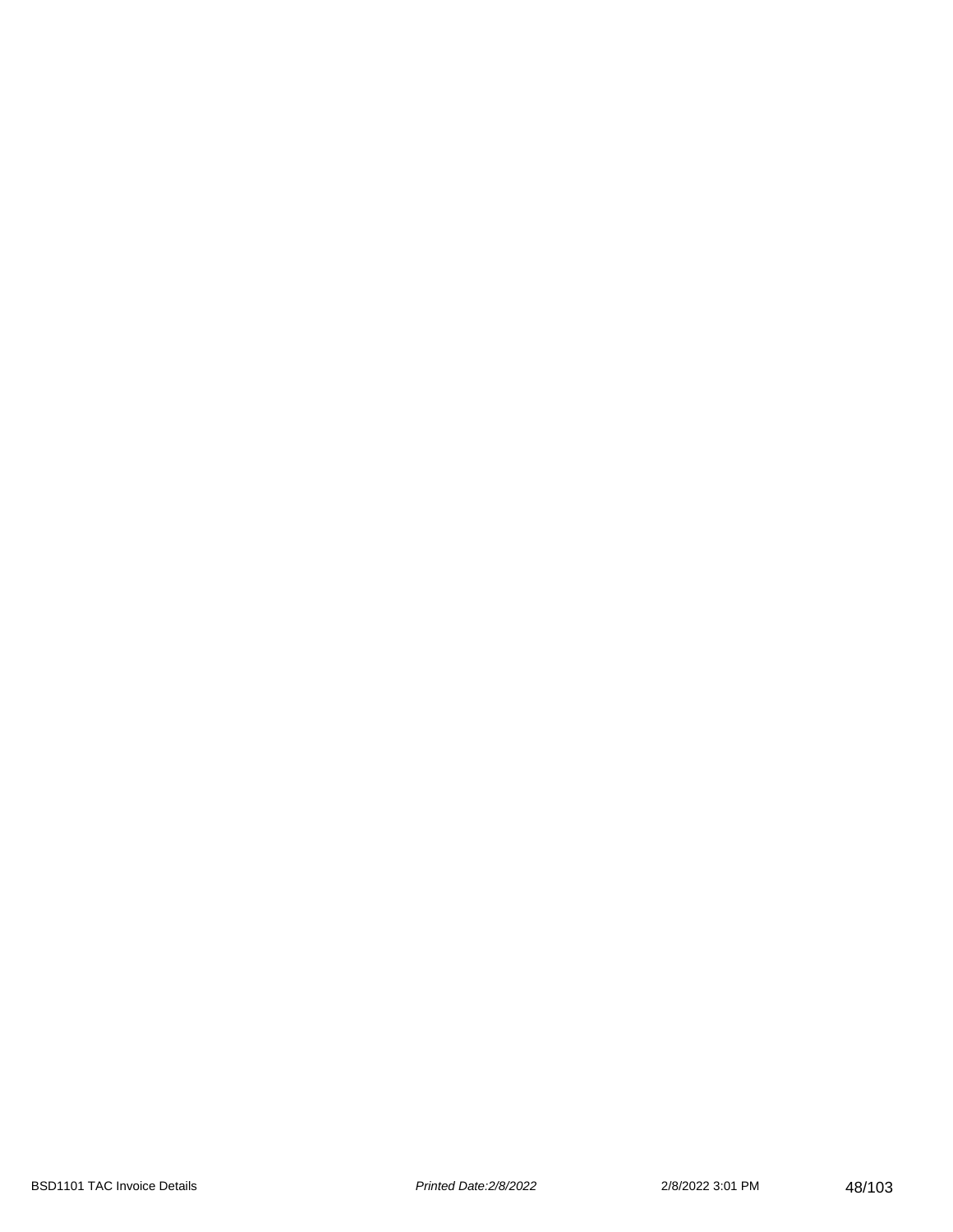

#### **TAC To Be Invoiced Details Applications Approved during January 2022 County Lavaca - 143**

| License<br>Primary<br>Type<br>(AIMS) | <b>Primary</b><br><b>Number</b><br>(AIMS) | Licensel License I<br>Type<br>(AIMS) | Licensel<br><b>Number</b><br>(AIMS) | License<br><b>Number</b><br>(Legacy) | <b>Validation</b><br>Number/<br>Local Ref Id/<br><b>Registry Number</b> | \$ State Feel | Chargel | \$ Sur-1 \$ Late | \$5%<br><b>Feel County</b><br>Refund | \$ Total<br><b>Amount</b> |
|--------------------------------------|-------------------------------------------|--------------------------------------|-------------------------------------|--------------------------------------|-------------------------------------------------------------------------|---------------|---------|------------------|--------------------------------------|---------------------------|
|                                      |                                           | <b>BB</b>                            | 200040307                           |                                      | 458AINLXgrgtxML                                                         | 3.325.00      |         |                  | 175.00                               | 3,500.00                  |
|                                      |                                           |                                      | Total                               |                                      |                                                                         | 3,325.00      |         |                  | 175.00                               | 3,500.00                  |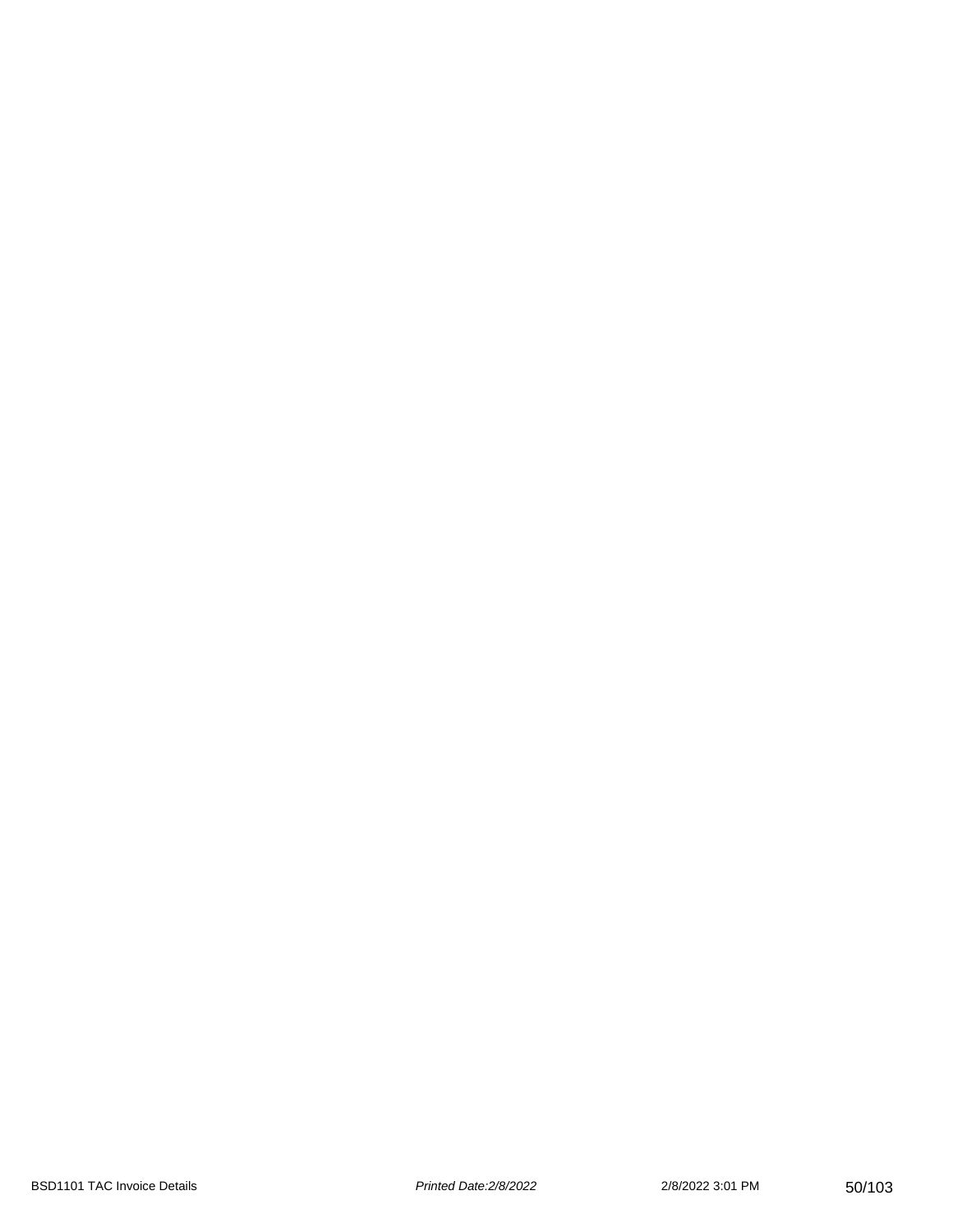

**County Leon - 145**

| License<br>Primary<br>Type<br>(AIMS) | <b>Primary</b><br><b>Number</b><br>(AIMS) | License License<br>Type<br>(AIMS) | License<br><b>Number</b><br>(AIMS) l | License<br><b>Number</b><br>(Legacy) | <b>Validation</b><br>Number/<br>Local Ref Id/<br><b>Registry Number</b> | \$ State Feel | Charge | \$ Sur-1 \$ Late | \$5%<br><b>Feel County</b><br>Refund | \$ Total<br><b>Amount</b> |
|--------------------------------------|-------------------------------------------|-----------------------------------|--------------------------------------|--------------------------------------|-------------------------------------------------------------------------|---------------|--------|------------------|--------------------------------------|---------------------------|
|                                      |                                           | <b>BF</b>                         | 102031459                            | BF712340                             | 458AlpELN7XniLp                                                         | 1.045.00      |        |                  | 55.00                                | 1,100.00                  |
|                                      |                                           |                                   | Total                                |                                      |                                                                         | 1.045.00      |        |                  | 55.00                                | 1,100.00                  |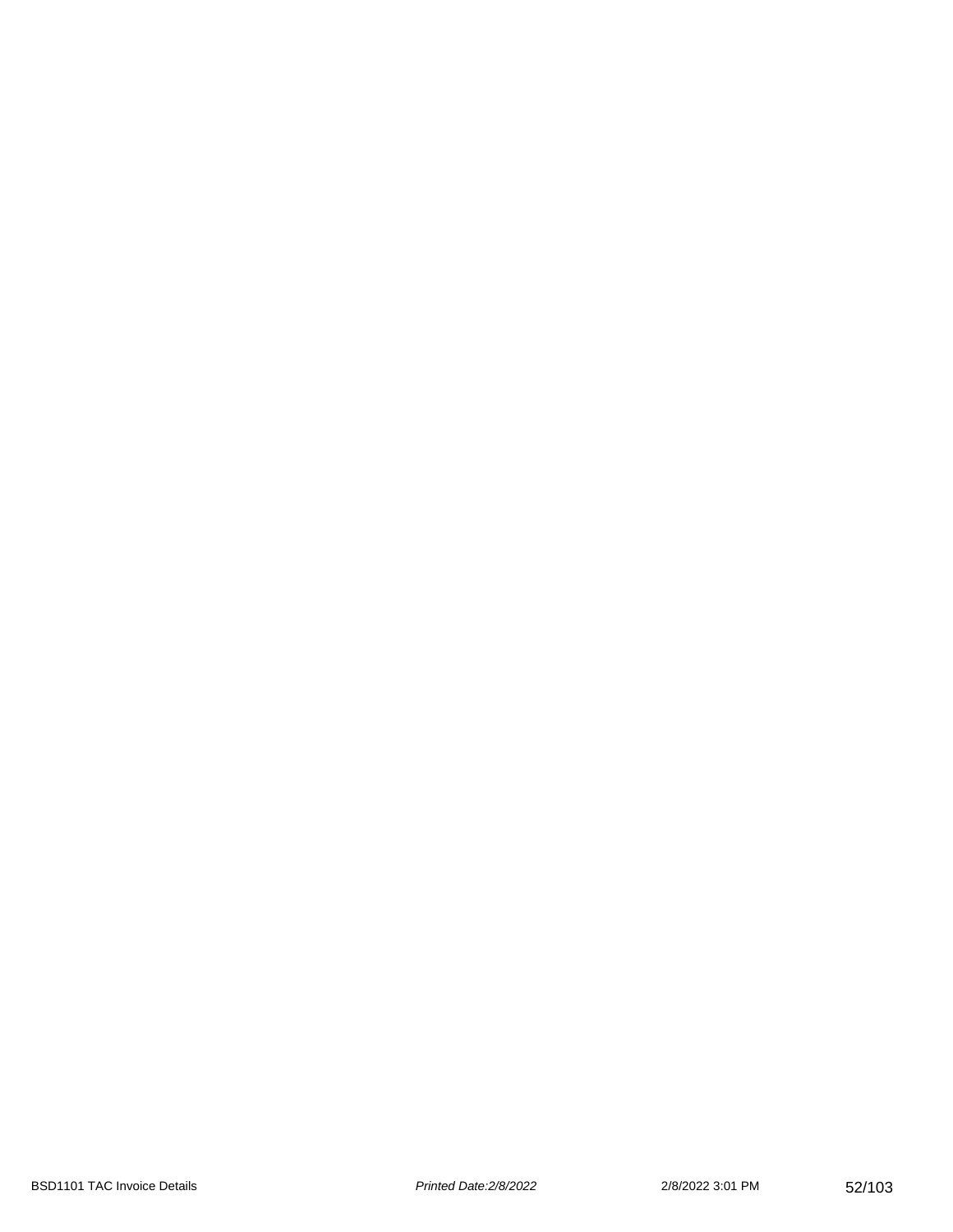

**County Live Oak - 149**

| License<br>Primary<br>Type<br>(AIMS) | <b>Primary</b><br><b>Number</b><br>(AIMS) | License   License  <br>Type<br>(AIMS) | License<br><b>Numberl</b><br>(AIMS) | License<br><b>Number</b><br>(Legacy) | <b>Validation</b><br>Number/<br>Local Ref Id/<br><b>Registry Number</b> | \$ State Fee | Charge | \$ Sur-1 \$ Late | \$5%<br><b>Feel County</b><br>Refund | \$ Total<br>Amount |
|--------------------------------------|-------------------------------------------|---------------------------------------|-------------------------------------|--------------------------------------|-------------------------------------------------------------------------|--------------|--------|------------------|--------------------------------------|--------------------|
|                                      |                                           | <b>BF</b>                             | 100095114                           | BF192032                             | 458AlcUrlLgEBFG                                                         | 1.045.00     |        |                  | 55.00                                | 1,100.00           |
|                                      |                                           | <b>BF</b>                             | 102088253                           | BF717387                             | 458AIRFQnf3Ss6y                                                         | 1.045.00     |        |                  | 55.00                                | 1,100.00           |
|                                      |                                           |                                       | Total                               |                                      |                                                                         | 2,090.00     |        |                  | 110.00                               | 2,200.00           |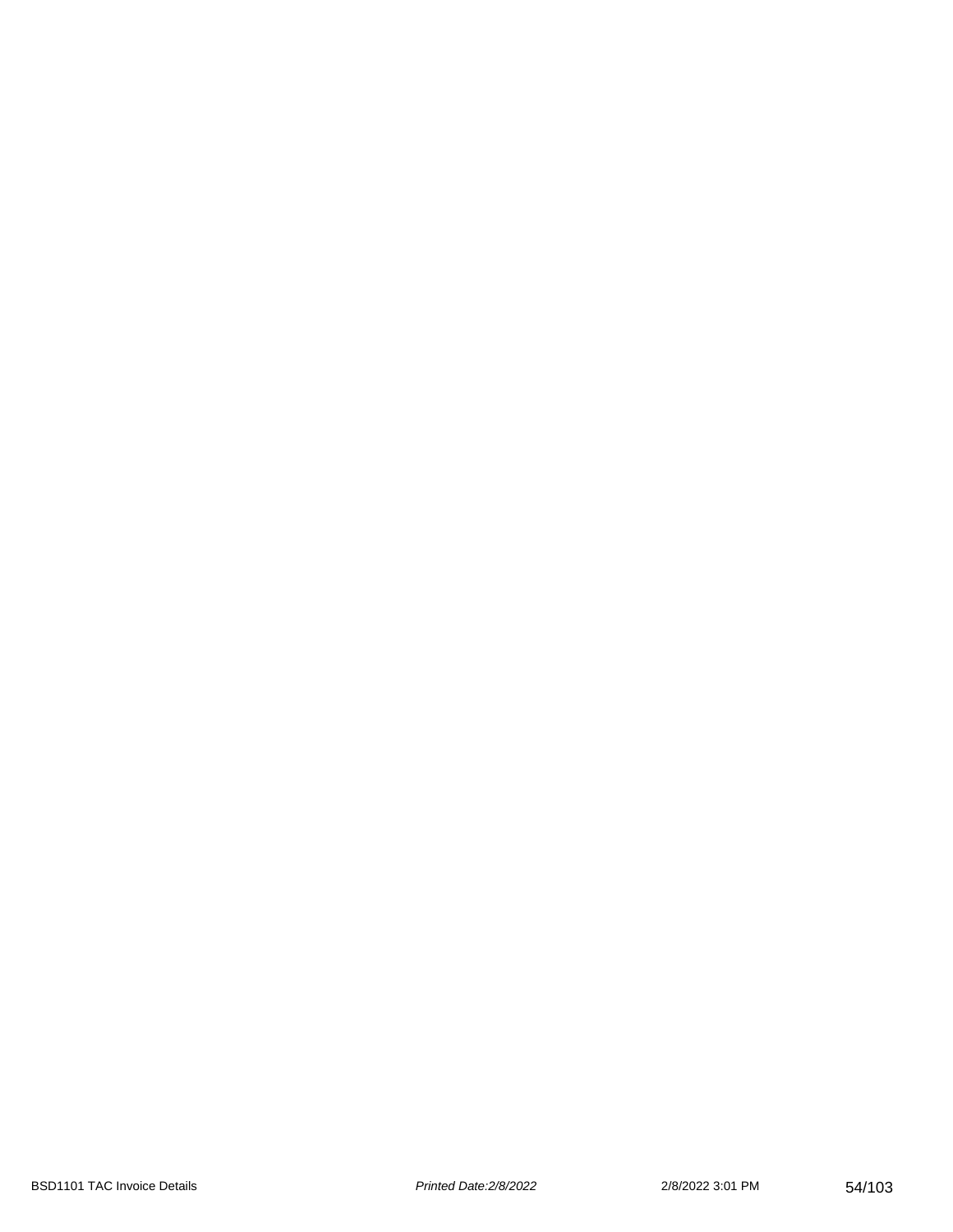

**County Lubbock - 152**

| License<br><b>Primary</b><br>Type<br>(AIMS) | <b>Primary</b><br><b>Number</b><br>(AIMS) | <b>License   License</b><br>Type<br>(AIMS) | License<br><b>Numberl</b><br>(AIMS) | License<br><b>Number</b><br>(Legacy) | <b>Validation</b><br>Number/<br>Local Ref Id/<br><b>Registry Number</b> | \$ State Feel | Charge | \$ Sur-1 \$ Late | \$5%<br><b>Feel County</b><br>Refund | \$ Total<br><b>Amount</b> |
|---------------------------------------------|-------------------------------------------|--------------------------------------------|-------------------------------------|--------------------------------------|-------------------------------------------------------------------------|---------------|--------|------------------|--------------------------------------|---------------------------|
|                                             |                                           | <b>BB</b>                                  | 200046586                           |                                      | 458AlhX1pHWNYuU                                                         | 3.325.00      |        |                  | 175.00                               | 3,500.00                  |
|                                             |                                           |                                            | Total                               |                                      |                                                                         | 3,325.00      |        |                  | 175.00                               | 3,500.00                  |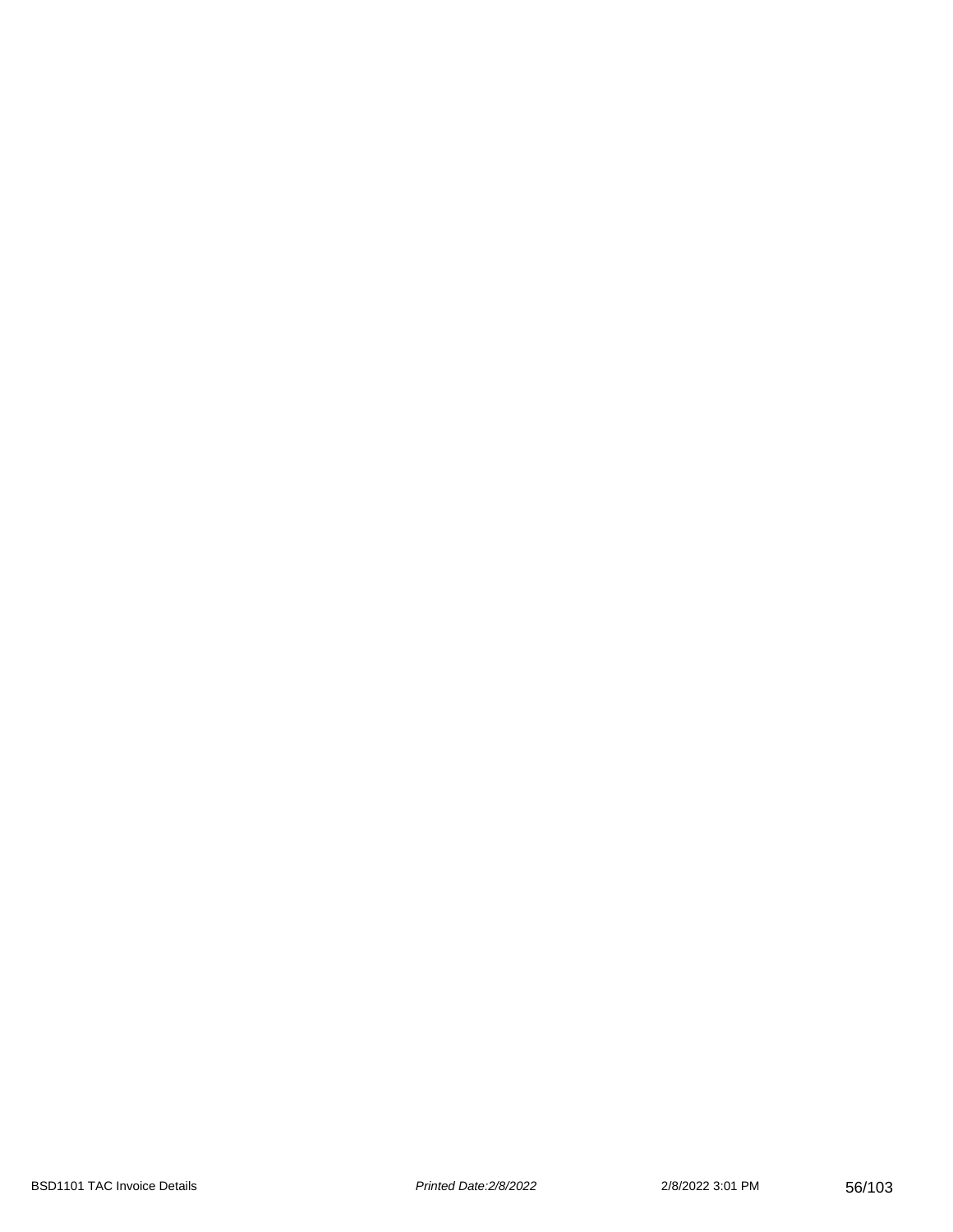

**County Mason - 160**

| License<br>Primary<br>Type<br>(AIMS) | <b>Primary</b><br>Number<br>(AIMS) | License   License  <br>Type<br>(AIMS) | License<br><b>Number</b><br>(AIMS) | License<br><b>Number</b><br>(Legacy) | <b>Validation</b><br>Number/<br>Local Ref Id/<br><b>Registry Number</b> | \$ State Feel | Charge | \$ Sur-1 \$ Late | \$5%<br><b>Feel County</b><br>Refund | \$ Total<br><b>Amount</b> |
|--------------------------------------|------------------------------------|---------------------------------------|------------------------------------|--------------------------------------|-------------------------------------------------------------------------|---------------|--------|------------------|--------------------------------------|---------------------------|
|                                      |                                    | <b>BF</b>                             | 100066837                          | BF487399                             | 458AIDq0qDDpLnj                                                         | 1,045.00      |        |                  | 55.00                                | 1,100.00                  |
|                                      |                                    |                                       | Total                              |                                      |                                                                         | 1.045.00      |        |                  | 55.00                                | 1,100.00                  |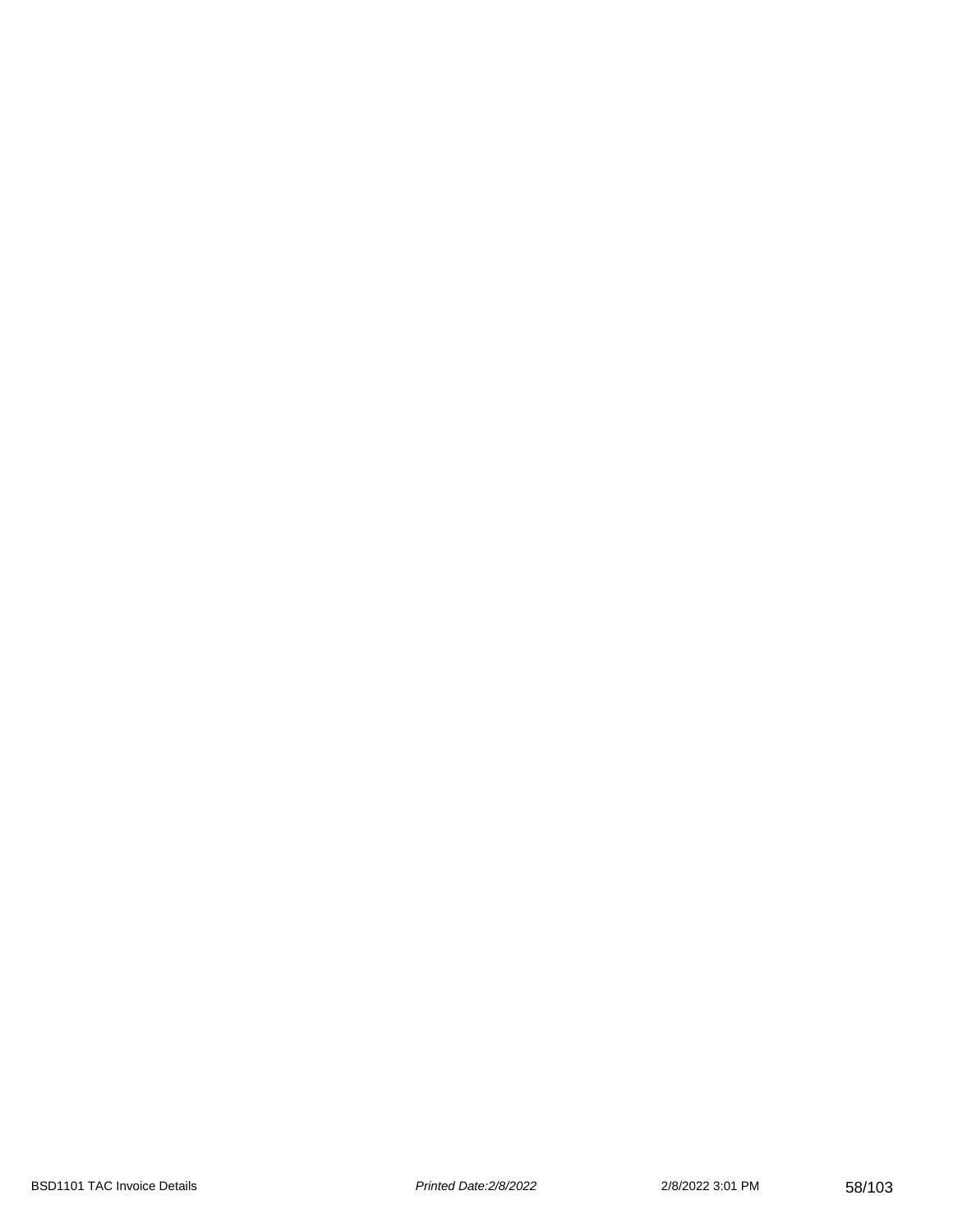

**County McLennan - 155**

| License<br>Primary<br>Type<br>(AIMS) | <b>Primary</b><br><b>Number</b><br>(AIMS) | License   License  <br>Type<br>(AIMS) | License!<br><b>Number</b><br>(AIMS) | License<br><b>Number</b><br>(Legacy) | <b>Validation</b><br>Number/<br>Local Ref Id/<br><b>Registry Number</b> | \$ State Fee | Charge | \$ Sur-1 \$ Late<br>Feel | \$5%<br>County<br>Refund | \$Total<br><b>Amount</b> |
|--------------------------------------|-------------------------------------------|---------------------------------------|-------------------------------------|--------------------------------------|-------------------------------------------------------------------------|--------------|--------|--------------------------|--------------------------|--------------------------|
|                                      |                                           | <b>BE</b>                             | 102298323                           | BE736595                             | 458AldmlpFp7sci                                                         | 1.045.00     |        |                          | 55.00                    | 1,100.00                 |
|                                      |                                           | <b>BF</b>                             | 100107800                           | BF271767                             | 458AINpbiV6VcxS                                                         | 1.045.00     |        |                          | 55.00                    | 1,100.00                 |
|                                      |                                           |                                       | Total                               |                                      |                                                                         | 2,090.00     |        |                          | 110.00                   | 2,200.00                 |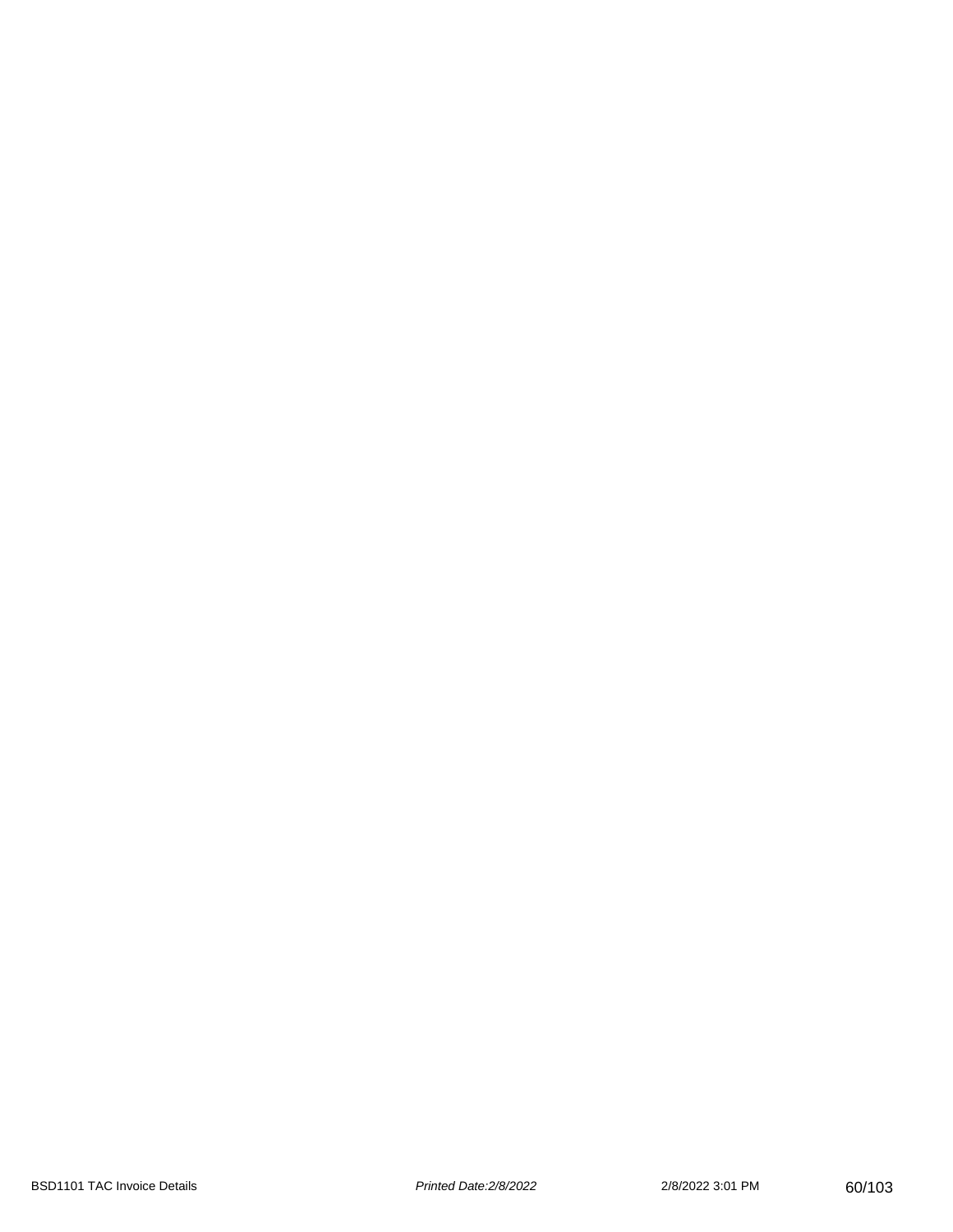

**County Midland - 165**

| License<br>Primary<br>Type<br>(AIMS) | <b>Primary</b><br><b>Number</b><br>(AIMS) | Licensel License<br>Type<br>(AIMS) | License<br><b>Number</b><br>(AIMS) | License<br><b>Number</b><br>(Legacy) | <b>Validation</b><br>Number/<br>Local Ref Id/<br><b>Registry Number</b> | \$ State Fee | Charge   | \$ Sur-1 \$ Late | \$5%<br><b>Feel County</b><br>Refund | \$ Total<br><b>Amount</b> |
|--------------------------------------|-------------------------------------------|------------------------------------|------------------------------------|--------------------------------------|-------------------------------------------------------------------------|--------------|----------|------------------|--------------------------------------|---------------------------|
|                                      |                                           | <b>BE</b>                          | 100027835                          | BE260667                             | 458Al0nRTXsh7Lq                                                         | 1.045.00     |          |                  | 55.00                                | 1,100.00                  |
| Total                                |                                           |                                    |                                    |                                      |                                                                         |              | 1.045.00 |                  | 55.00                                | 1,100.00                  |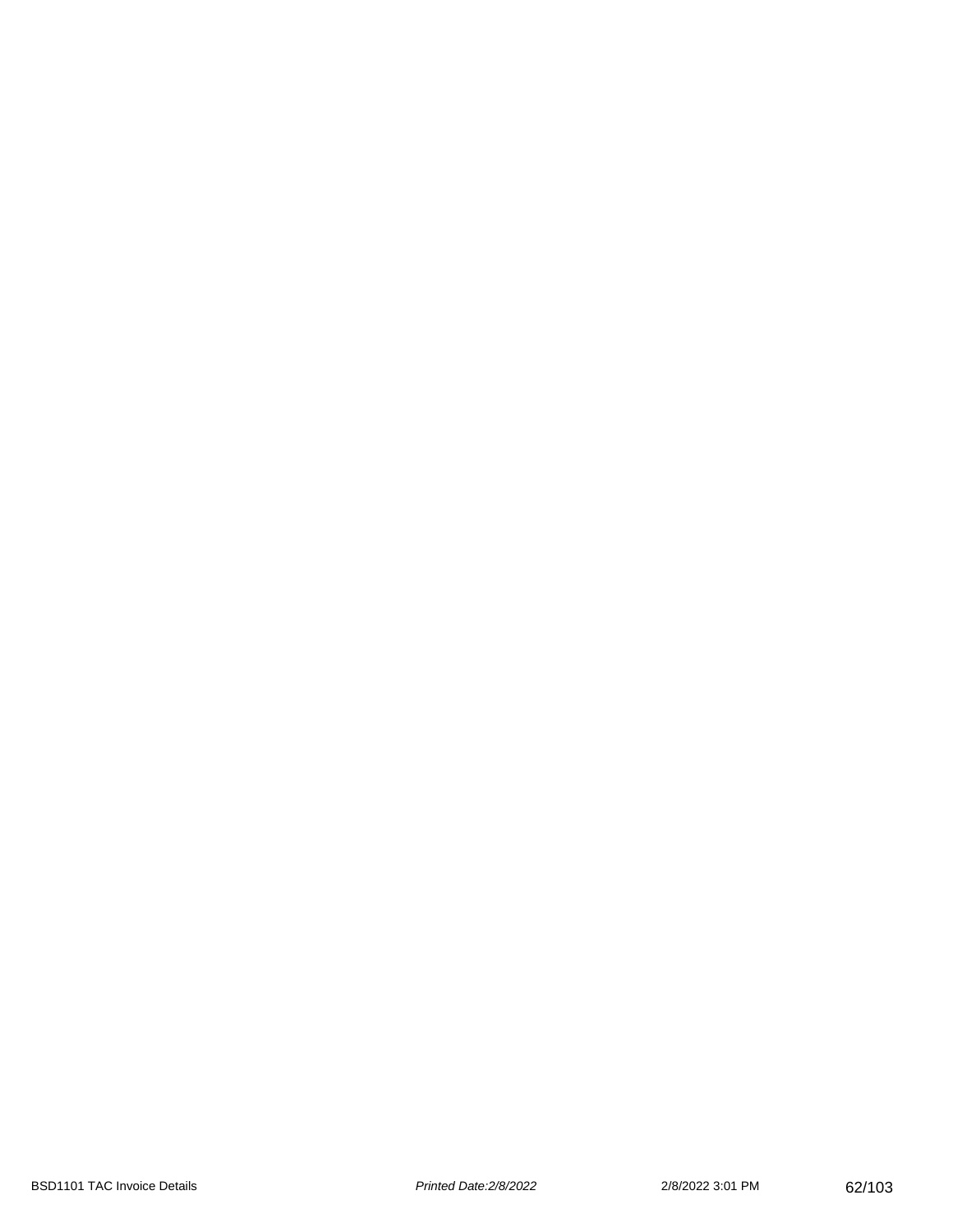

**County Montgomery - 170**

| License<br>Primary<br>Type<br>(AIMS) | <b>Primary</b><br><b>Number</b><br>(AIMS) | License   License  <br>Type<br>(AIMS) | License<br><b>Numberl</b><br>(AIMS)' | License<br><b>Number</b><br>(Legacy) | <b>Validation</b><br>Number/<br>Local Ref Id/<br><b>Registry Number</b> | \$ State Fee | Charge | \$ Sur-1 \$ Late | \$5%<br><b>Feel County</b><br>Refundl | \$ Total<br><b>Amount</b> |
|--------------------------------------|-------------------------------------------|---------------------------------------|--------------------------------------|--------------------------------------|-------------------------------------------------------------------------|--------------|--------|------------------|---------------------------------------|---------------------------|
|                                      |                                           | <b>BW</b>                             | 200038814                            |                                      | 458AI481WHeKrKf                                                         | 2,850.00     |        |                  | 150.00                                | 3,000.00                  |
|                                      |                                           | <b>BE</b>                             | 102021979                            | BE712821                             | 458AINap315EN5A                                                         | 1.045.00     |        |                  | 55.00                                 | 1,100.00                  |
| Total                                |                                           |                                       |                                      |                                      |                                                                         |              |        |                  | 205,00                                | 4,100.00                  |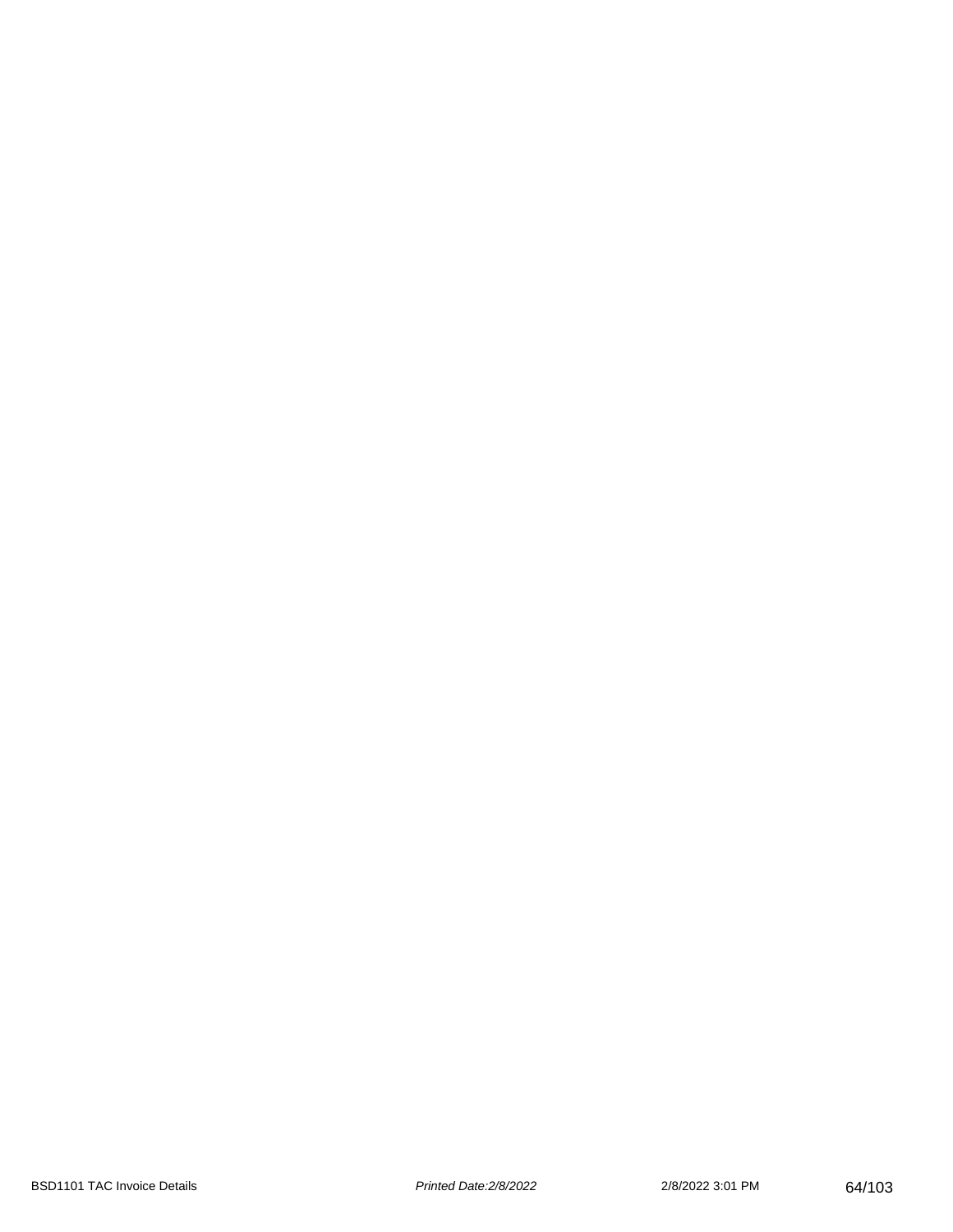

**County Nacogdoches - 174**

| License<br>Primary<br>Type<br>(AIMS) | <b>Primary</b><br><b>Number</b><br>(AIMS) | License License<br>Type<br>(AIMS) | License<br><b>Number</b><br>(AIMS) | License<br><b>Number</b><br>(Legacy) | <b>Validation</b><br>Number/<br>Local Ref Id/<br><b>Registry Number</b> | \$ State Feel | Charge | \$ Sur-1 \$ Late | \$5%<br><b>Feel County</b><br>Refund | \$ Total<br><b>Amount</b> |
|--------------------------------------|-------------------------------------------|-----------------------------------|------------------------------------|--------------------------------------|-------------------------------------------------------------------------|---------------|--------|------------------|--------------------------------------|---------------------------|
|                                      |                                           | <b>BE</b>                         | 104664086                          | BE934982                             | 458AIIZhpEvmbBM                                                         | 1.045.00      |        |                  | 55.00                                | 1,100.00                  |
| Total                                |                                           |                                   |                                    |                                      |                                                                         | 1.045.00      |        |                  | 55.00                                | 1,100.00                  |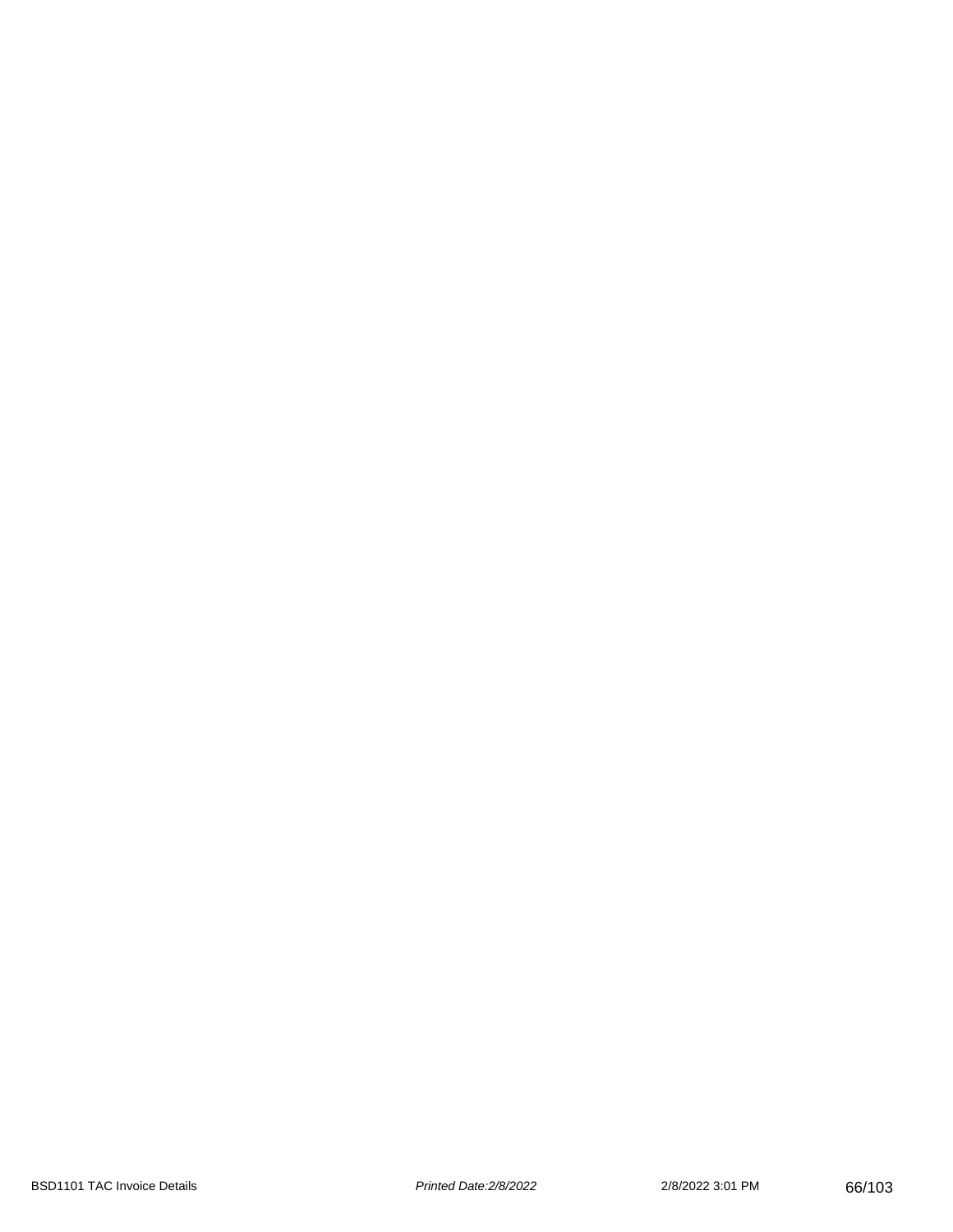

**County Nueces - 178**

| License<br><b>Primary</b><br>Type<br>(AIMS) | <b>Primary</b><br><b>Number</b><br>(AIMS) | License   License  <br>Type<br>(AIMS) | License <sup>®</sup><br><b>Number</b><br>(AIMS) | License<br><b>Number</b><br>(Legacy) | <b>Validation</b><br>Number/<br>Local Ref Id/<br><b>Registry Number</b> | \$ State Feel | Charge | \$ Sur-  \$ Late | \$5%<br><b>Feel County</b><br>Refund | \$ Total<br>Amount |
|---------------------------------------------|-------------------------------------------|---------------------------------------|-------------------------------------------------|--------------------------------------|-------------------------------------------------------------------------|---------------|--------|------------------|--------------------------------------|--------------------|
| <b>BG</b>                                   | 104678510                                 | <b>BP</b>                             | 150000456                                       | BG936459                             | 458AlmifUhZUFT3                                                         | 1.045.00      |        |                  | 55.00                                | 1,100.00           |
|                                             |                                           | <b>BB</b>                             | 100174893                                       | <b>BB64798</b>                       | 458AITjlaBFEqfx                                                         | 3.325.00      |        |                  | 175.00                               | 3,500.00           |
| Total                                       |                                           |                                       |                                                 |                                      |                                                                         |               |        |                  | 230.00                               | 4,600.00           |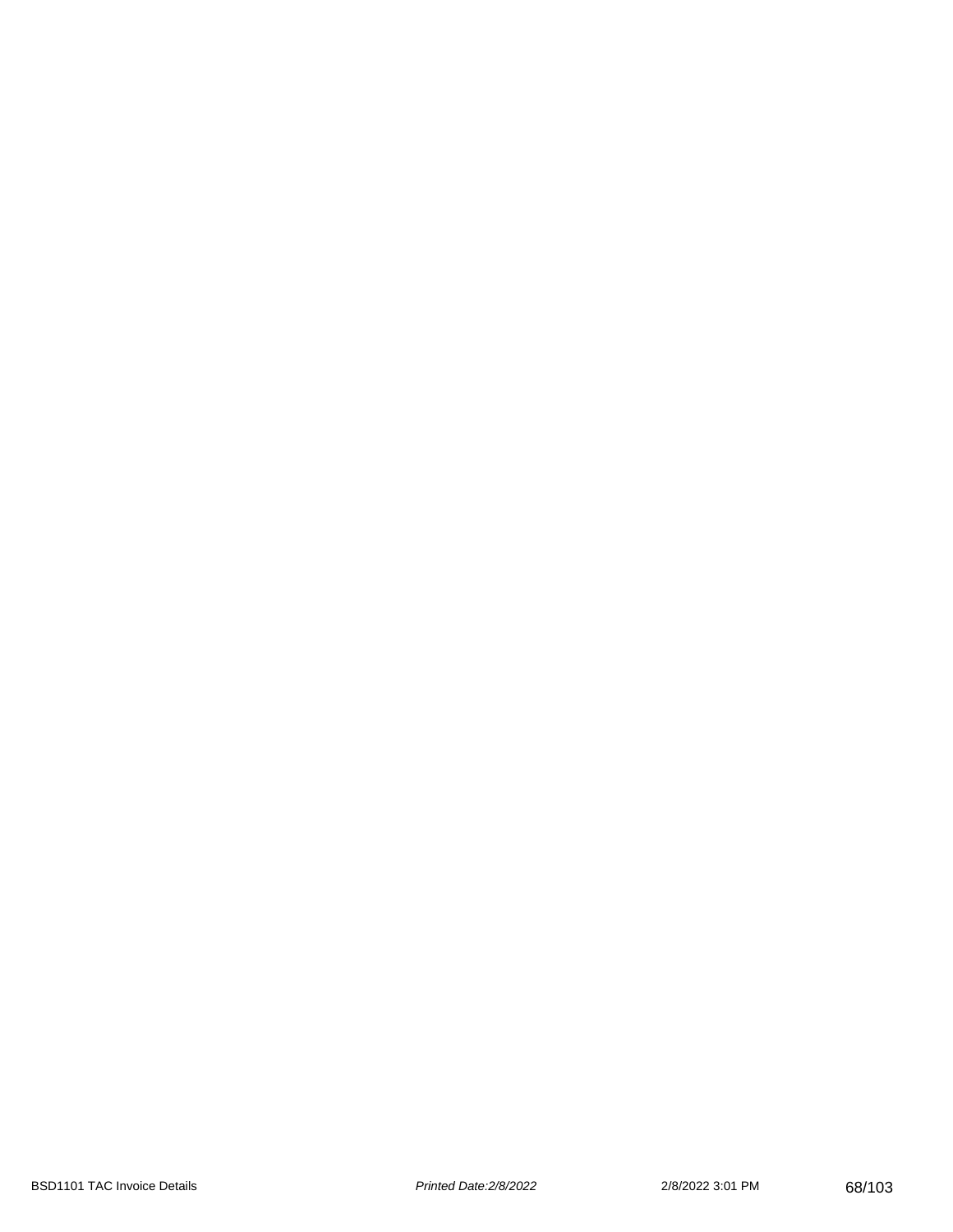

**County Palo Pinto - 182**

| License<br><b>Primary</b><br>Type<br>(AIMS) | <b>Primary</b><br><b>Number</b><br>(AIMS) | <b>License   License</b><br>Type<br>(AIMS) | License<br><b>Number</b><br>(AIMS) | License<br><b>Number</b><br>(Legacy) | <b>Validation</b><br>Number/<br>Local Ref Id/<br><b>Registry Number</b> | \$ State Feel | Charge   | \$ Sur-1 \$ Late | \$5%<br><b>Feel County</b><br>Refund | \$ Total<br><b>Amount</b> |
|---------------------------------------------|-------------------------------------------|--------------------------------------------|------------------------------------|--------------------------------------|-------------------------------------------------------------------------|---------------|----------|------------------|--------------------------------------|---------------------------|
|                                             |                                           | <b>BF</b>                                  | 200047009                          |                                      | 458AllaTwDlyYMO                                                         | 1.045.00      |          |                  | 55.00                                | 1,100.00                  |
| Total                                       |                                           |                                            |                                    |                                      |                                                                         |               | 1.045.00 |                  | 55.00                                | 1,100.00                  |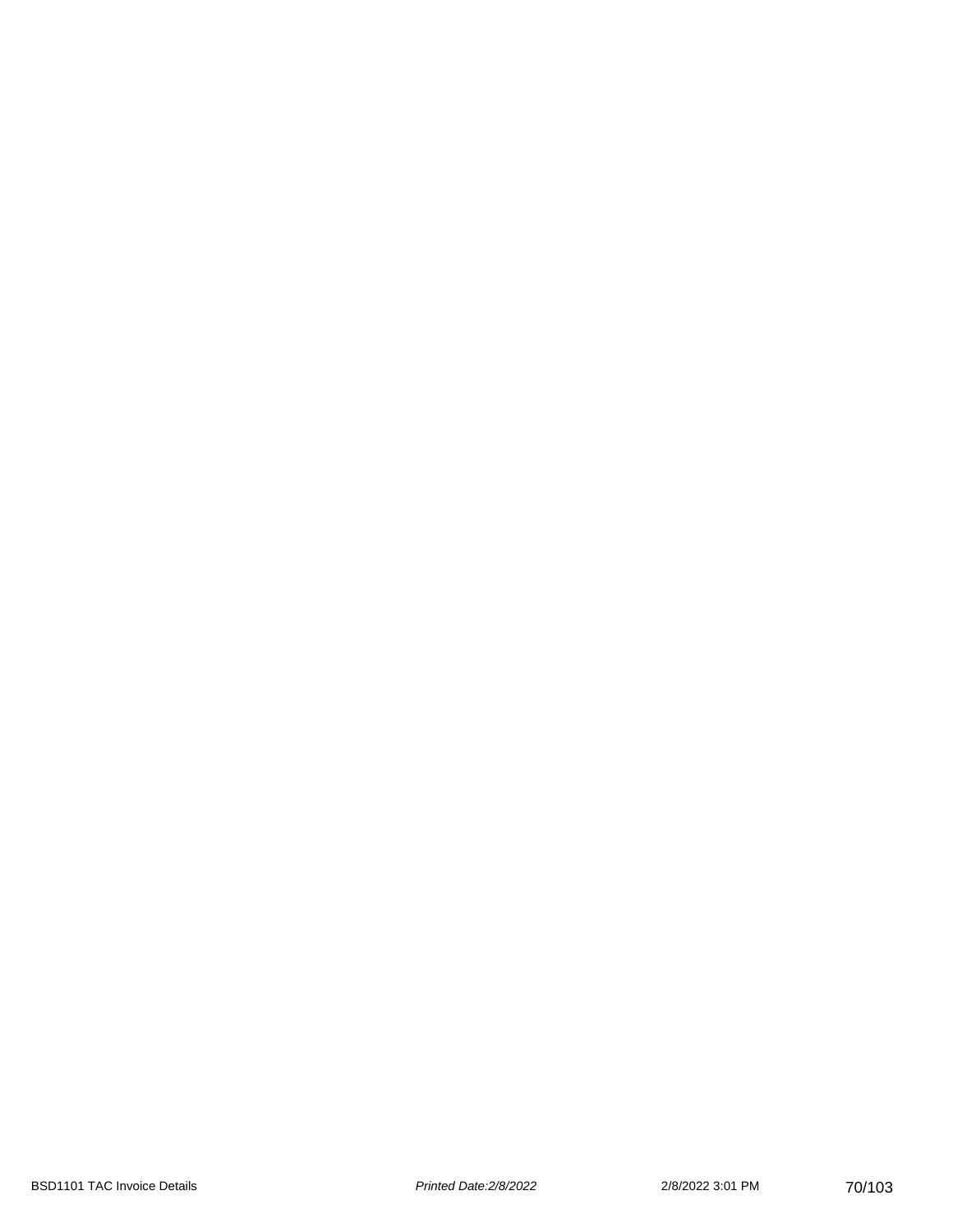

**County Potter - 188**

| License<br>Primary<br>Type<br>(AIMS) | <b>Primary</b><br><b>Number</b><br>(AIMS) | License License<br>Type<br>(AIMS) | License<br><b>Numberl</b><br>(AIMS) | License<br><b>Number</b><br>(Legacy) | Validation<br>Number/<br>Local Ref Id/<br><b>Registry Number</b> | \$ State Feel | Charge | \$ Sur-1 \$ Late | \$5%<br><b>Feel County</b><br>Refund | \$ Total<br><b>Amount</b> |
|--------------------------------------|-------------------------------------------|-----------------------------------|-------------------------------------|--------------------------------------|------------------------------------------------------------------|---------------|--------|------------------|--------------------------------------|---------------------------|
|                                      |                                           | <b>BE</b>                         |                                     | 106535000 BE1076419                  | 458Alv9iysdizdJ                                                  | 1.045.00      |        |                  | 55.00                                | 1,100.00                  |
| Total                                |                                           |                                   |                                     |                                      |                                                                  | 1.045.00      |        |                  | 55.00                                | 1,100.00                  |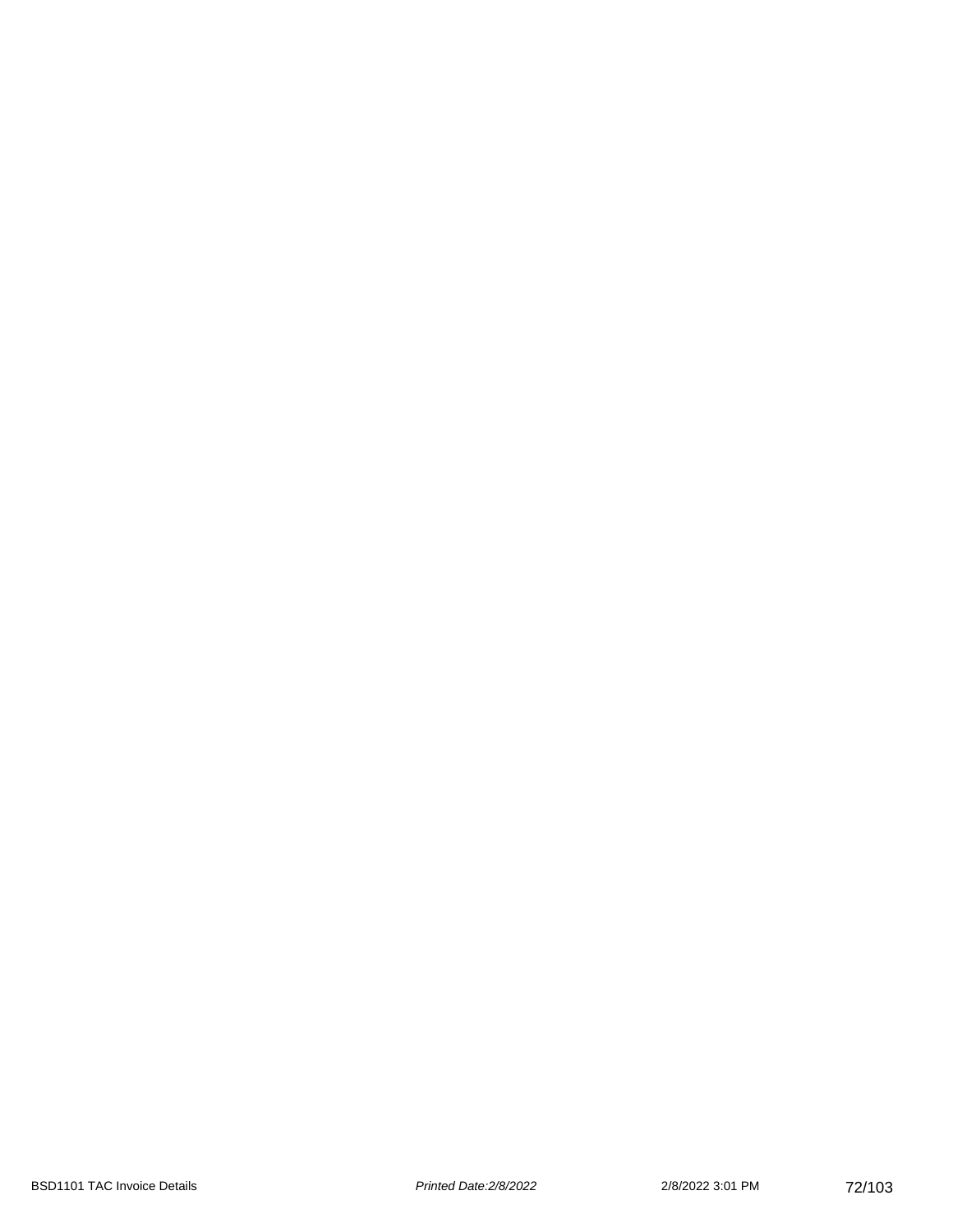

**County Presidio - 189**

| License<br>Primary<br>Type<br>(AIMS) | <b>Primary</b><br><b>Number</b><br>(AIMS) | Licensel License<br>Type<br>(AIMS) | License<br><b>Number</b><br>(AIMS) | License<br><b>Number</b><br>(Legacy) | <b>Validation</b><br>Number/<br>Local Ref Id/<br><b>Registry Number</b> | \$ State Fee | Charge | \$ Sur-1 \$ Late | \$5%<br><b>Feel County</b><br>Refund | \$ Total<br><b>Amount</b> |
|--------------------------------------|-------------------------------------------|------------------------------------|------------------------------------|--------------------------------------|-------------------------------------------------------------------------|--------------|--------|------------------|--------------------------------------|---------------------------|
|                                      |                                           | <b>BE</b>                          | 100063389                          | BE178154                             | 458AISvdSZGPRi6                                                         | 1.045.00     |        |                  | 55.00                                | 1,100.00                  |
|                                      |                                           |                                    | Total                              |                                      |                                                                         | 1.045.00     |        |                  | 55.00                                | 1,100.00                  |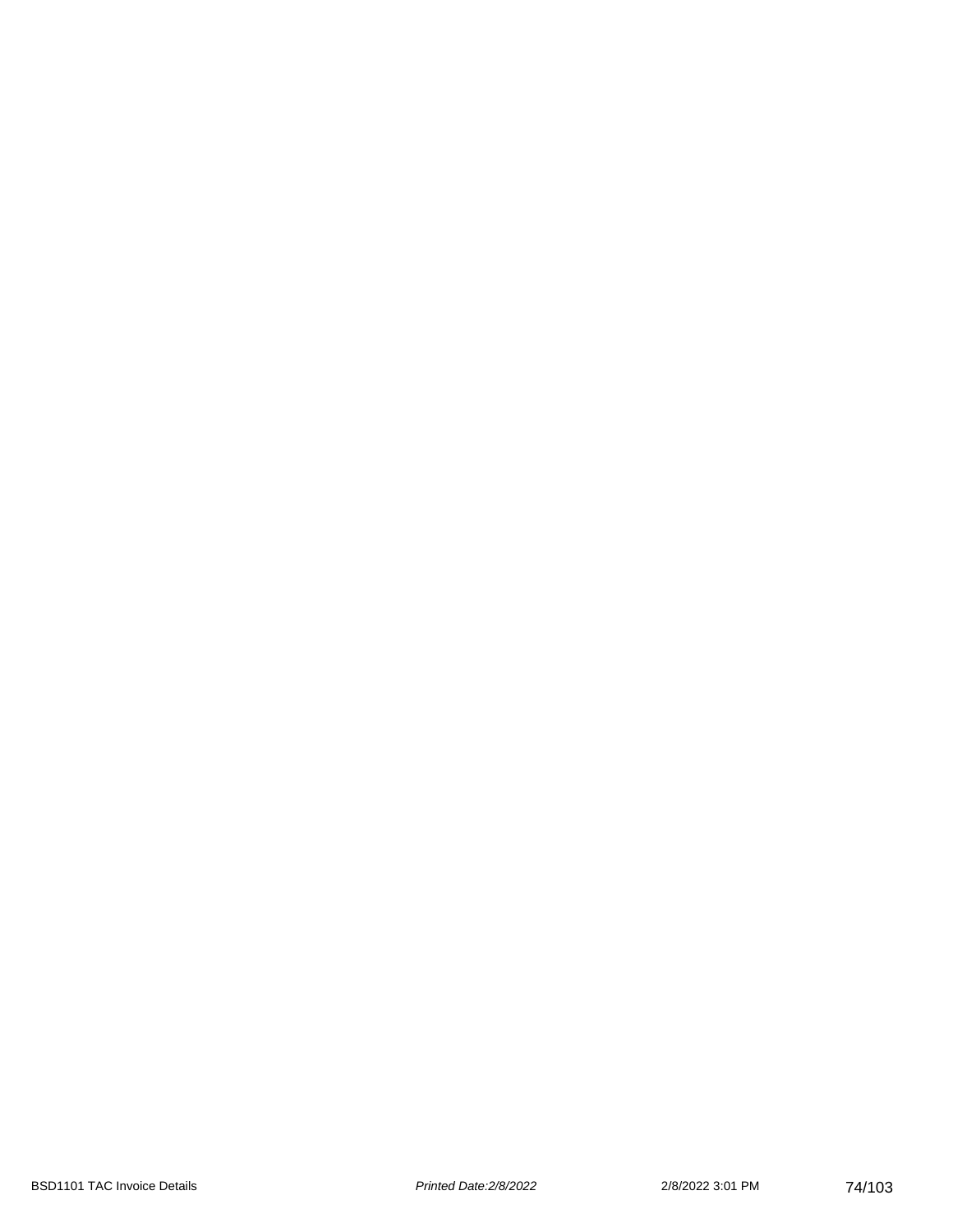

**County Robertson - 198**

| License<br>Primary<br>Type<br>(AIMS) | <b>Primary</b><br><b>Number</b><br>(AIMS) | <b>License   License</b><br>Type<br>(AIMS) | License<br><b>Number</b><br>(AIMS) | License<br><b>Number</b><br>(Legacy) | <b>Validation</b><br>Number/<br>Local Ref Id/<br><b>Registry Number</b> | \$ State Feel | Charge | \$ Sur-1 \$ Late | \$5%<br><b>Feel County</b><br>Refund | \$ Total<br><b>Amount</b> |
|--------------------------------------|-------------------------------------------|--------------------------------------------|------------------------------------|--------------------------------------|-------------------------------------------------------------------------|---------------|--------|------------------|--------------------------------------|---------------------------|
|                                      |                                           | <b>BF</b>                                  | 101520848                          | BF682280                             | 458AlcOiTlyMMUq                                                         | 1.045.00      |        |                  | 55.00                                | 1,100.00                  |
|                                      |                                           |                                            | Total                              |                                      |                                                                         | 1.045.00      |        |                  | 55.00                                | 1,100.00                  |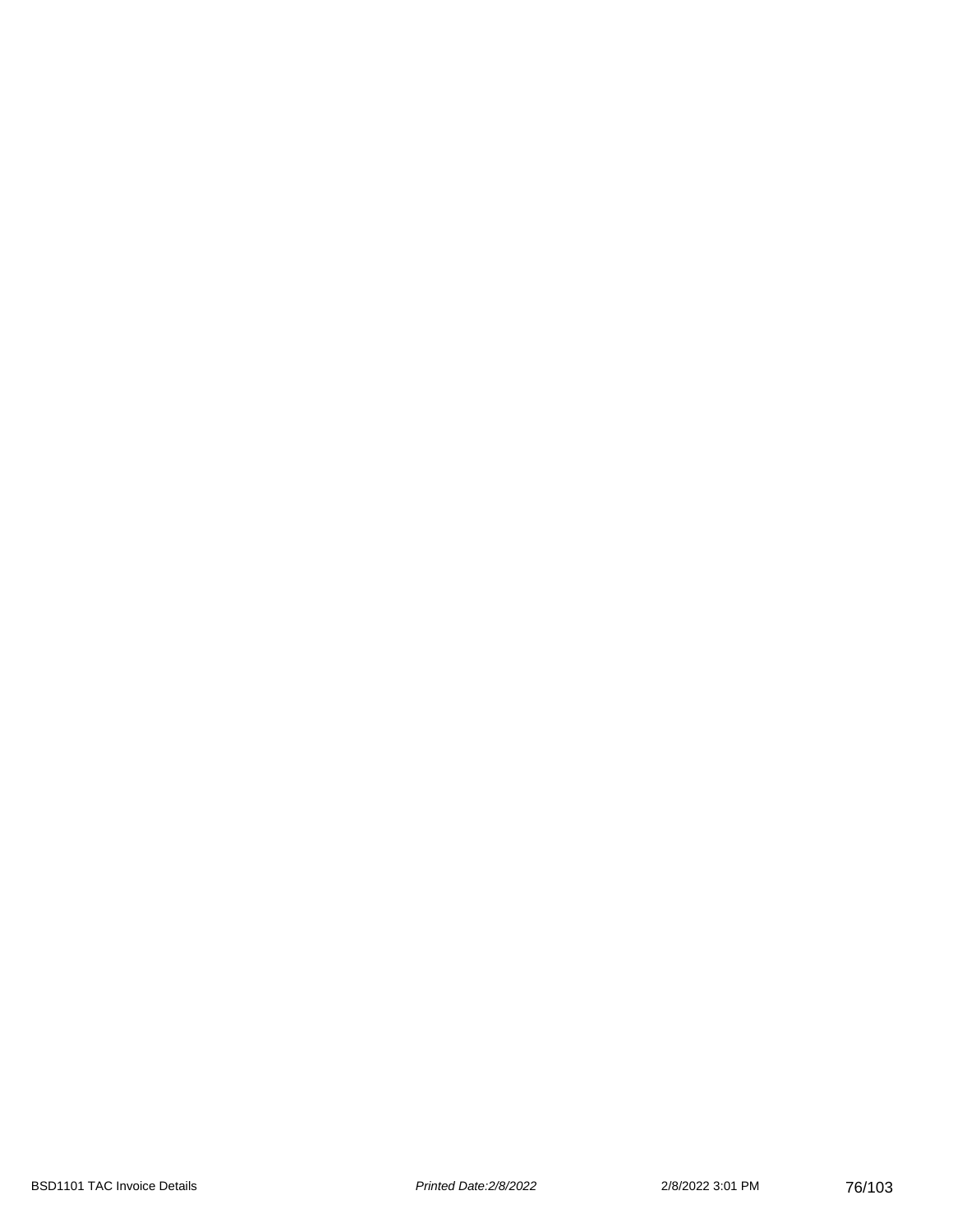

**County San Patricio - 205**

| License<br>Primary<br>Type<br>(AIMS) | <b>Primary</b><br><b>Number</b><br>(AIMS) | <b>License   License</b><br>Type<br>(AIMS) | License<br><b>Number</b><br>(AIMS) | License<br><b>Number</b><br>(Legacy) | <b>Validation</b><br>Number/<br>Local Ref Id/<br><b>Registry Number</b> | \$ State Feel | Charge | \$ Sur-1 \$ Late | \$5%<br><b>Feel County</b><br>Refund | \$ Total<br><b>Amount</b> |
|--------------------------------------|-------------------------------------------|--------------------------------------------|------------------------------------|--------------------------------------|-------------------------------------------------------------------------|---------------|--------|------------------|--------------------------------------|---------------------------|
|                                      |                                           | <b>BF</b>                                  | 103037210                          | BF795094                             | 458AlfXX8O1RXwz                                                         | 1.045.00      |        |                  | 55.00                                | 1,100.00                  |
|                                      |                                           |                                            | Total                              |                                      |                                                                         | 1.045.00      |        |                  | 55.00                                | 1,100.00                  |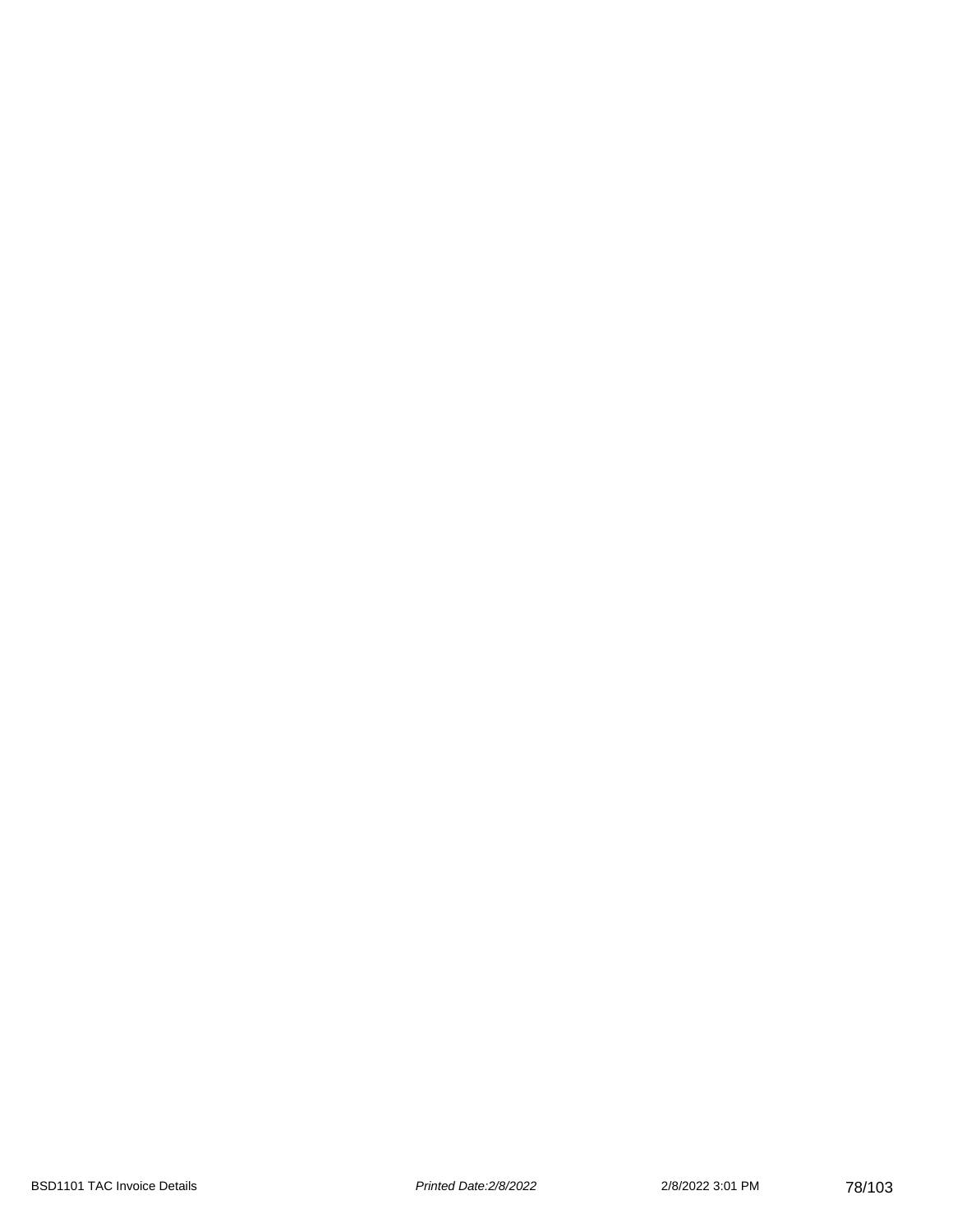

**County Smith - 212**

| License<br>Primary<br>Type<br>(AIMS) | Primaryl<br><b>Number</b><br>(AIMS) | License   License  <br>Type<br>(AIMS) | License <sup>1</sup><br><b>Number</b><br>(AIMS) | License<br><b>Number</b><br>(Legacy) | <b>Validation</b><br>Number/<br>Local Ref Id/<br><b>Registry Number</b> | \$ State Feel | <b>Charge</b> | \$ Sur-1 \$ Late<br>Feel | \$5%<br>County<br>Refund | \$ Total<br><b>Amount</b> |
|--------------------------------------|-------------------------------------|---------------------------------------|-------------------------------------------------|--------------------------------------|-------------------------------------------------------------------------|---------------|---------------|--------------------------|--------------------------|---------------------------|
|                                      |                                     | <b>BW</b>                             | 200041457                                       |                                      | 458AIHNgTTO7zFx                                                         | 2,850.00      |               |                          | 150.00                   | 3,000.00                  |
|                                      |                                     | <b>BB</b>                             | 105599134                                       | BB1008241                            | 458AlkwIJYQBbWG                                                         | 3,325.00      |               |                          | 175.00                   | 3,500.00                  |
|                                      |                                     |                                       | Total                                           |                                      |                                                                         | 6,175.00      |               |                          | 325.00                   | 6,500.00                  |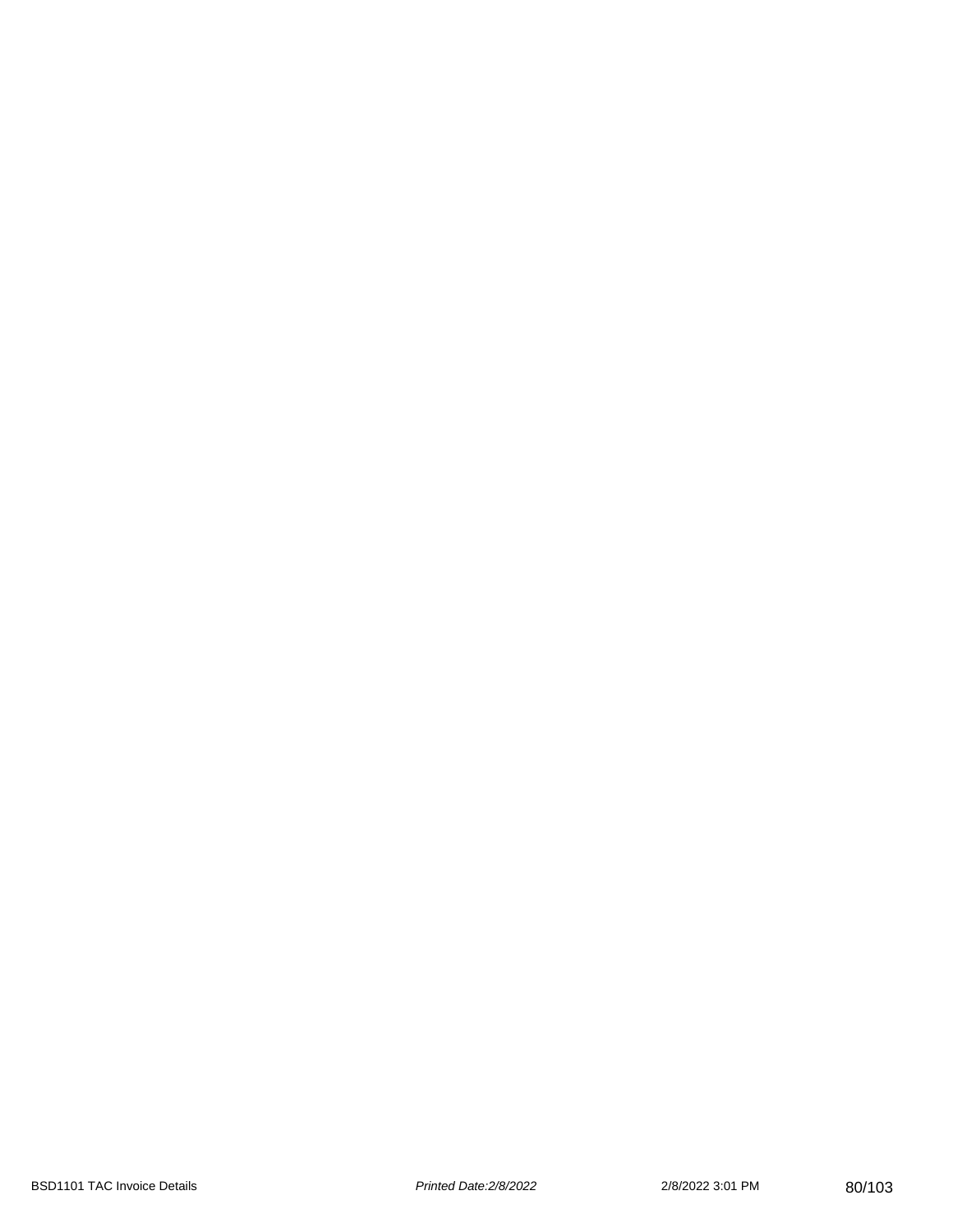

#### **TAC To Be Invoiced Details Applications Approved during January 2022 County Tarrant - 220**

| License<br>Primary<br>Type<br>(AIMS) | <b>Primary</b><br><b>Number</b><br>(AIMS) | Licensel License<br>Type<br>(AIMS) | License!<br><b>Number</b><br>(AIMS) | License<br><b>Number</b><br>(Legacy) | Validation<br>Number/<br>Local Ref Id/<br><b>Registry Number</b> | \$ State Fee | <b>Charge!</b> | \$ Sur-   \$ Late<br>Feel | \$5%<br>County<br><b>Refund</b> | \$ Total<br><b>Amount</b> |
|--------------------------------------|-------------------------------------------|------------------------------------|-------------------------------------|--------------------------------------|------------------------------------------------------------------|--------------|----------------|---------------------------|---------------------------------|---------------------------|
|                                      |                                           | <b>BE</b>                          | 101743664                           | BE705013                             | 458AI0IZkC6xbdD                                                  | 1,045.00     |                |                           | 55.00                           | 1,100.00                  |
|                                      |                                           | <b>BE</b>                          | 101123893                           | BE616788                             | 458AI7DW3FOIU4h                                                  | 1,045.00     |                |                           | 55.00                           | 1,100.00                  |
|                                      |                                           | <b>BW</b>                          | 105429105                           | BW998302                             | 458AIB7TdDtNoG8                                                  | 2,850.00     |                |                           | 150.00                          | 3,000.00                  |
|                                      |                                           | <b>BE</b>                          | 101989615                           | BE711763                             | 458Albfoz4sdeC5                                                  | 1.045.00     |                |                           | 55.00                           | 1,100.00                  |
| <b>BW</b>                            | 105429105                                 | <b>SD</b>                          | 200049274                           |                                      | 458AlbKmxKgQRxW                                                  | 1.140.00     |                |                           | 60.00                           | 1,200.00                  |
|                                      |                                           |                                    | Total                               |                                      |                                                                  | 7,125.00     |                |                           | 375.00                          | 7,500.00                  |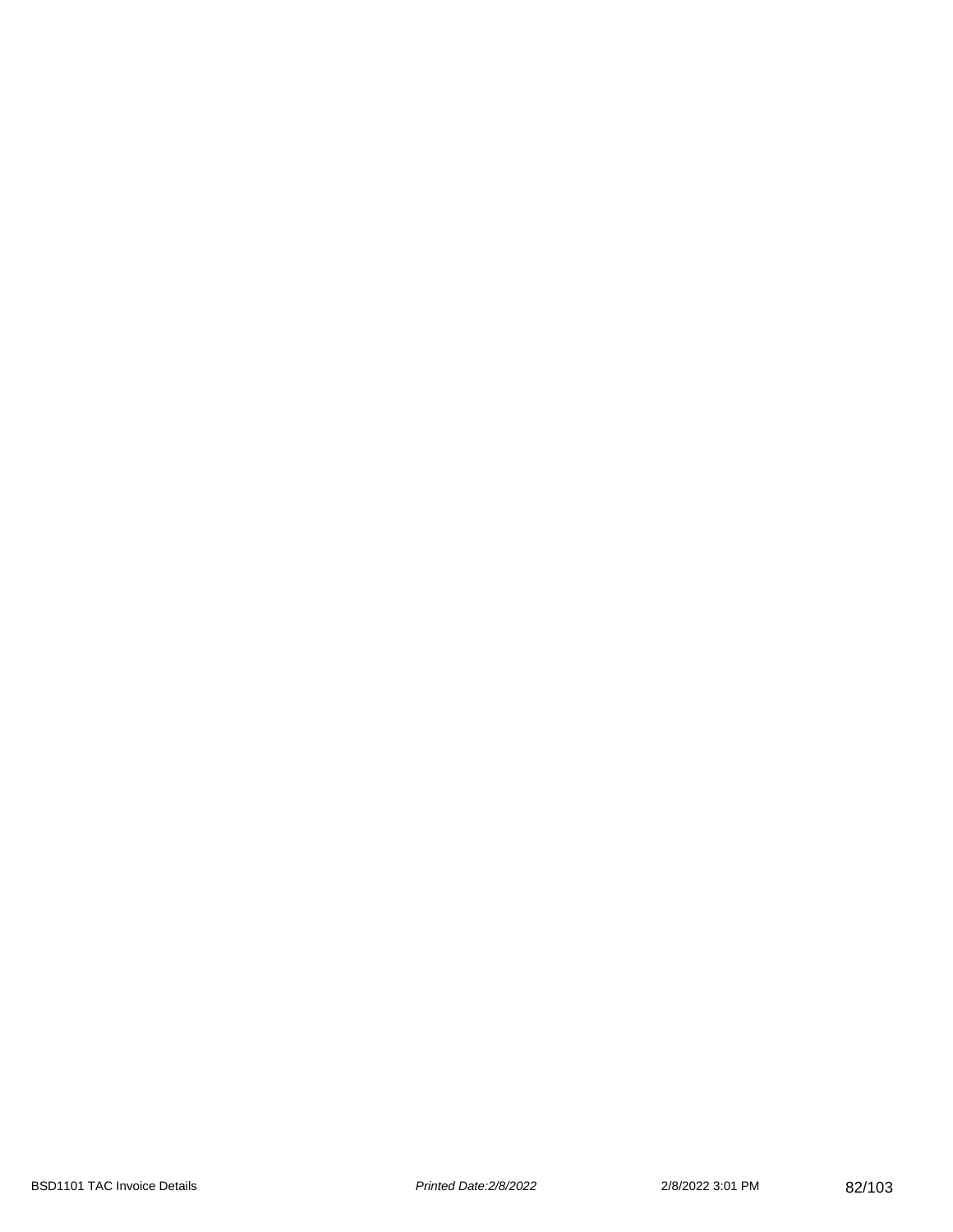

**County Taylor - 221**

| License<br>Primary<br>Type<br>(AIMS) | <b>Primary</b><br><b>Number</b><br>(AIMS) | License   License  <br>Type<br>(AIMS) | License<br><b>Number</b><br>(AIMS) | License<br><b>Number</b><br>(Legacy) | Validation<br>Number/<br>Local Ref Id/<br><b>Registry Number</b> | \$ State Feel | Charge | \$ Sur-1 \$ Late | \$5%<br><b>Feel County</b><br>Refund | \$ Total<br><b>Amount</b> |
|--------------------------------------|-------------------------------------------|---------------------------------------|------------------------------------|--------------------------------------|------------------------------------------------------------------|---------------|--------|------------------|--------------------------------------|---------------------------|
| <b>BG</b>                            | 103813315                                 | <b>BP</b>                             | 150000392                          | BG862317                             | 458AI5CFRBPBzIW                                                  | 1.045.00      |        |                  | 55.00                                | 1,100.00                  |
|                                      |                                           |                                       | <b>Total</b>                       |                                      |                                                                  | 1.045.00      |        |                  | 55.00                                | 1,100.00                  |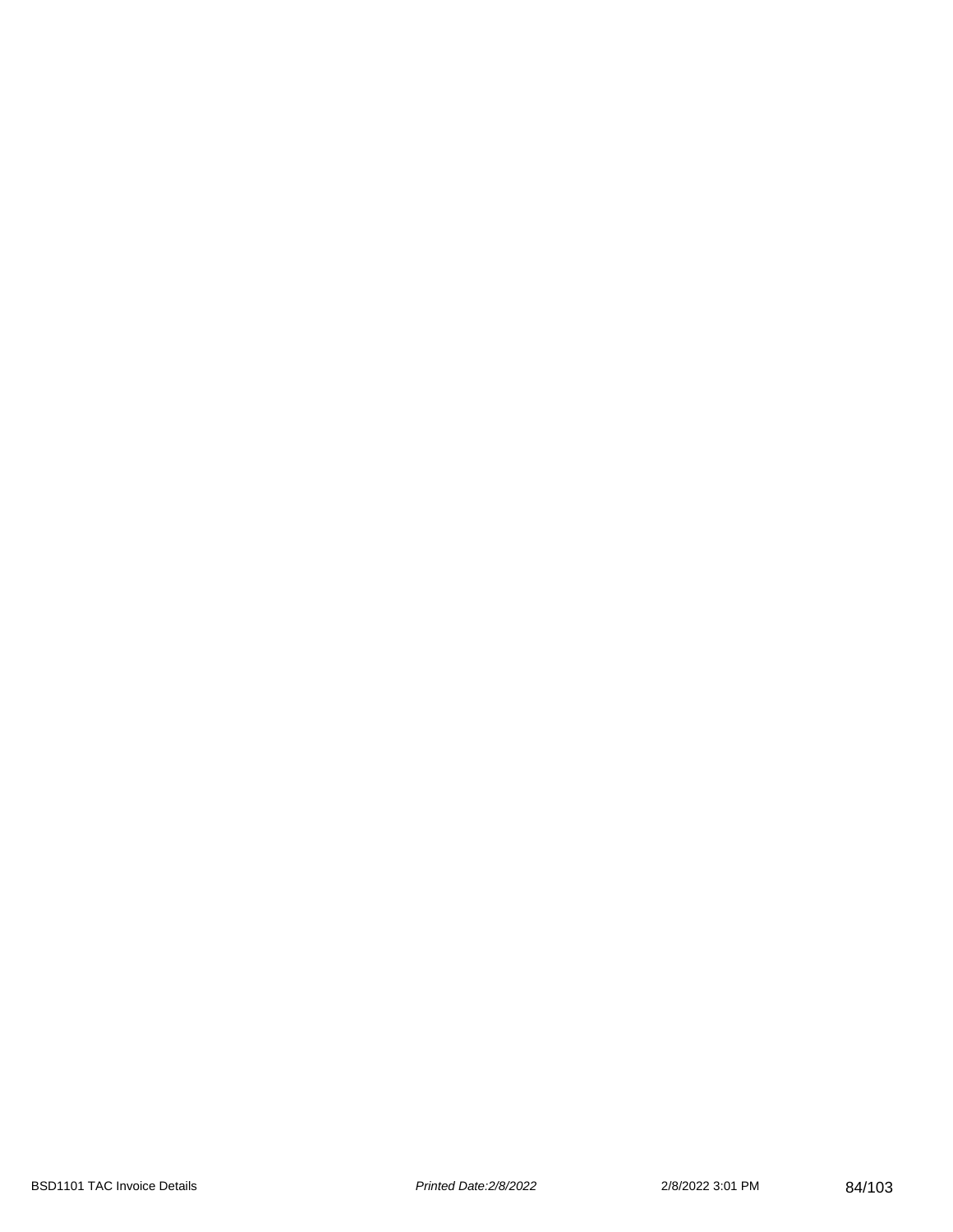

**County Tom Green - 226**

| License<br>Primary<br>Type<br>(AIMS) | <b>Primary</b><br><b>Number</b><br>(AIMS) | License   License  <br>Type<br>(AIMS) | License<br><b>Number</b><br>(AIMS) | License<br><b>Number</b><br>(Legacy) | <b>Validation</b><br>Number/<br>Local Ref Id/<br><b>Registry Number</b> | \$ State Feel | Charge | \$ Sur-1 \$ Late | \$5%<br><b>Feel County</b><br>Refund | \$ Total<br><b>Amount</b> |
|--------------------------------------|-------------------------------------------|---------------------------------------|------------------------------------|--------------------------------------|-------------------------------------------------------------------------|---------------|--------|------------------|--------------------------------------|---------------------------|
|                                      |                                           | <b>BW</b>                             | 200036546                          |                                      | 458AIPW4iI20ZHD                                                         | 3,000.00      |        |                  | 150.00                               | 3,150.00                  |
|                                      |                                           |                                       | Total                              |                                      |                                                                         | 3,000.00      |        |                  | 150.00                               | 3,150.00                  |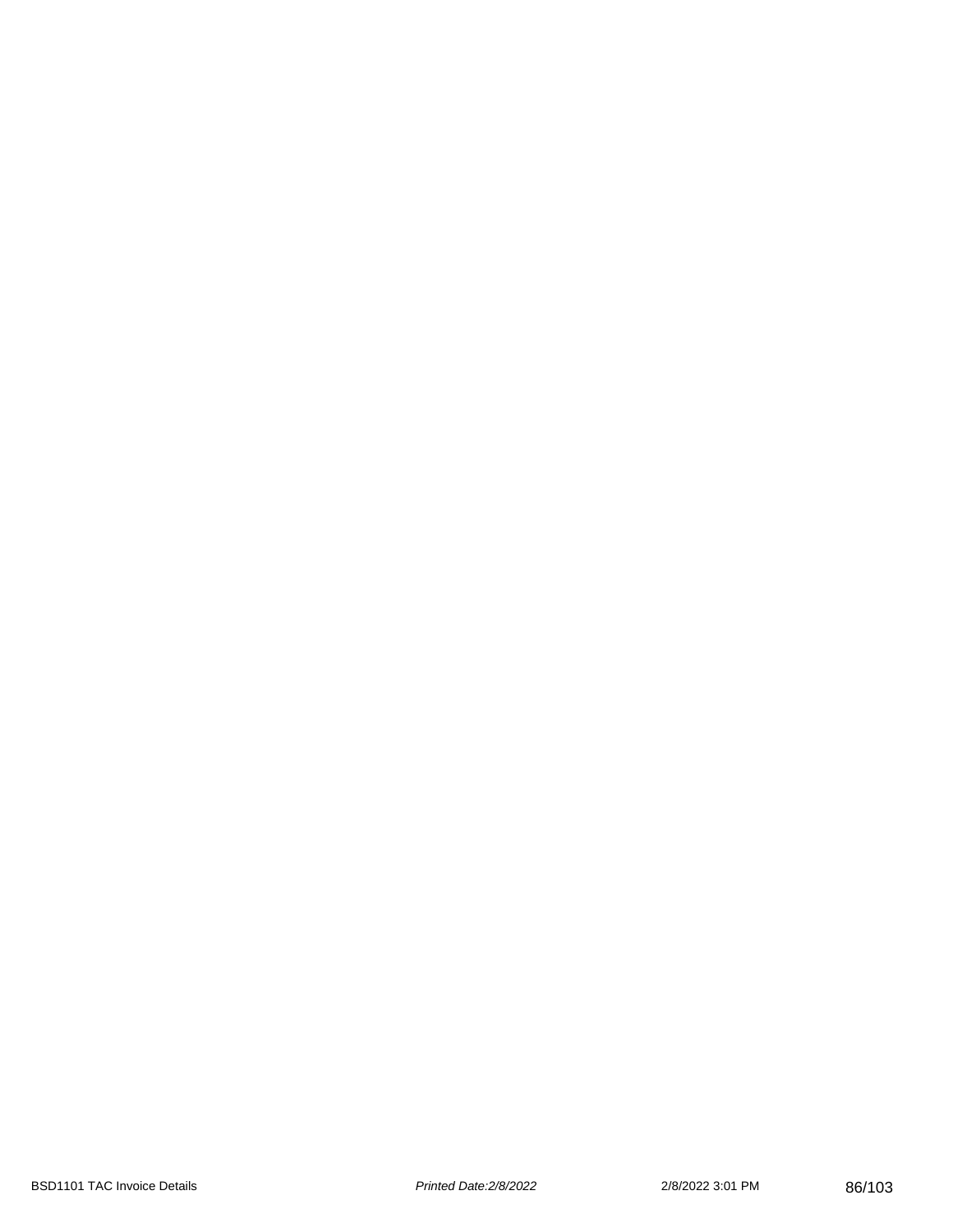

**County Travis - 227**

| License<br>Primary<br>Type<br>(AIMS) | <b>Primary</b><br><b>Number</b><br>(AIMS)I | Licensel License<br>Type<br>(AIMS) | License<br><b>Number</b><br>(AIMS) | License<br><b>Number</b><br>(Legacy) | <b>Validation</b><br>Number/<br>Local Ref Id/<br><b>Registry Number</b> | \$ State Feel | Charge | \$ Sur-1 \$ Late | \$5%<br><b>Feel County</b><br>Refund | \$ Total<br><b>Amount</b> |
|--------------------------------------|--------------------------------------------|------------------------------------|------------------------------------|--------------------------------------|-------------------------------------------------------------------------|---------------|--------|------------------|--------------------------------------|---------------------------|
|                                      |                                            | <b>BW</b>                          | 102324590                          | BW741303                             | 458AIN5VeJ8ueEP                                                         | 2.850.00      |        |                  | 150.00                               | 3,000.00                  |
|                                      |                                            |                                    | Total                              |                                      |                                                                         | 2,850.00      |        |                  | 150.00                               | 3,000.00                  |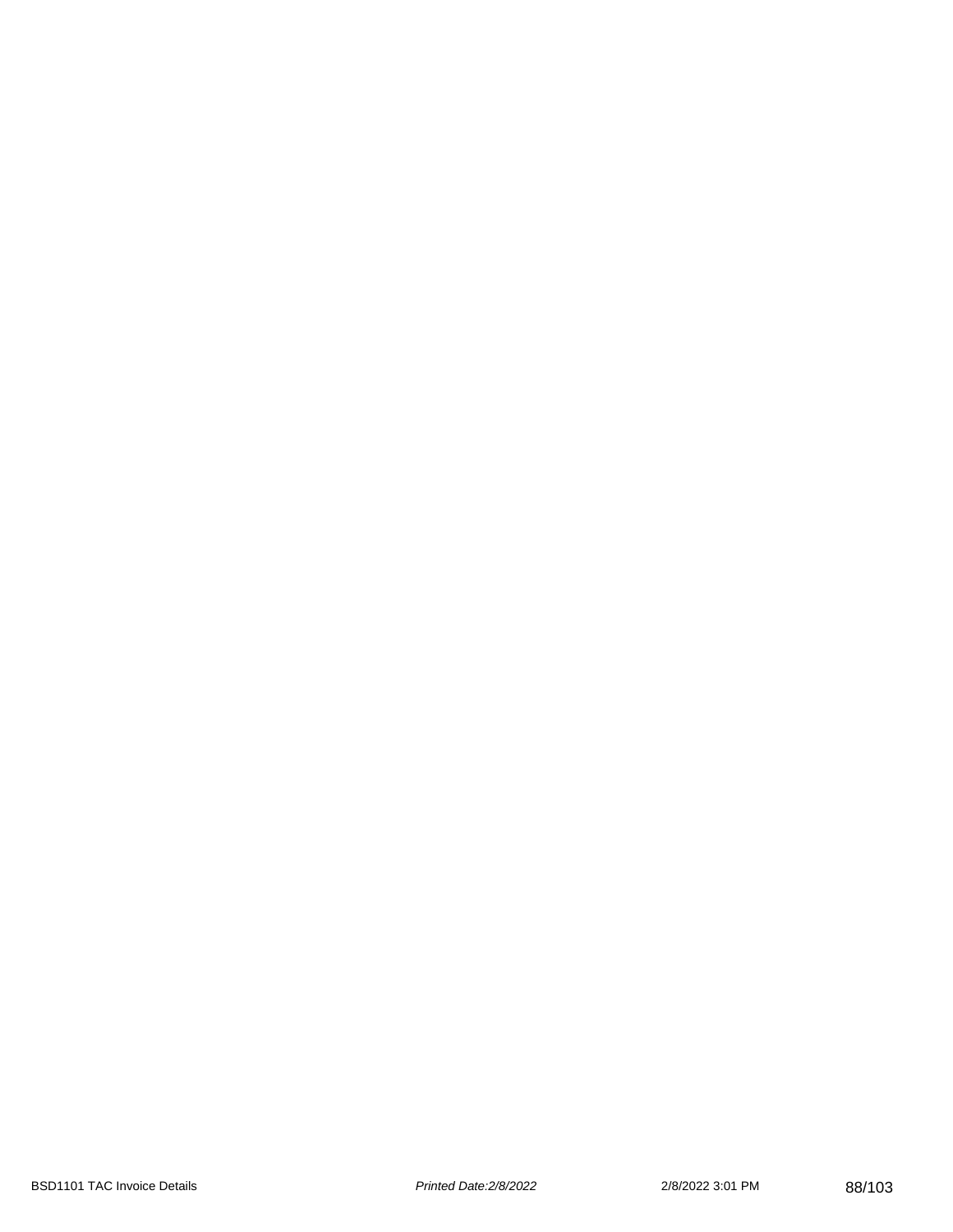

**County Upshur - 230**

| License<br>Primary<br>Type<br>(AIMS) | <b>Primary</b><br><b>Number</b><br>(AIMS)I | <b>License   License</b><br>Type<br>(AIMS) | License<br><b>Number</b><br>(AIMS) | License<br><b>Number</b><br>(Legacy) | <b>Validation</b><br>Number/<br>Local Ref Id/<br><b>Registry Number</b> | \$ State Feel | Charge | \$ Sur-1 \$ Late | \$5%<br><b>Feel County</b><br>Refund | \$ Total<br><b>Amount</b> |
|--------------------------------------|--------------------------------------------|--------------------------------------------|------------------------------------|--------------------------------------|-------------------------------------------------------------------------|---------------|--------|------------------|--------------------------------------|---------------------------|
|                                      |                                            | <b>BW</b>                                  | 200045280                          |                                      | 458AIWO4jPvtwAS                                                         | 2.850.00      |        |                  | 150.00                               | 3,000.00                  |
|                                      |                                            |                                            | Total                              |                                      |                                                                         | 2.850.00      |        |                  | <b>150.00</b>                        | 3,000.00                  |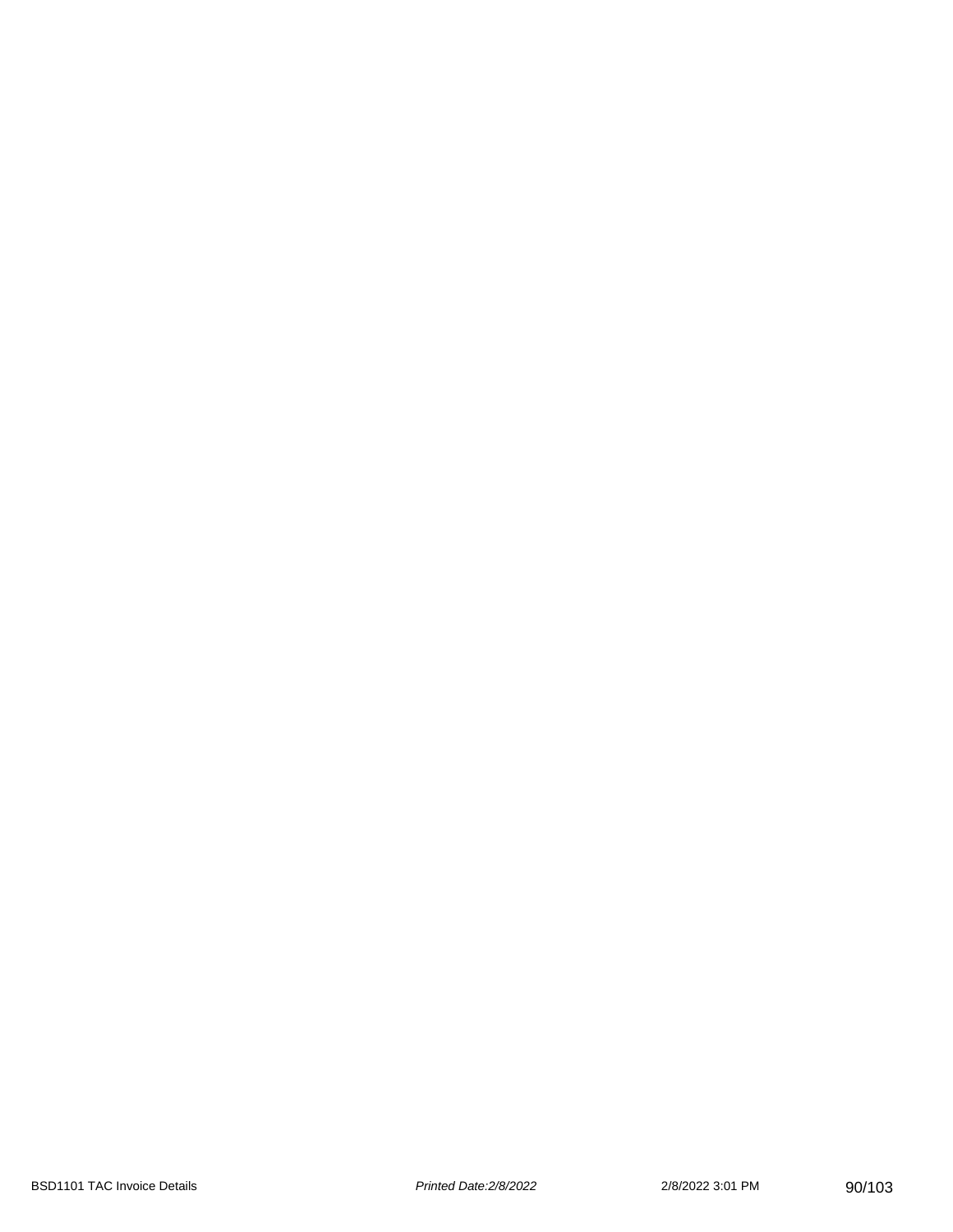

**County Walker - 236**

| License<br>Primary<br>Type<br>(AIMS) | <b>Primary</b><br><b>Number</b><br>(AIMS) | License   License  <br><b>Type</b><br>(AIMS) | License<br><b>Number</b><br>(AIMS) | License<br><b>Number</b><br>(Legacy) | <b>Validation</b><br>Number/<br>Local Ref Id/<br><b>Registry Number</b> | \$ State Fee | Chargel | \$ Sur-1 \$ Late<br>Feel | \$5%<br>County<br>Refund | \$ Total<br><b>Amount</b> |
|--------------------------------------|-------------------------------------------|----------------------------------------------|------------------------------------|--------------------------------------|-------------------------------------------------------------------------|--------------|---------|--------------------------|--------------------------|---------------------------|
|                                      |                                           | BF                                           | 200048194                          |                                      | 458AllhDgfTJf6X                                                         | 1.045.00     |         |                          | 55.00                    | 1,100.00                  |
| <b>MB</b>                            | 102358199                                 | <b>BP</b>                                    | 150000058                          | MB740782                             | 458Aly2btlE5m58                                                         | 1.045.00     |         |                          | 55.00                    | 1,100.00                  |
|                                      |                                           |                                              | Total                              |                                      |                                                                         | 2,090.00     |         |                          | 110.00                   | 2,200.00                  |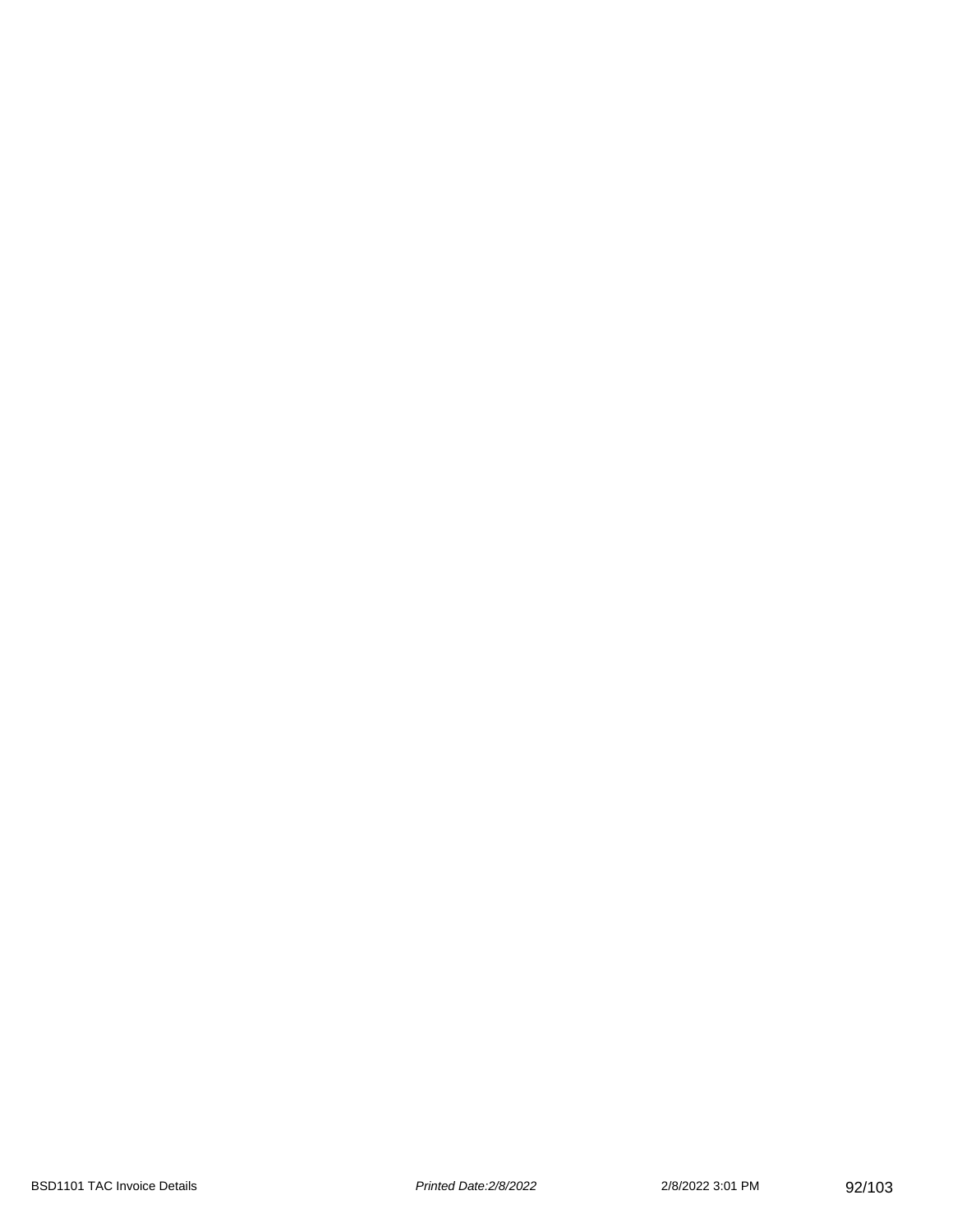

**County Washington - 239**

| License<br>Primary<br>Type<br>(AIMS) | <b>Primary</b><br><b>Number</b><br>(AIMS) | <b>License   License</b><br>Type<br>(AIMS) | License<br><b>Number</b><br>(AIMS) | License<br>Number<br>(Legacy) | <b>Validation</b><br>Number/<br>Local Ref Id/<br><b>Registry Number</b> | \$ State Feel | Charge | \$ Sur-1 \$ Late | \$5%<br><b>Feel County</b><br>Refund | \$ Total<br><b>Amount</b> |
|--------------------------------------|-------------------------------------------|--------------------------------------------|------------------------------------|-------------------------------|-------------------------------------------------------------------------|---------------|--------|------------------|--------------------------------------|---------------------------|
|                                      |                                           | <b>BE</b>                                  | 200041551                          |                               | 458AIO2b7UBvyl5                                                         | 1.045.00      |        |                  | 55.00                                | 1,100.00                  |
|                                      |                                           |                                            | Total                              |                               |                                                                         | 1.045.00      |        |                  | 55.00                                | 1,100.00                  |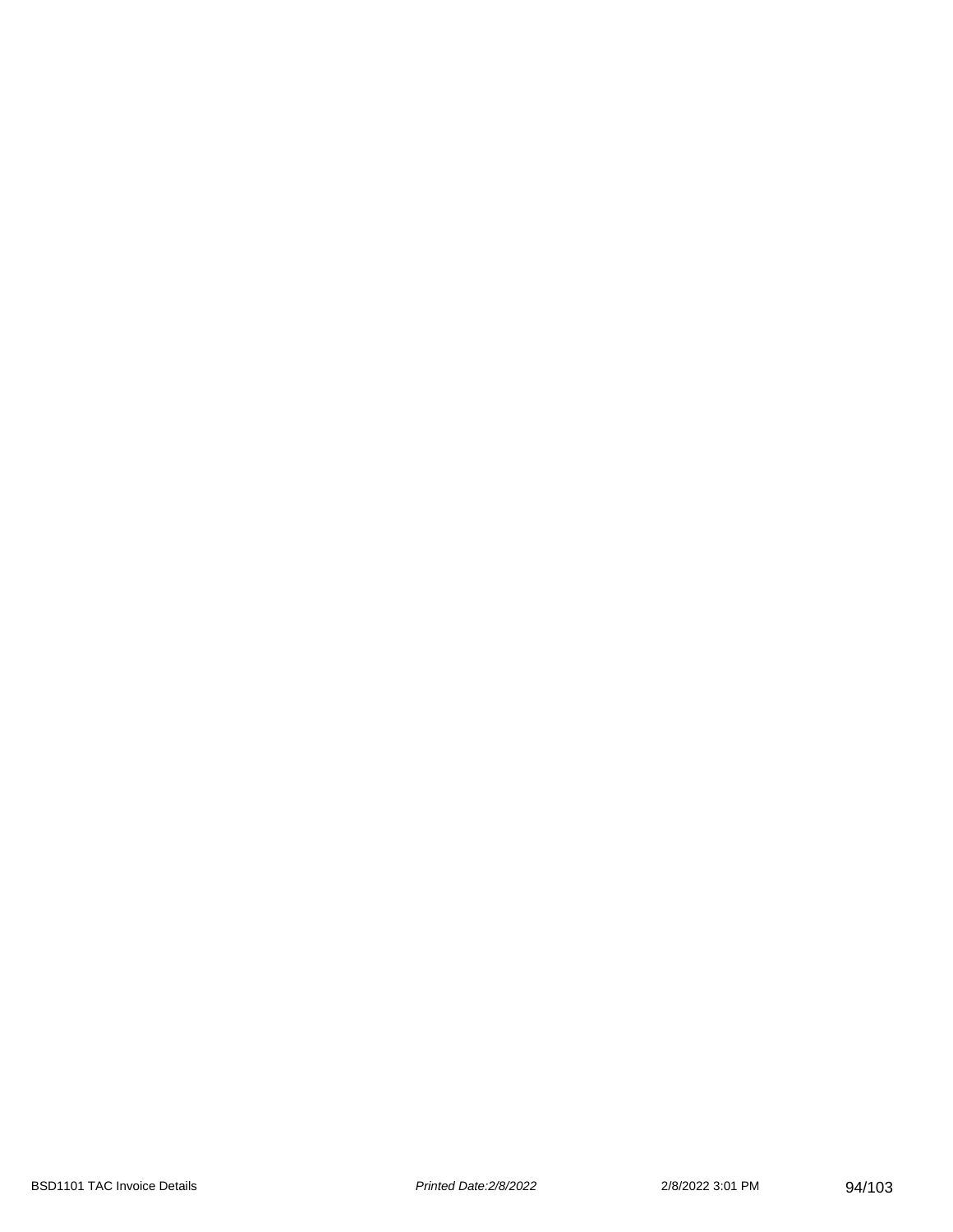

# TEXAS ALCOHOLIC<br>BEVERAGE COMMISSION

### **TAC To Be Invoiced Details Applications Approved during January 2022**

**County Webb - 240**

| License<br><b>Primary</b><br>Type<br>(AIMS) | <b>Primary</b><br>Number <sup>1</sup><br>(AIMS) | License   License  <br>Type<br>(AIMS) | Licensel<br><b>Number</b><br>(AIMS) | License<br><b>Number</b><br>(Legacy) | Validation<br>Number/<br>Local Ref Id/<br><b>Registry Number</b> | \$ State Fee | Chargel | \$ Sur-1 \$ Late<br>Feel | \$5%<br>County<br>Refund | \$ Total<br>Amount |
|---------------------------------------------|-------------------------------------------------|---------------------------------------|-------------------------------------|--------------------------------------|------------------------------------------------------------------|--------------|---------|--------------------------|--------------------------|--------------------|
|                                             |                                                 | <b>BF</b>                             | 106556657                           | BF1079503                            | 458Al1q5S9zdqqo                                                  | 1.045.00     |         |                          | 55.00                    | 1,100.00           |
|                                             |                                                 | <b>BE</b>                             | 100022816                           | BE137404                             | 458AldbTG8hSVvR                                                  | 1.045.00     |         |                          | 55.00                    | 1,100.00           |
|                                             |                                                 | <b>BE</b>                             | 103832705                           | BE863047                             | 458Alg0tClliA4r                                                  | 1.045.00     |         |                          | 55.00                    | 1,100.00           |
|                                             |                                                 |                                       | Total                               |                                      |                                                                  | 3,135.00     |         |                          | 165.00                   | 3,300.00           |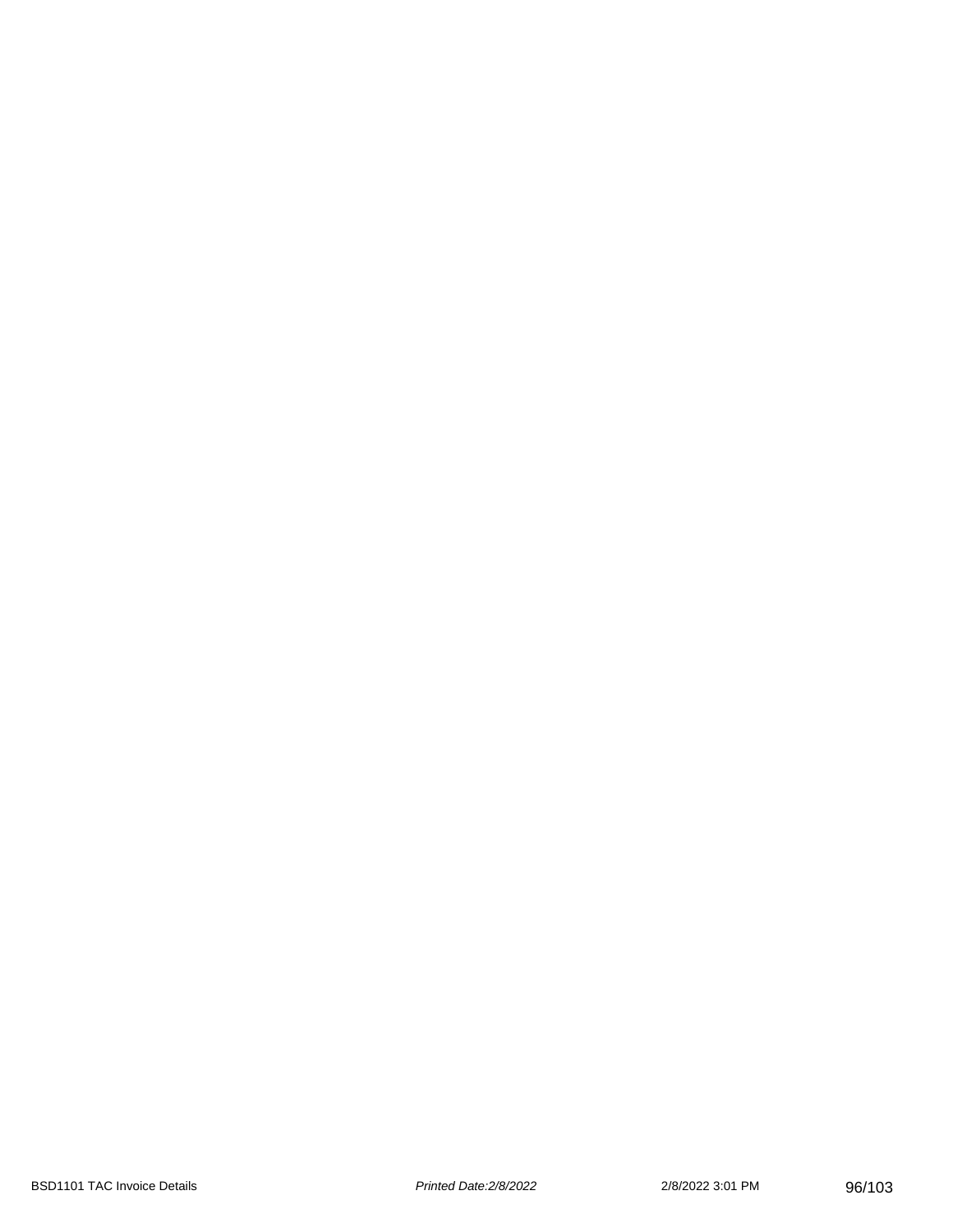

**County Willacy - 245**

| License<br>Primary<br>Type<br>(AIMS) | <b>Primary</b><br><b>Number</b><br>(AIMS) | License   License  <br>Type<br>(AIMS) | License<br><b>Numberl</b><br>(AIMS) | License<br><b>Number</b><br>(Legacy) | <b>Validation</b><br>Number/<br>Local Ref Id/<br><b>Registry Number</b> | \$ State Feel | Charge | \$ Sur-1 \$ Late | \$5%<br><b>Feel County</b><br>Refund | \$ Total<br>Amount |
|--------------------------------------|-------------------------------------------|---------------------------------------|-------------------------------------|--------------------------------------|-------------------------------------------------------------------------|---------------|--------|------------------|--------------------------------------|--------------------|
|                                      |                                           | <b>BF</b>                             | 100021171                           | BF551705                             | 458Aliplzo1eMCV                                                         | 1.045.00      |        |                  | 55.00                                | 1,100.00           |
| Total                                |                                           |                                       |                                     |                                      |                                                                         | 1.045.00      |        |                  | 55.00                                | 1,100.00           |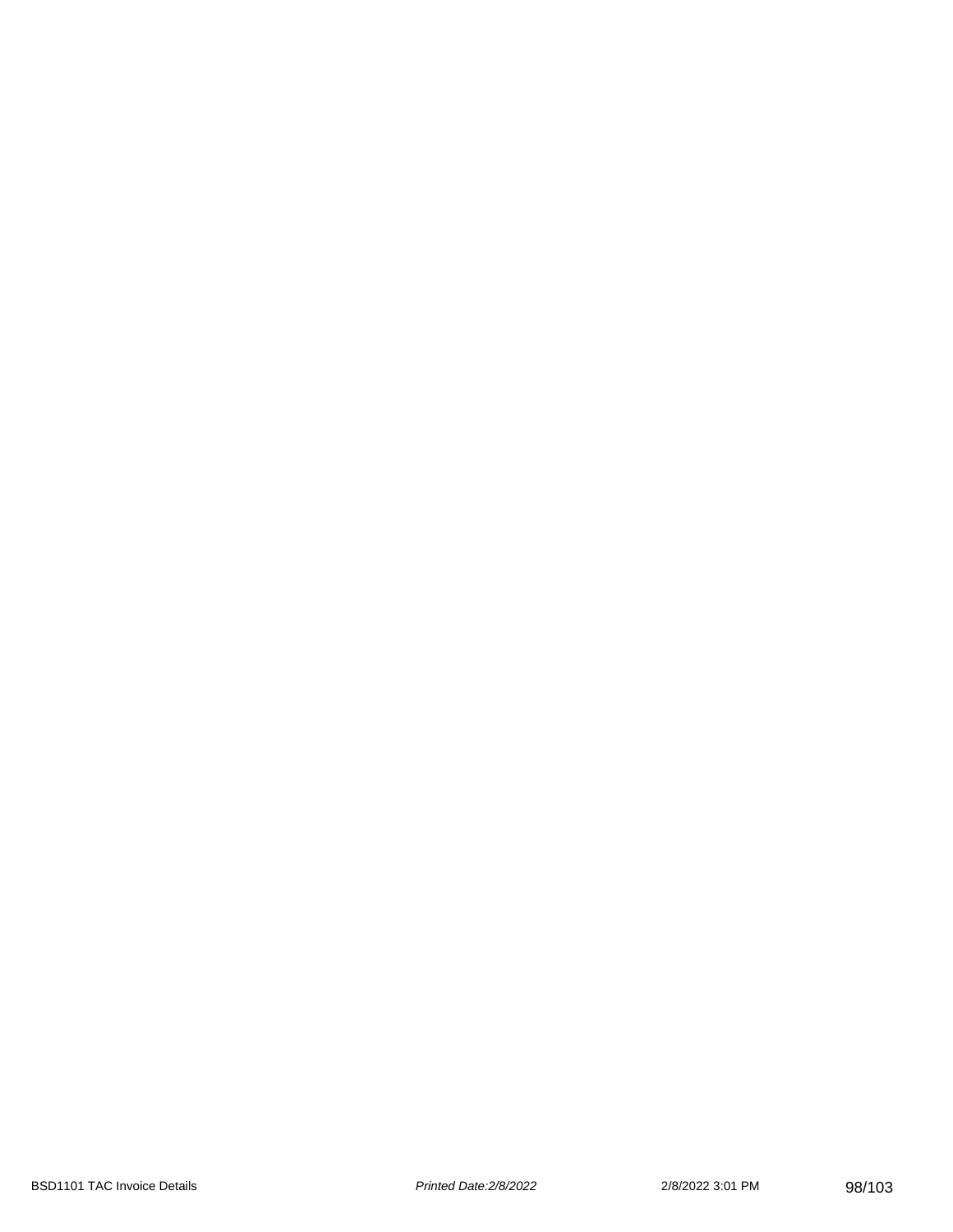

**County Williamson - 246**

| License<br>Primary<br>Type<br>(AIMS) | <b>Primary</b><br>Number <br>(AIMS) | Licensel License I<br>Type<br>(AIMS) | License<br><b>Number</b><br>(AIMS) | License<br><b>Number</b><br>(Legacy) | <b>Validation</b><br>Number/<br>Local Ref Id/<br><b>Registry Number</b> | \$ State Fee | Charge | \$ Sur-  \$ Late<br>Feel | \$5%<br>County<br>Refund | \$ Total<br>Amount |
|--------------------------------------|-------------------------------------|--------------------------------------|------------------------------------|--------------------------------------|-------------------------------------------------------------------------|--------------|--------|--------------------------|--------------------------|--------------------|
|                                      |                                     | <b>BW</b>                            | 200047753                          |                                      | 000256                                                                  | 2,850.00     |        |                          | 150.00                   | 3,000.00           |
|                                      |                                     | <b>BF</b>                            | 100079590                          | BF573866                             | 458AlhnFD3f7zbt                                                         | 1.045.00     |        |                          | 55.00                    | 1,100.00           |
| Total                                |                                     |                                      |                                    |                                      |                                                                         | 3,895.00     |        |                          | 205,00                   | 4,100.00           |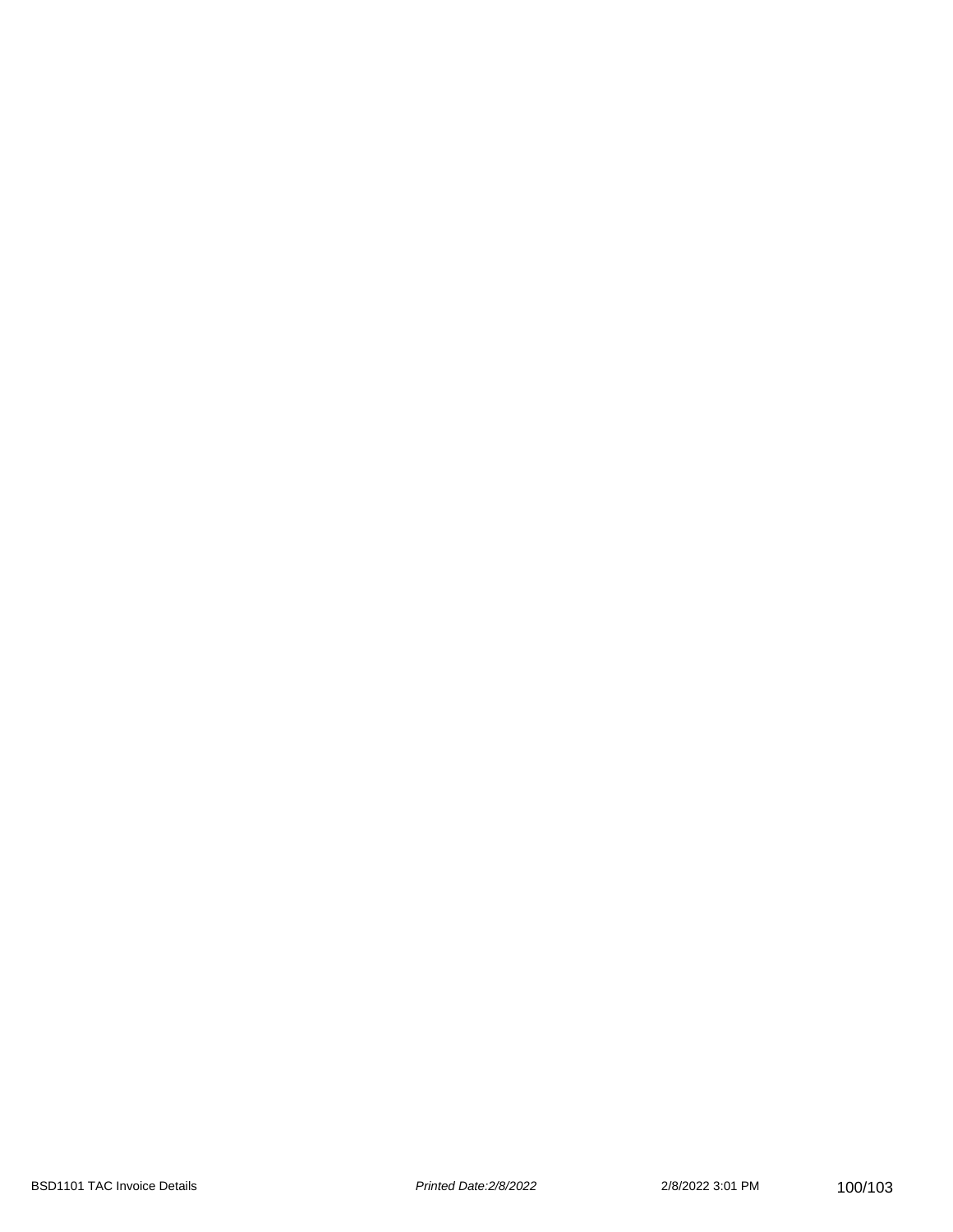

**County Yoakum - 251**

| License<br>Primary<br>Type<br>(AIMS) | <b>Primary</b><br><b>Number</b><br>(AIMS) | <b>License   License</b><br>Type<br>(AIMS) | License<br><b>Number</b><br>(AIMS) | License<br><b>Number</b><br>(Legacy) | <b>Validation</b><br>Number/<br>Local Ref Id/<br><b>Registry Number</b> | \$ State Feel | Charge | \$ Sur-1 \$ Late | \$5%<br><b>Feel County</b><br>Refund | \$ Total<br><b>Amount</b> |
|--------------------------------------|-------------------------------------------|--------------------------------------------|------------------------------------|--------------------------------------|-------------------------------------------------------------------------|---------------|--------|------------------|--------------------------------------|---------------------------|
|                                      |                                           | <b>BE</b>                                  | 200040053                          |                                      | 458AI5oSiyXnL7R                                                         | 1.045.00      |        |                  | 55.00                                | 1,100.00                  |
| Total                                |                                           |                                            |                                    |                                      |                                                                         | 1.045.00      |        |                  | 55.00                                | 1,100.00                  |